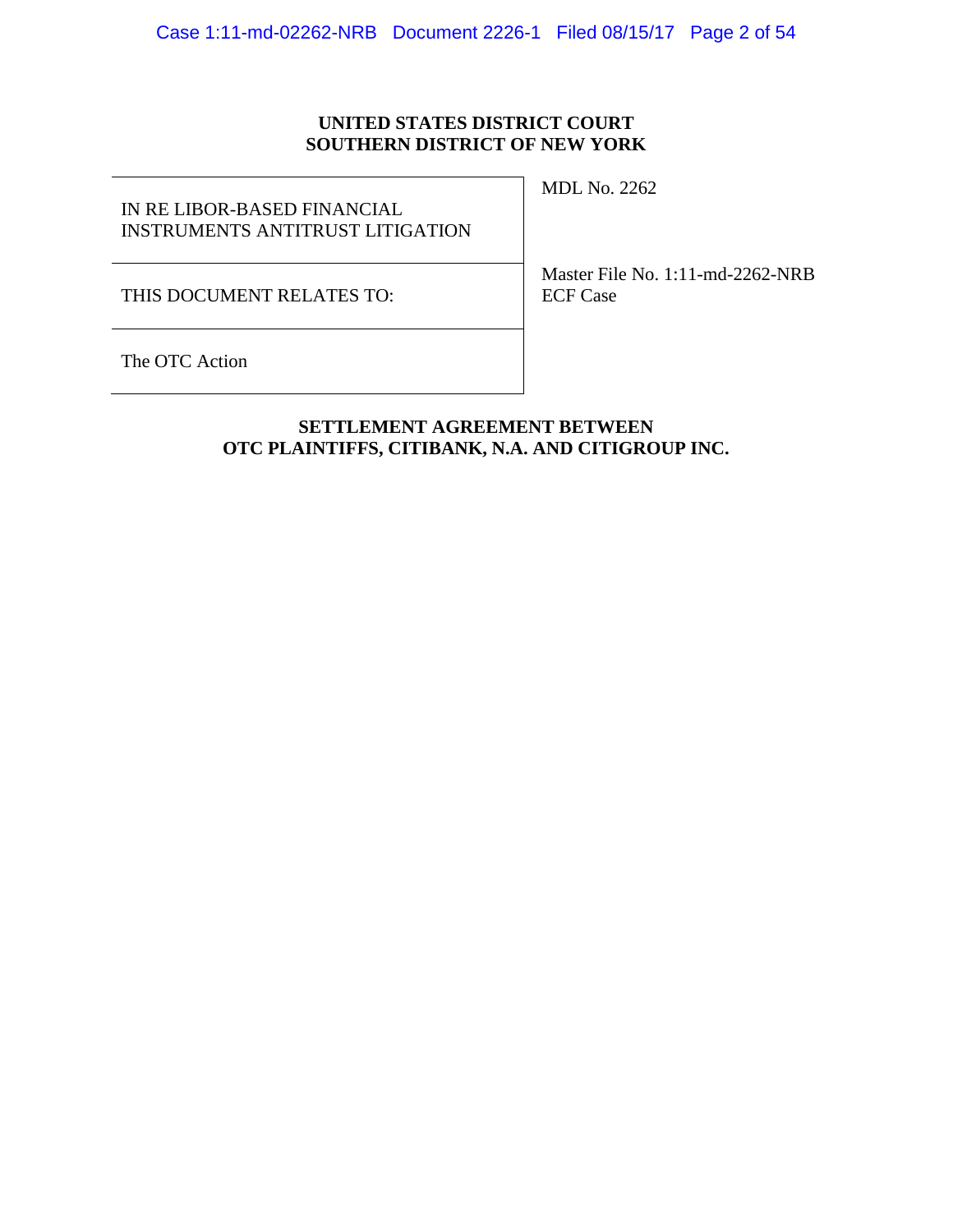# **TABLE OF CONTENTS**

| 1.               |                                                      |  |
|------------------|------------------------------------------------------|--|
| 2.               |                                                      |  |
| 3.               |                                                      |  |
| $\overline{4}$ . | GOOD FAITH EFFORTS TO EFFECTUATE THIS SETTLEMENT     |  |
| 5.               | PRELIMINARY APPROVAL ORDER, NOTICE, AND FAIRNESS     |  |
| 6.               |                                                      |  |
| 7.               | CLAIMS ADMINISTRATOR AND SETTLEMENT ADMINISTRATOR 19 |  |
| 8.               |                                                      |  |
| 9.               |                                                      |  |
| 10.              |                                                      |  |
| 11.              |                                                      |  |
| 12.              |                                                      |  |
| 13.              |                                                      |  |
| 14.              |                                                      |  |
| 15.              | RESERVATION OF CLASS MEMBERS' RIGHTS AGAINST         |  |
| 16.              |                                                      |  |
| 17.              |                                                      |  |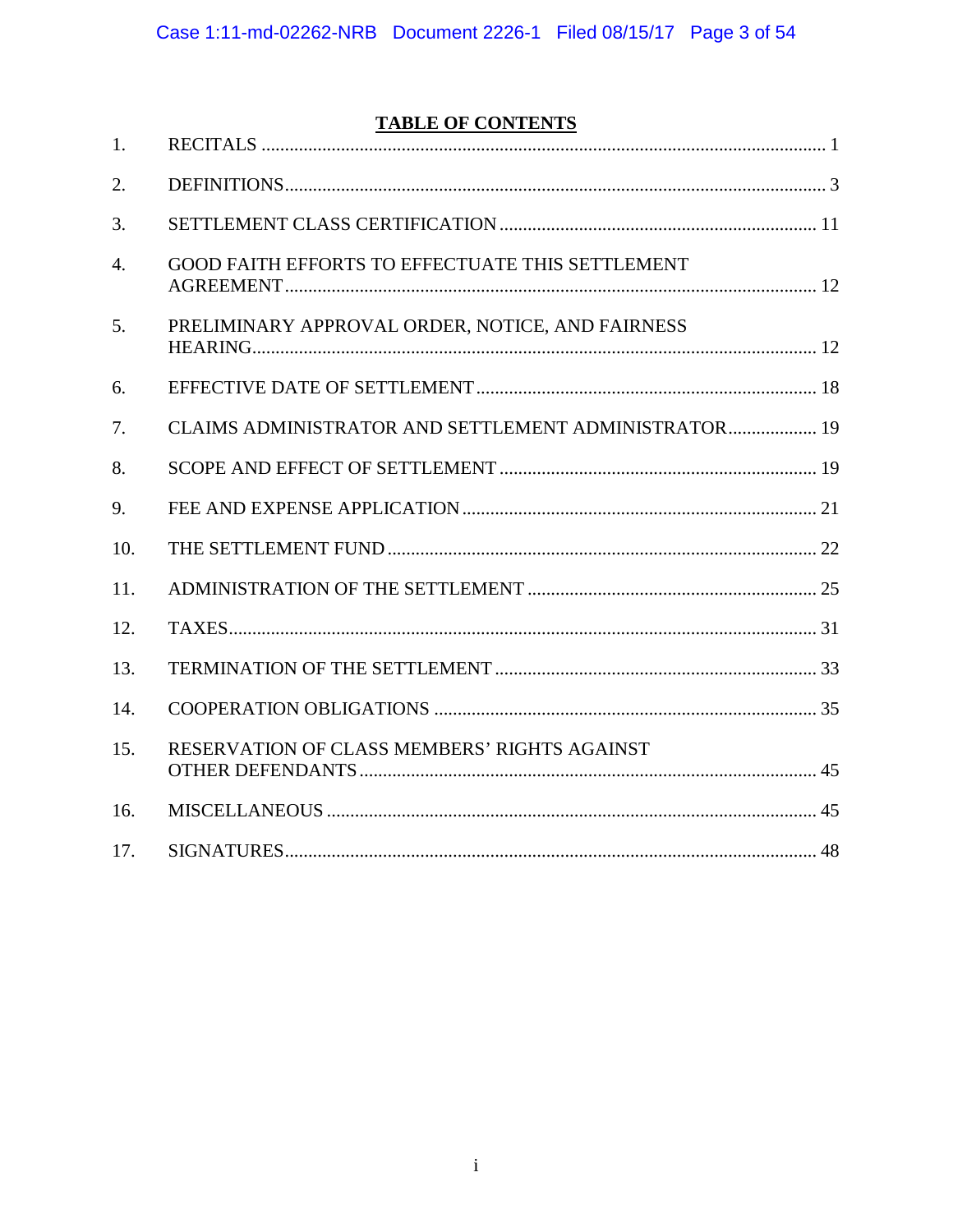### <span id="page-2-0"></span>**1. RECITALS**

This Settlement Agreement ("Agreement") is made and entered into on July 27, 2017 (the "Execution Date"), between Plaintiffs Mayor and City Council of Baltimore, City of New Britain, Vistra Energy Corp., Yale University, and Jennie Stuart Medical Center, Inc. (collectively, the "OTC Plaintiffs"), individually and on behalf of the OTC Class in the OTC Action, and defendants Citibank, N.A. and Citigroup Inc. (collectively, "Citibank"), by and through OTC Plaintiffs' Counsel and Citibank's Counsel. This Agreement is intended by the Parties to fully, finally, and forever resolve, discharge, and settle the Released Claims, upon and subject to the terms and conditions hereof.

WHEREAS, the OTC Plaintiffs have alleged, among other things, that Citibank: (1) violated the Sherman Act, 15 U.S.C. § 1, by conspiring to manipulate the U.S. Dollar LIBOR rate; (2) breached the covenant of good faith and fair dealing by manipulating the U.S. Dollar LIBOR rate; and (3) was unjustly enriched as a result of its manipulative acts in connection with U.S. Dollar LIBOR (collectively, the factual predicate of the OTC Action);

WHEREAS, the OTC Plaintiffs contend that they and the OTC Class suffered monetary damages as a result of Citibank's (and the other Defendants') alleged conduct;

WHEREAS, Citibank maintains that it has meritorious defenses to the claims of liability and damages made by the OTC Plaintiffs in the OTC Action and all charges of liability and damages against it arising out of any of the conduct, statements, acts, or omissions alleged, or that could have been alleged, in the OTC Action;

WHEREAS, the OTC Plaintiffs, for themselves individually and on behalf of the OTC Class, and Citibank agree that neither this Agreement nor any statement made in negotiation thereof shall be deemed or construed to be an admission or evidence of any violation of any statute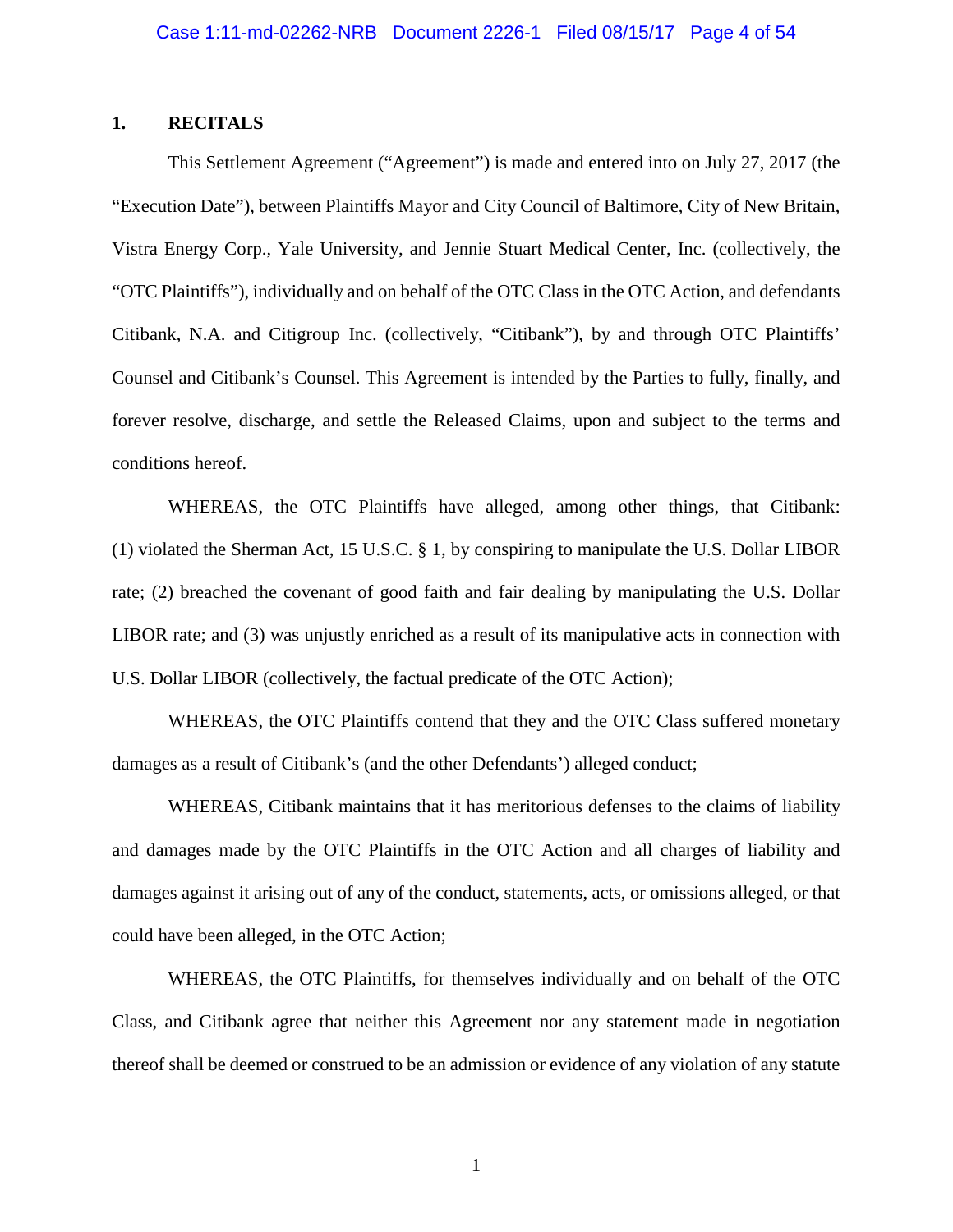### Case 1:11-md-02262-NRB Document 2226-1 Filed 08/15/17 Page 5 of 54

or law or of any liability or wrongdoing by Citibank or of the truth of any of the claims or allegations alleged in the OTC Action;

WHEREAS, OTC Plaintiffs' Counsel have concluded, after due investigation and after carefully considering the relevant circumstances, including, without limitation, the claims asserted in the OTC Action, the legal and factual defenses thereto, and the applicable law, that: (1) it is in the best interests of the OTC Class to enter into this Agreement in order to avoid the uncertainties of litigation and to assure that the benefits reflected herein, including the value of the Settlement Amount to be paid by Citibank under this Agreement and the cooperation to be provided to the OTC Plaintiffs by Citibank under this Agreement, are obtained for the OTC Class; and (2) the settlement set forth in this Agreement is fair, reasonable, and adequate and in the best interests of the OTC Class;

WHEREAS, Citibank, while continuing to deny that it is liable for the claims asserted against it in the OTC Action, has nevertheless agreed to enter into this Agreement to avoid the further risk, expense, inconvenience, and distraction of burdensome and protracted litigation, and thereby to resolve this controversy, to avoid the risks inherent in complex litigation, and to obtain complete dismissal of the OTC Action as to Citibank and a release of the claims as set forth herein;

WHEREAS, this Agreement is the product of arm's-length negotiations between OTC Plaintiffs' Counsel and Citibank's Counsel under the guidance and oversight of Mediator Layn R. Phillips, and this Agreement embodies all of the terms and conditions of the settlement agreed upon between Citibank and the OTC Plaintiffs, both for themselves individually and on behalf of the OTC Class;

NOW, THEREFORE, in consideration of the covenants, terms, and releases in this Agreement, it is agreed, by and among the OTC Plaintiffs (individually and on behalf of the OTC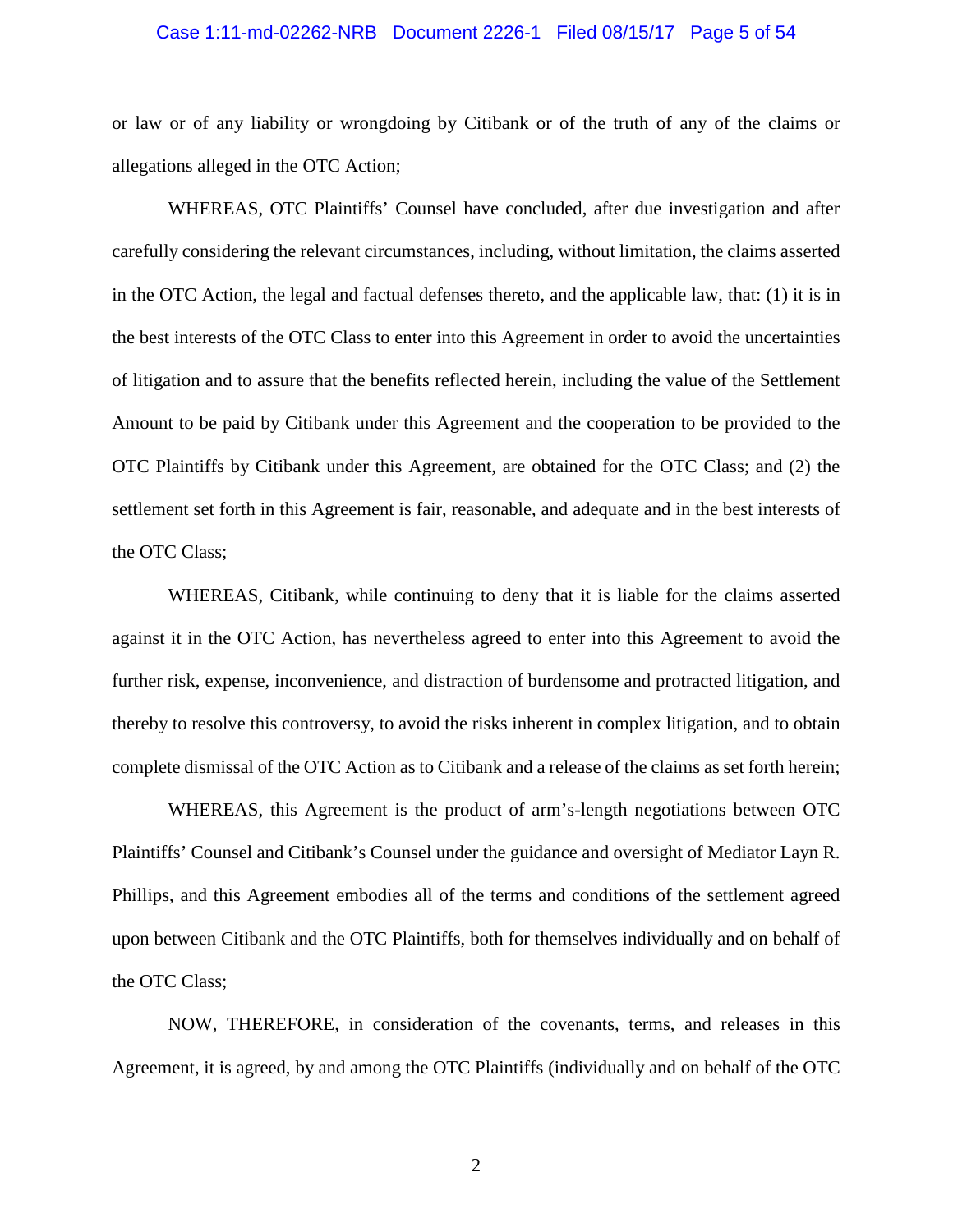### Case 1:11-md-02262-NRB Document 2226-1 Filed 08/15/17 Page 6 of 54

Class) and Citibank, by and through the OTC Plaintiffs' Counsel and Citibank's Counsel, that, subject to the approval of the Court, the OTC Action be settled, compromised, and dismissed with prejudice as to Citibank and the other Released Parties only, without costs, except as stated herein, and releases be extended, as set forth in this Agreement.

### <span id="page-4-0"></span>**2. DEFINITIONS**

As used in this Agreement, the following capitalized terms have the meanings specified below:

(a) Agreement: This Settlement Agreement.

(b) Alternative Judgment: A Final Judgment and Order of Dismissal entered by the Court but in a form other than proposed by OTC Plaintiffs' Counsel and Citibank.

(c) Authorized Claimant: Any OTC Class Member who will be entitled to a distribution from the Net Settlement Fund pursuant to the Plan of Distribution approved by the Court in accordance with the terms of this Agreement.

(d) Citibank: Citigroup Inc., a Delaware corporation headquartered in New York, New York; and Citibank, N.A., a federally-chartered national banking association headquartered in New York, New York. Citigroup Inc. and Citibank, N.A. are referenced collectively herein as "Citibank."

- (e) Citibank's Counsel: Covington & Burling LLP.
- (f) BBA: British Bankers' Association.

(g) Claims Administrator: The third party to be retained by OTC Plaintiffs' Counsel and approved by the Court to manage and administer the process by which the Class will be notified of this Agreement and by which each eligible member of a Class is paid pursuant to this Agreement.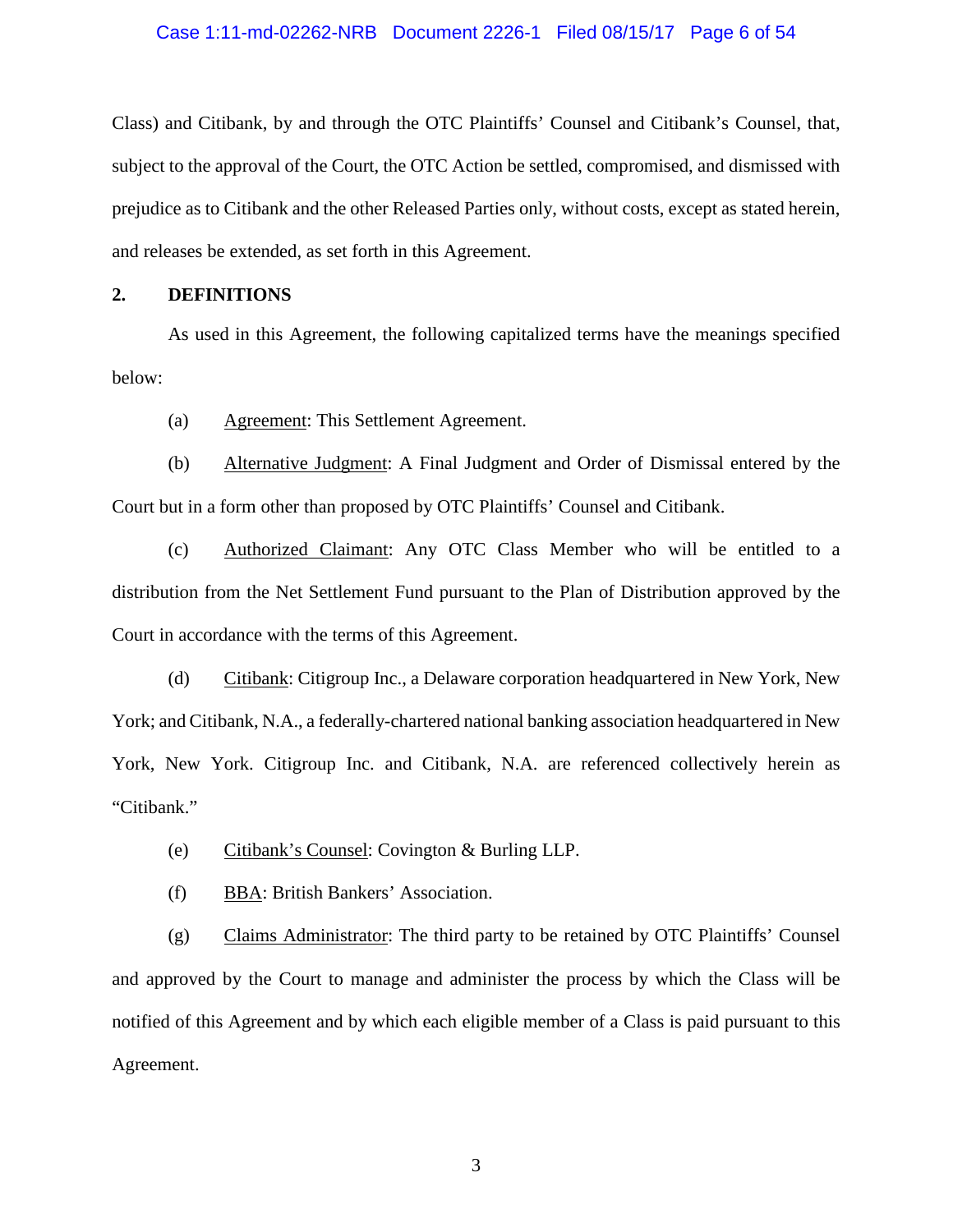# Case 1:11-md-02262-NRB Document 2226-1 Filed 08/15/17 Page 7 of 54

(h) Class Distribution Order: An order approving the Claims Administrator's and, where applicable, the Settlement Administrator's determinations concerning the acceptance and rejection of the claims submitted herein and approving any fees and expenses not previously applied for, including the fees and expenses of the Settlement Administrator and the Claims Administrator, and, if the Effective Date has occurred, directing payment of the Net Settlement Fund to or for the account of Authorized Claimants, as the case may be.

(i) Class Notice: The Notice and Summary Notice, collectively.

(j) Class Plaintiffs: Mayor and City Council of Baltimore, City of New Britain, Vistra Energy Corp., Yale University, and Jennie Stuart Medical Center, Inc.

(k) Court: The United States District Court for the Southern District of New York.

(l) Defendants: Citibank; Barclays Bank PLC; Credit Suisse Group AG; Credit Suisse International; Credit Suisse (USA) Inc.; Bank of America Corporation; Bank of America, N.A.; JPMorgan Chase & Co.; JPMorgan Chase Bank, NA; HSBC Holdings PLC; HSBC Bank PLC; Lloyds Banking Group PLC; WestLB AG; Westdeutsche Immobilienbank AG; UBS AG; The Royal Bank of Scotland Group PLC; Citizens Bank of Massachusetts a/k/a RBS Citizens Bank N.A.; Deutsche Bank AG; Coöperatieve Centrale Raiffeisen Boerenleenbank B.A.; The Norinchukin Bank; The Bank of Tokyo-Mitsubishi UFJ, Ltd; HBOS PLC; Société Générale S.A.; Royal Bank of Canada; and any other Person or Persons who are or were named as defendants in the OTC Action at any time up to and including the date a Preliminary Approval Order is issued. These Defendants are also referred to herein as "OTC Defendants."

- (m) Effective Date or Effective Date of Settlement: *See* Paragraph 6(a).
- (n) Escrow Agent: Huntington Bank.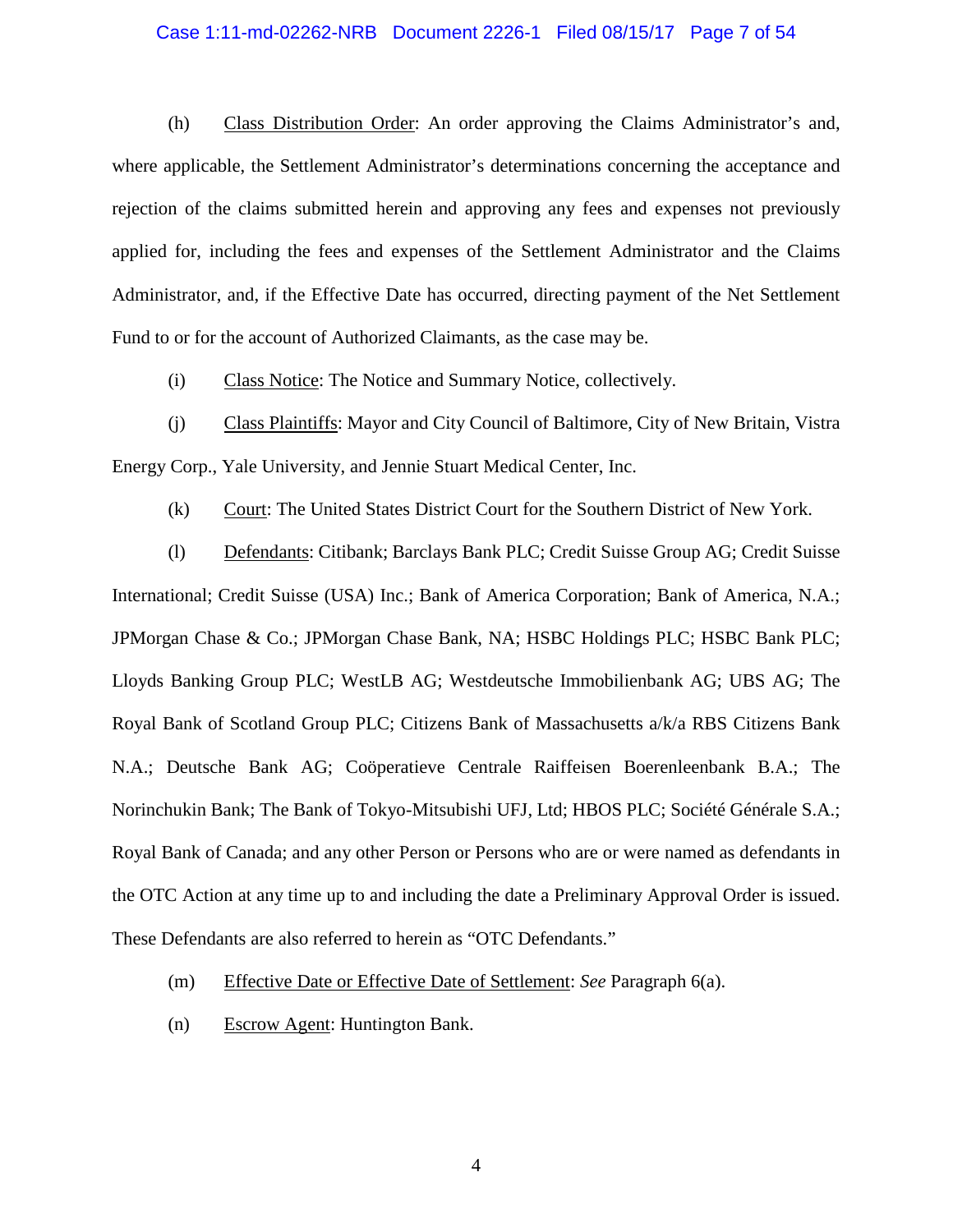# Case 1:11-md-02262-NRB Document 2226-1 Filed 08/15/17 Page 8 of 54

(o) Exchange-Based Plaintiffs' Action: *FTC Capital GmbH, et al. v. Credit Suisse Group AG, et al*., No. 11-cv-2613, and related class action cases on behalf of Exchange-Based Plaintiffs that are currently pending in the multi-district litigation in the U.S. District Court for the Southern District of New York.

(p) Execution Date: The date of execution of this Agreement by counsel for all Parties thereto.

(q) Fairness Hearing: The hearing to be held by the Court to determine whether the settlement set forth in this Agreement shall receive final approval pursuant to Federal Rule of Civil Procedure 23.

(r) Fee and Expense Application: *See* Paragraph 9(a).

(s) Final Judgment and Order of Dismissal: The order of the Court finally approving the settlement set forth in this Agreement and dismissing the OTC Action against Citibank with prejudice. The Final Judgment and Order of Dismissal shall become final when (i) no appeal has been filed and the prescribed time for commencing any appeal has expired; or (ii) an appeal has been filed and either (1) the appeal has been dismissed and the prescribed time, if any, for commencing any further appeal has expired, or (2) the order has been affirmed in its entirety and the prescribed time, if any, for commencing any further appeal has expired. It is agreed that neither the provisions of Rule 60 of the Federal Rules of Civil Procedure nor the All Writs Act, 28 U.S.C. § 1651, shall be taken into account in determining the above-stated times.

(t) Green Pond Action: *33-35 Green Pond Road Assocs. LLC* v. *Bank of America Corp., et al.* (Case No. 12 CV 5822 (NRB)) and *Courtyard at Amwell II, LLC, et al.* v. *Bank of America Corp., et al.* (Case No. 12 CV 6693 (NRB)), currently pending in the multi-district litigation in the U.S. District Court for the Southern District of New York.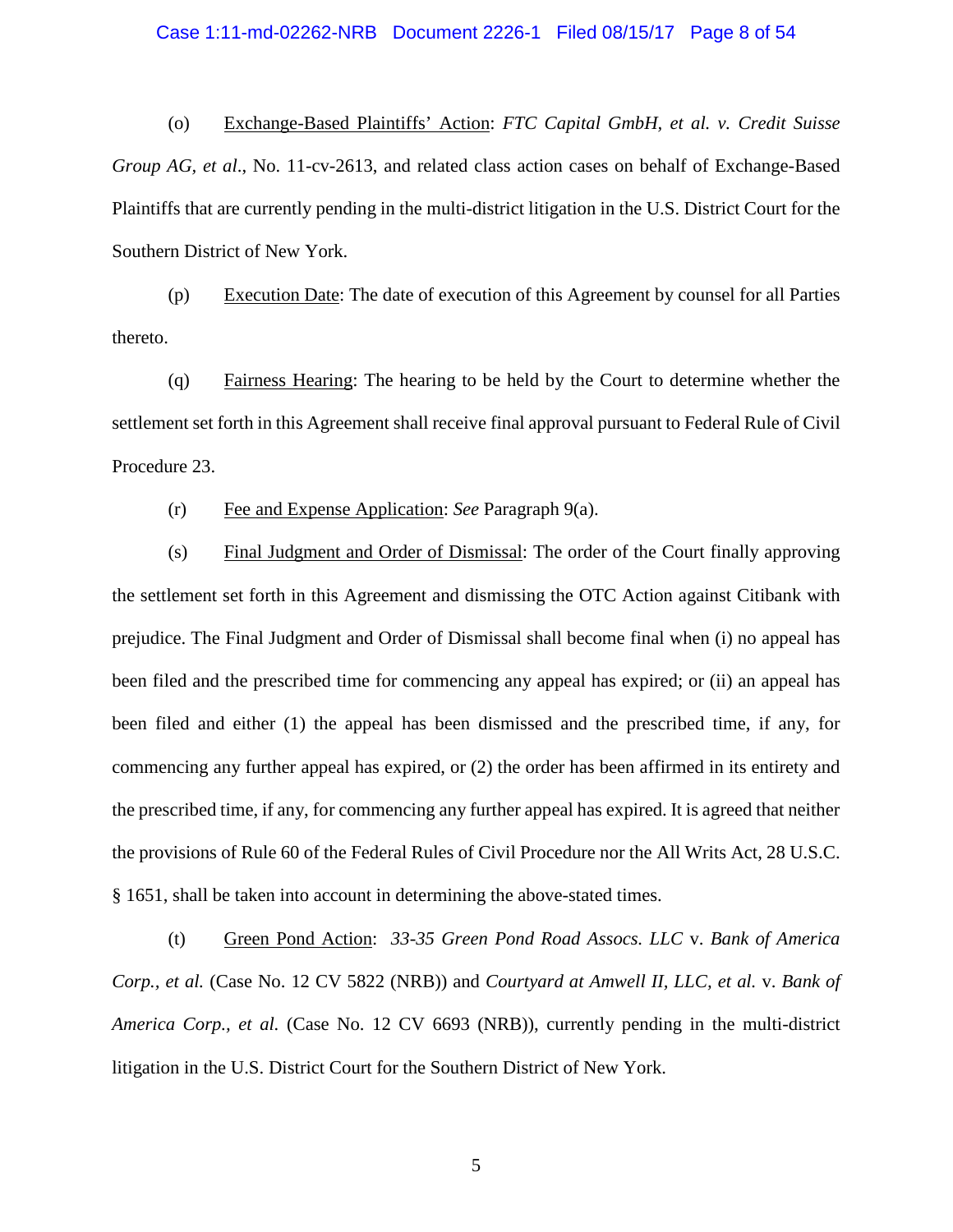# Case 1:11-md-02262-NRB Document 2226-1 Filed 08/15/17 Page 9 of 54

(u) LIBOR: The London Interbank Offered Rate.

(v) Mediator: Layn R. Phillips, or if he is unable or unwilling to serve in that capacity,

the parties shall select another mutually agreeable mediator.

(w) Non-OTC Bondholder Action: Case No. 12-CV-1025 (NRB), currently pending in the multi-district litigation in the U.S. District Court for the Southern District of New York.

(x) Net Settlement Fund: *See* Paragraph 10.

(y) Notice: The Notice of Proposed Settlement of Class Action to be provided to the Class as provided in this Agreement and the Preliminary Approval Order.

(z) OTC Action: *Mayor and City Council of Baltimore v. Credit Suisse Group AG, et al.*, No. 11-MD-2262, S.D.N.Y. No. 11-cv-5450 (NRB) and related class action cases on behalf of OTC Plaintiffs that are currently pending in the multi-district litigation in the U.S. District Court for the Southern District of New York.

(aa) OTC Class or Class: *See* Paragraph 3(a).

(bb) OTC Class Member: A Person who is a member of the OTC Class and has not timely and validly excluded himself, herself, or itself in accordance with the procedures established by the Court.

(cc) OTC Plaintiffs' Counsel: Hausfeld LLP and Susman Godfrey LLP.

(dd) Parties: Citibank and the OTC Plaintiffs.

(ee) Person(s): An individual, corporation, limited liability corporation, professional corporation, limited liability partnership, partnership, limited partnership, association, joint stock company, estate, legal representative, trust, unincorporated association, municipality, state, state agency, any entity that is a creature of any state, any government or any political subdivision,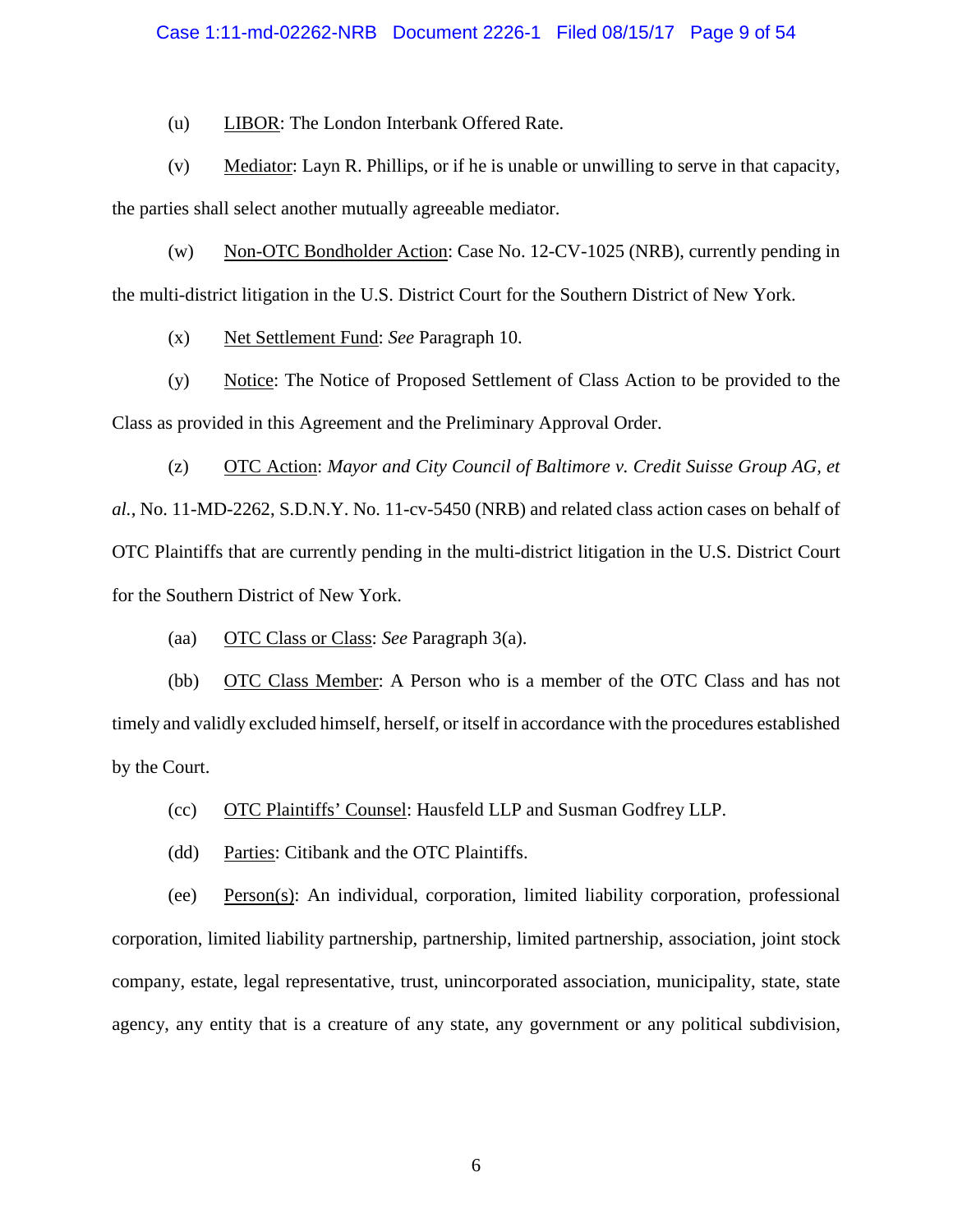#### Case 1:11-md-02262-NRB Document 2226-1 Filed 08/15/17 Page 10 of 54

authority, office, bureau or agency of any government, and any business or legal entity, and any spouses, heirs, predecessors, successors, representatives, or assignees of the foregoing.

(ff) Plan of Distribution: A plan or formula of allocation of the Net Settlement Fund whereby the Settlement Fund shall be distributed to Authorized Claimants after payment of expenses of notice and administration of the settlement, Taxes and tax expenses, and such attorneys' fees, costs, interest, and other expenses as may be awarded by the Court. At a time and in a manner determined by the Court, OTC Plaintiffs' Counsel shall submit for Court approval a Plan of Distribution for the OTC Class that will provide for the distribution of the applicable Net Settlement Fund. The Plan of Distribution shall be devised and implemented with the assistance of the Settlement Administrator.

(gg) Preliminary Approval Order: An order of the Court that preliminarily approves the settlement set forth in this Agreement and directs Notice thereof to the Class.

(hh) Released Claims: Any and all manner of claims, causes of action, cross-claims, counter-claims, charges, liabilities, demands, judgments, suits, obligations, debts, setoffs, rights of recovery, or liabilities for any obligations of any kind whatsoever (however denominated), whether class or individual, in law or equity or arising under constitution, statute, regulation, ordinance, contract, or otherwise in nature, for fees, costs, penalties, fines, debts, expenses, attorneys' fees, and damages, whenever incurred, and liabilities of any nature whatsoever (including joint and several), known or unknown, suspected or unsuspected, asserted or unasserted, arising from or relating in any way to any conduct alleged or that could have been alleged in and arising from the factual predicate of the OTC Action; provided, however, that Released Claims do not include (1) claims concerning Eurodollar futures contracts or options arising from or relating in any way to the conduct alleged in the Exchange-Based Plaintiffs' Action; (2) claims for transactions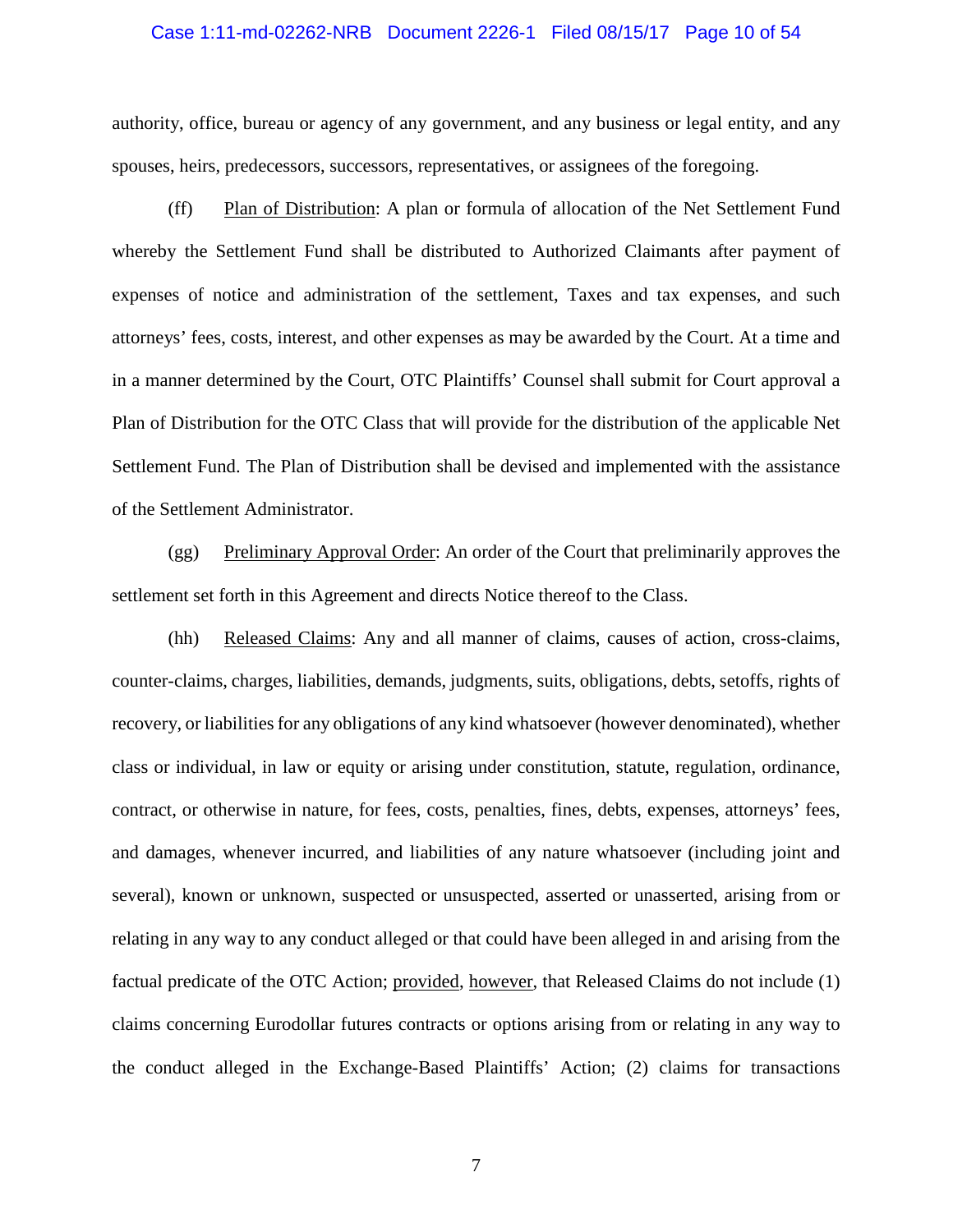# Case 1:11-md-02262-NRB Document 2226-1 Filed 08/15/17 Page 11 of 54

purchased from one or more Non-OTC Defendant as alleged in the Green Pond Action arising from or relating to conduct that is alleged in the Green Pond Action; (3) claims concerning U.S. Dollar LIBOR-Based debt securities that were not issued or sold directly to the claimant by an OTC Defendant arising from or relating to conduct that is alleged in the Non-OTC Bondholder Action; (4) claims arising solely under foreign law related to transactions outside the United States; or (5) claims to enforce any of the terms of this Agreement. Expressly excluded from the release are any claims that Plaintiffs or any absent class members may have arising out of the purchase, sale or ownership of any U. S. Dollar-linked instruments that were issued by a non-panel bank or which were not directly sold to or purchased from a Defendant. For the avoidance of doubt, Released Claims does not include claims relating to or arising out of the purchase of non-U.S. Dollar LIBOR-Based Instruments or any other claims that do not arise out of the factual predicate of the OTC Action, such as a claim to complete the settlement or otherwise enforce the terms of a U.S. Dollar LIBOR-Based Instrument.

(ii) Released Party or Released Parties: Citibank and each of its past or present direct and indirect parents (including holding companies), subsidiaries, affiliates, associates (all as defined in SEC Rule 12b-2 promulgated pursuant to the Securities Exchange Act of 1934), predecessors, successors, and each of their respective officers, directors, employees, agents, attorneys, legal or other representatives, trustees, heirs, executors, administrators, advisors, and assigns. Released Parties does not include: (i) any of the other Defendants; or (ii) any other Person formerly named as a party in the OTC Action.

(ii) Releasing Party or Releasing Parties: Individually and collectively, Class Plaintiffs and each OTC Class Member, on behalf of themselves and any of their respective past or present officers, directors, stockholders, agents, employees, legal representatives, partners, associates,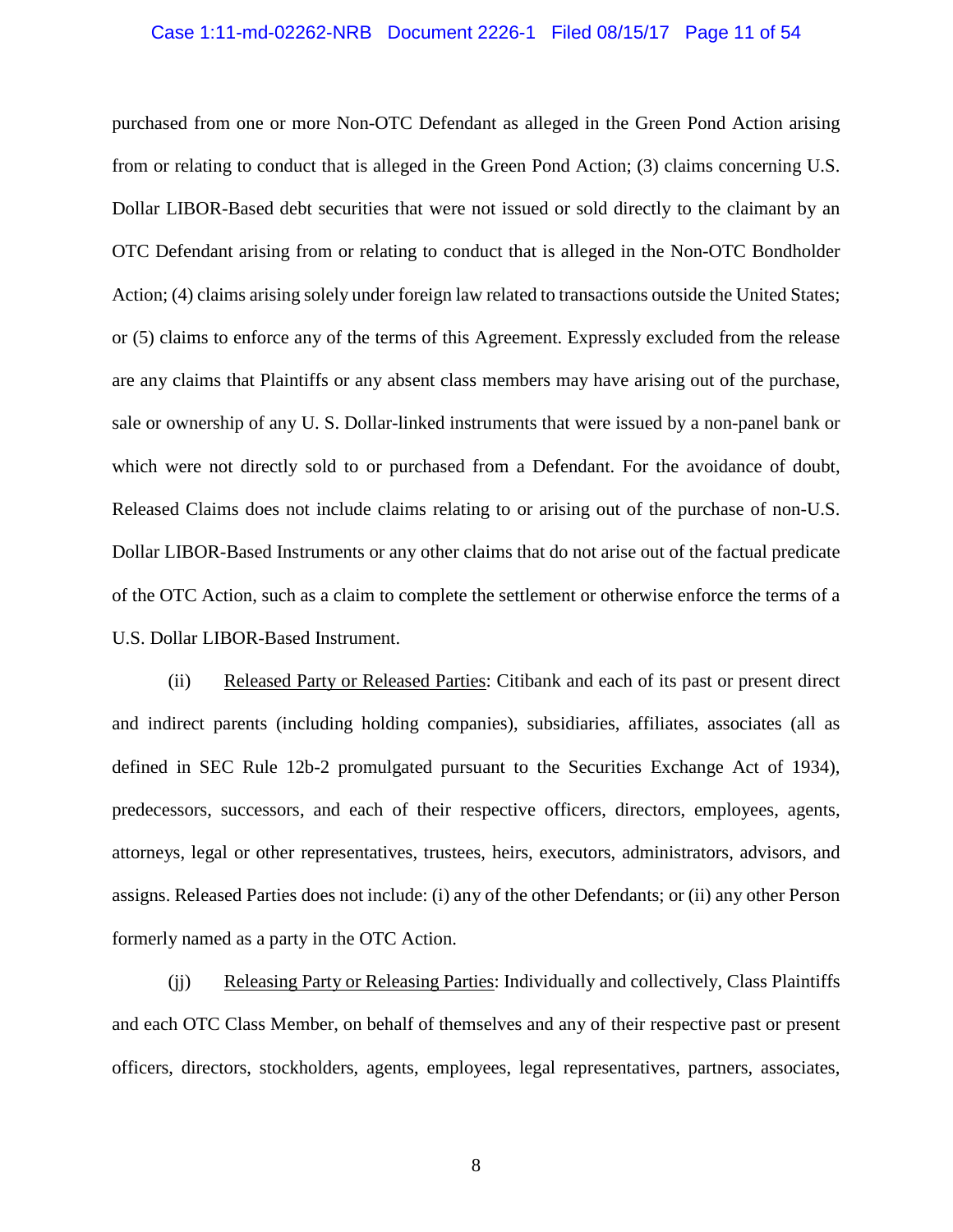# Case 1:11-md-02262-NRB Document 2226-1 Filed 08/15/17 Page 12 of 54

trustees, parents, subsidiaries, divisions, affiliates, heirs, executors, administrators, purchasers, predecessors, successors, and assigns, whether or not they object to the settlement set forth in this Agreement and whether or not they make a claim for payment from the Net Settlement Fund.

- (kk) Settlement Administrator: Kenneth Feinberg.
- (ll) Settlement Amount: One hundred and thirty million dollars (\$130 million).

(mm) Settlement Fund: The escrow account established pursuant to Paragraph 10 of this Agreement, including all monies held therein in accordance with the terms of this Agreement.

(nn) Settling Defendant: Citibank.

(oo) Settling Defendant's Claims: Claims, including "Unknown Claims" as defined below, that any Released Party may have against a Releasing Party or OTC Plaintiffs' Counsel relating to the institution, prosecution, or settlement of the OTC Action, except for claims to enforce any of the terms of this Agreement. For the avoidance of doubt, Settling Defendant's Claims does not include claims relating to or arising out of the purchase of non-U.S. Dollar LIBOR-Based Instruments or any other claims that do not arise out of the factual predicate of the OTC Action, such as a claim to complete the settlement or otherwise enforce the terms of a U.S. Dollar LIBOR-Based Instrument.

(pp) Summary Notice: The summary notice of proposed settlement and hearing for publication.

(qq) Taxes: *See* Paragraph 12(c).

(rr) Unknown Claims: Any and all Released Claims against the Released Parties which Releasing Parties do not know or suspect to exist in his, her, or its favor as of the Effective Date, and the Settling Defendant's Claims against Releasing Parties which Released Parties do not know or suspect to exist in his, her, or its favor as of the Effective Date, which if known by the Releasing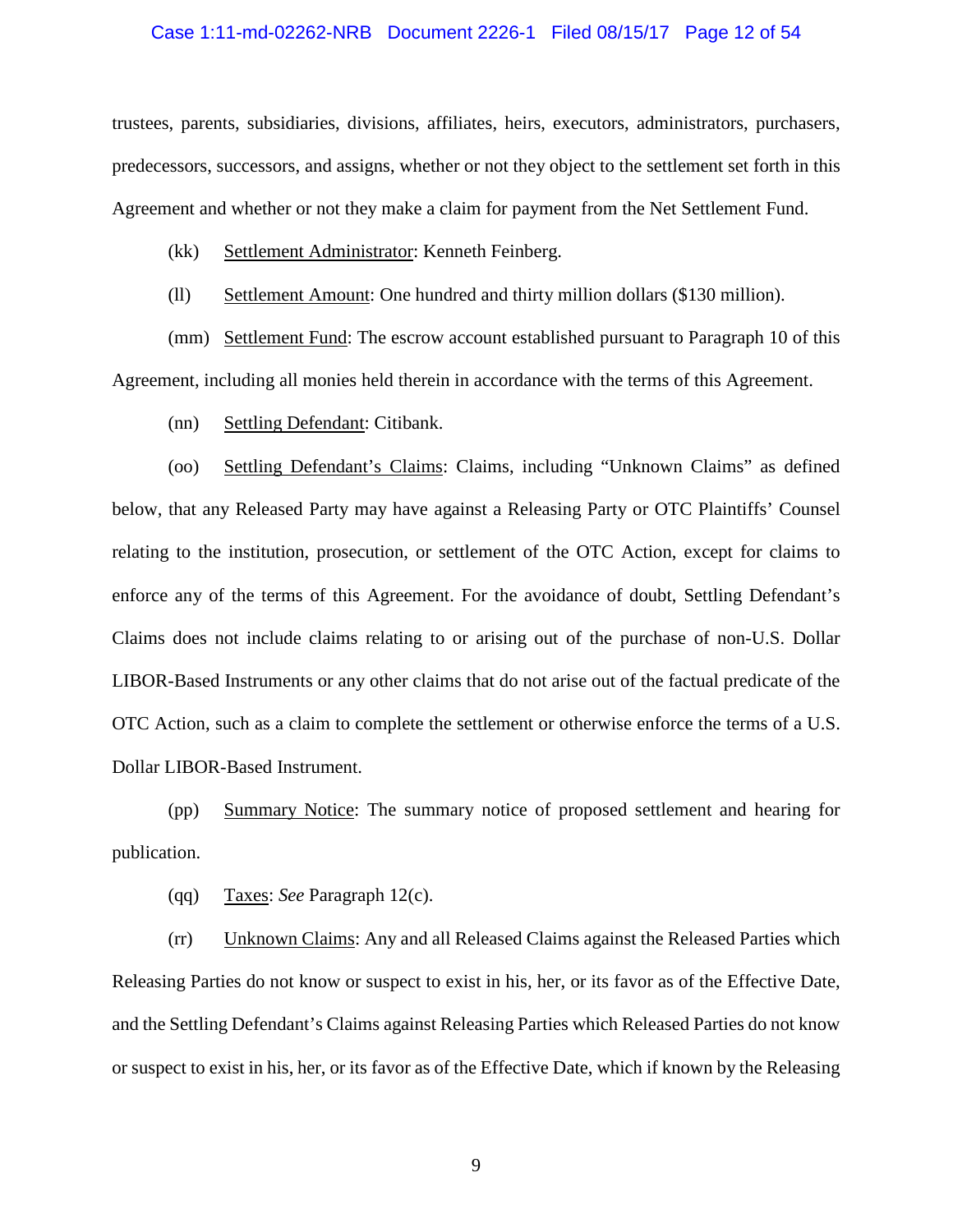### Case 1:11-md-02262-NRB Document 2226-1 Filed 08/15/17 Page 13 of 54

Parties or Released Parties might have affected his, her, or its decision(s) with respect to the settlement. With respect to any and all Released Claims and Settling Defendant's Claims, the Parties stipulate and agree that by operation of the Final Judgment and Order of Dismissal, upon the Effective Date, Releasing Parties and Released Parties shall have expressly waived, and each OTC Class Member shall be deemed to have waived, and by operation of the Final Judgment and Order of Dismissal shall have expressly waived, the provisions, rights and benefits of California Civil Code § 1542, which provides as follows:

> A GENERAL RELEASE DOES NOT EXTEND TO CLAIMS WHICH THE CREDITOR DOES NOT KNOW OR SUSPECT TO EXIST IN HIS OR HER FAVOR AT THE TIME OF EXECUTING THE RELEASE, WHICH IF KNOWN BY HIM OR HER MUST HAVE MATERIALLY AFFECTED HIS OR HER SETTLEMENT WITH THE DEBTOR.

and any and all provisions, rights and benefits conferred by any law of any state or territory of the United States, or principle of common law, which is similar, comparable, or equivalent to California Civil Code § 1542.

The Releasing Parties and Released Parties may hereafter discover facts other than or different from those which they now know or believe to be true with respect to the subject matter of the Released Claims and Settling Defendant's Claims. Nevertheless, Class Plaintiffs and the Released Parties shall expressly, fully, finally, and forever settle and release, and each OTC Class Member, upon the Effective Date, shall be deemed to have, and by operation of the Final Judgment and Order of Dismissal shall have, fully, finally, and forever settled and released, any and all Released Claims and Settling Defendant's Claims, whether or not concealed or hidden, without regard to the subsequent discovery or existence of such different or additional facts. Class Plaintiffs and the Released Parties acknowledge, and OTC Class Members shall be deemed to have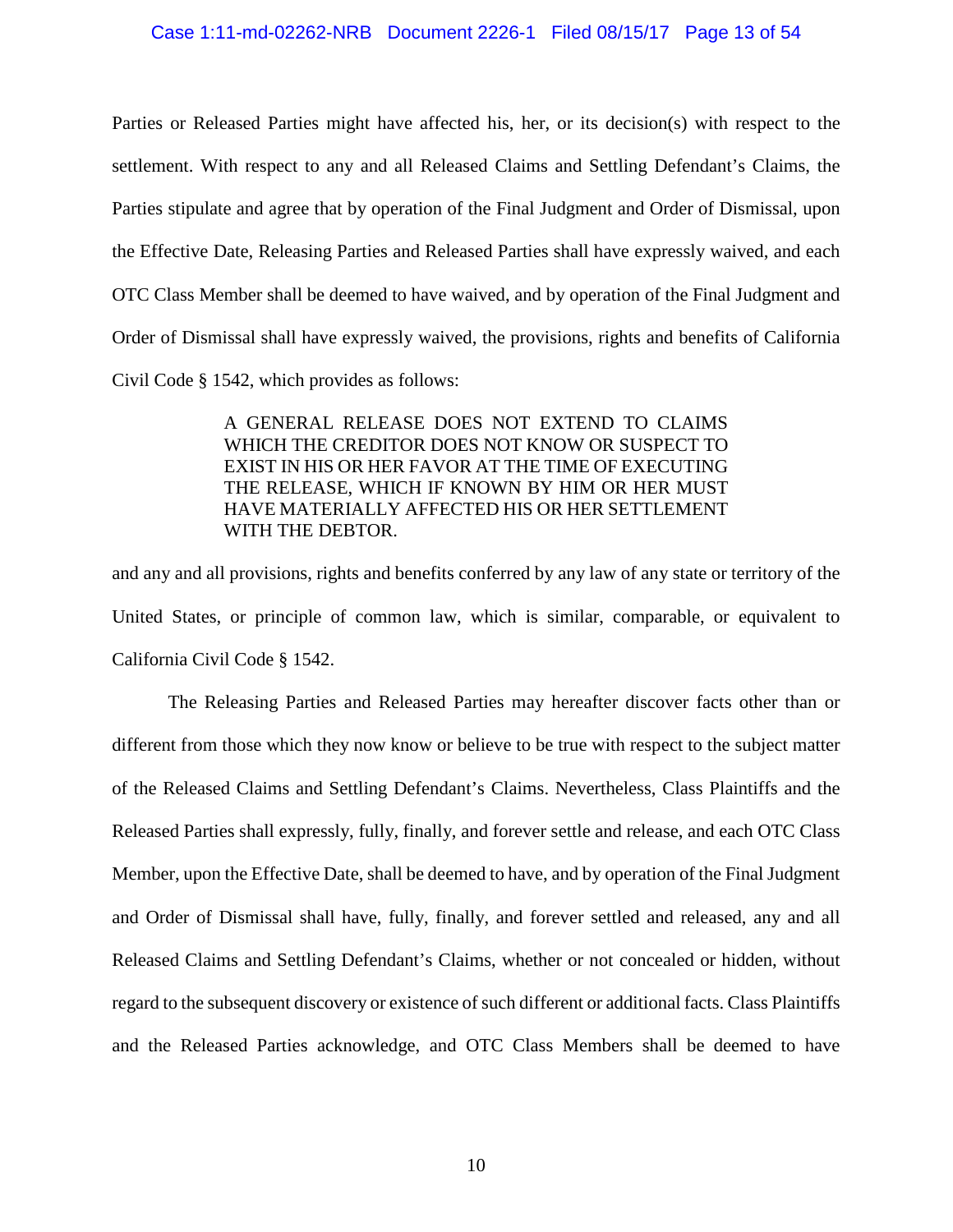### Case 1:11-md-02262-NRB Document 2226-1 Filed 08/15/17 Page 14 of 54

acknowledged, that the inclusion of "Unknown Claims" in the definition of Released Claims and Settling Defendant's Claims was separately bargained for and was a key element of the Agreement.

(ss) U.S. Dollar LIBOR-Based Instrument: An instrument that includes any term, provision, obligation or right to be paid or to receive interest based upon the U.S. Dollar LIBOR rate, including but not limited to asset swaps, collateralized debt obligations, credit default swaps, forward rate agreements, inflation swaps, interest rate swaps, total return swaps, options or floating rate notes. For the avoidance of doubt, U.S. Dollar LIBOR-Based Instrument does not include an instrument that includes only a term, provision, obligation or right to pay interest based upon the U.S. Dollar LIBOR rate, such as business, home, student or car loans, or credit cards.

### <span id="page-12-0"></span>**3. SETTLEMENT CLASS CERTIFICATION**

(a) The Parties hereby stipulate for purposes of settlement only that the requirements of Federal Rule of Civil Procedure 23(a) and 23(b)(3) are satisfied, and, subject to Court approval, the following settlement class shall be certified as to Citibank (the "Class" or "OTC Class"):

> All persons or entities (other than Defendants and their employees, affiliates, parents, and subsidiaries) that purchased in the United States, directly from a Defendant (or a Defendant's subsidiaries or affiliates), a U.S. Dollar LIBOR-Based Instrument and that owned the U.S. Dollar LIBOR-Based Instrument any time during the period August 2007 through May 2010 (the "Class Period").

(b) Specifically excluded from the Class are Defendants; Released Parties; coconspirators; the officers, directors, or employees of any Defendant, Released Party, or coconspirator; any entity in which any Defendant, Released Party, or co-conspirator has a controlling interest; any affiliate, legal representative, heir, or assign of any Defendant, Released Party, or coconspirator and any person acting on their behalf. Also excluded from the Class are any judicial officers presiding over this action and the members of his/her immediate families and judicial staff, and any juror assigned to the OTC Action.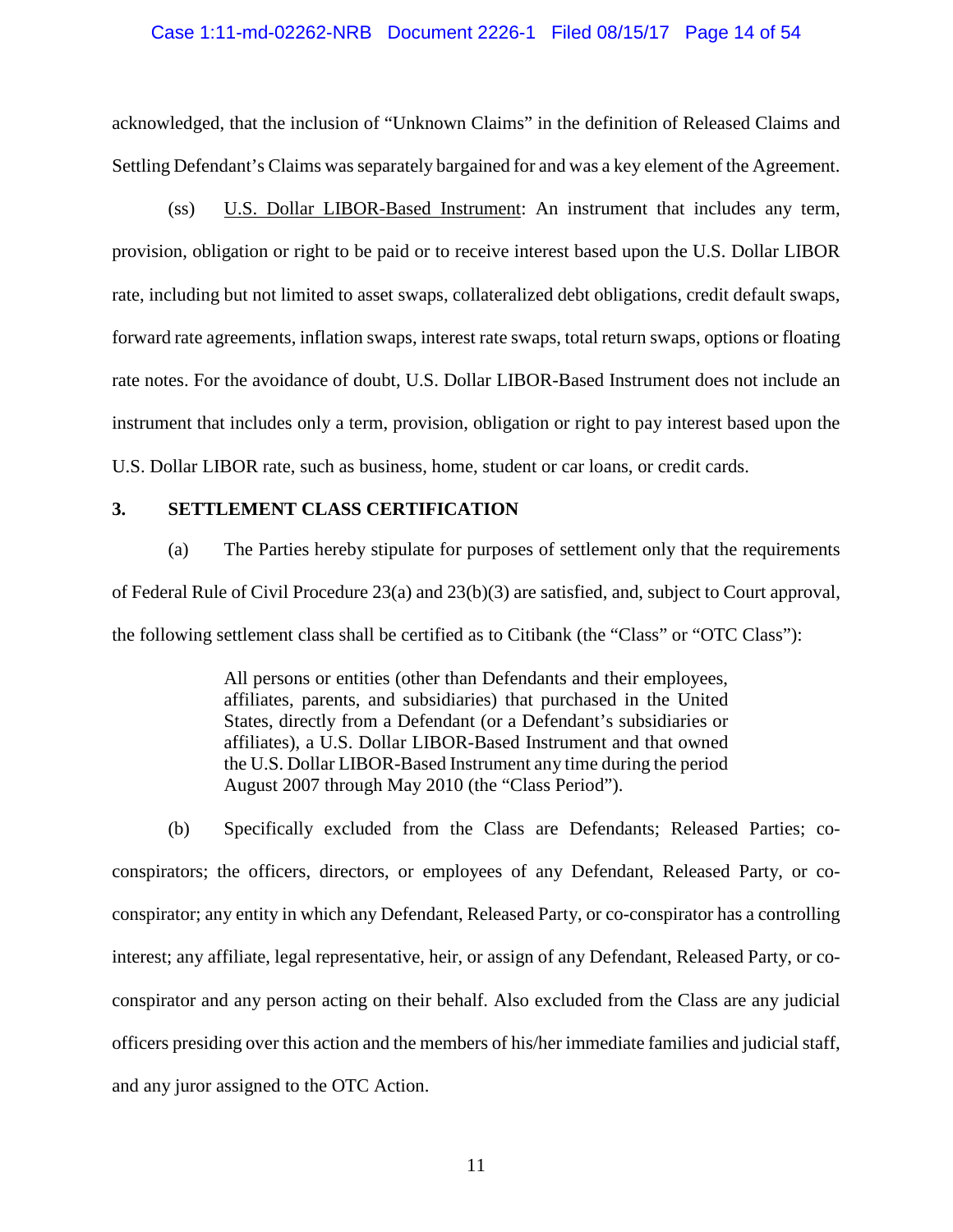# Case 1:11-md-02262-NRB Document 2226-1 Filed 08/15/17 Page 15 of 54

(c) The Parties' agreement as to certification of the Class is only for purposes of effectuating a settlement and for no other purpose. Citibank retains all of its objections, arguments, and defenses with respect to class certification, and reserves all rights to contest class certification, if the settlement set forth in this Agreement does not receive the Court's final approval, if the Court's approval is reversed or vacated on appeal, if this Agreement is terminated as provided herein, or if the settlement set forth in this Agreement otherwise fails to become effective. The Parties acknowledge that there has been no stipulation to any Class or certification of any Class for any purpose other than effectuating the settlement, and that if the settlement set forth in this Agreement does not receive the Court's final approval, if the Court's approval is reversed or vacated on appeal, if this Agreement is terminated as provided herein, or if the settlement set forth in this Agreement otherwise fails to become effective, this agreement as to certification of the OTC Class becomes null and void *ab initio*. This Agreement or any other settlement-related statement may not be cited regarding certification of the OTC Class, or in support of an argument for certifying a class for any purpose related to this proceeding.

### <span id="page-13-0"></span>**4. GOOD FAITH EFFORTS TO EFFECTUATE THIS SETTLEMENT AGREEMENT**

The Parties agree to cooperate with one another in good faith to effectuate and implement the terms and conditions of this Agreement and to exercise their reasonable best efforts to accomplish the terms of this Agreement. This includes Citibank serving notice on those persons and entities required to receive notice pursuant to 28 U.S.C. § 1715.

### <span id="page-13-1"></span>**5. PRELIMINARY APPROVAL ORDER, NOTICE, AND FAIRNESS HEARING**

(a) Within thirty (30) days of execution of this Agreement, OTC Plaintiffs' Counsel shall submit to the Court and Citibank shall support a motion requesting entry of the Preliminary Approval Order. OTC Plaintiffs' Counsel shall share drafts of the papers for this motion with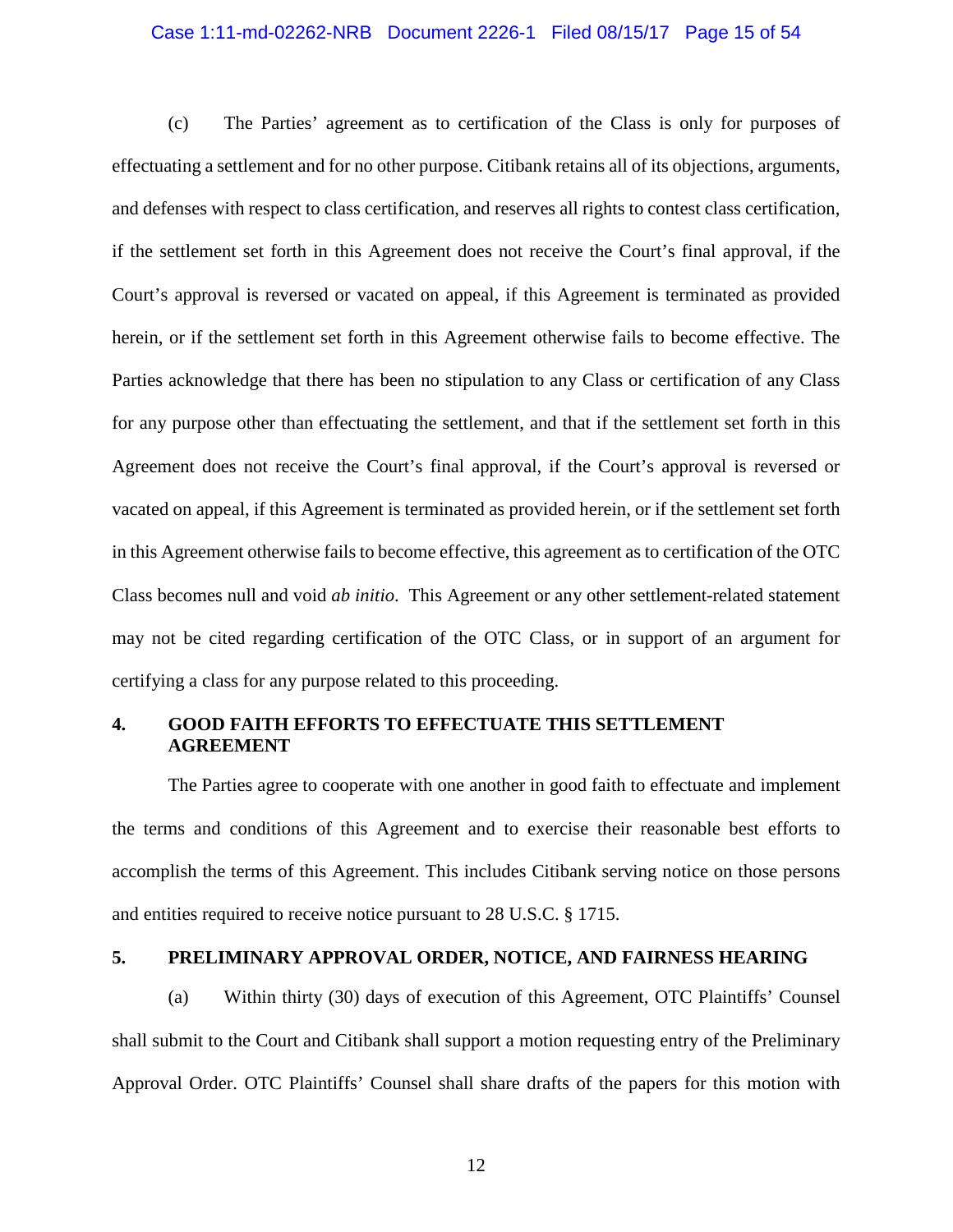### Case 1:11-md-02262-NRB Document 2226-1 Filed 08/15/17 Page 16 of 54

Citibank's Counsel at least one week before the anticipated filing date in order to give Citibank a reasonable opportunity to comment. This motion shall:

- (i) Seek certification of the Class for purposes of settlement only, pursuant to Federal Rule of Civil Procedure 23(a) and 23(b)(3);
- (ii) Request preliminary approval of the settlement set forth in this Agreement as fair, reasonable, and adequate within the meaning of Federal Rule of Civil Procedure 23;
- (iii) Seek the appointment of the OTC Plaintiffs as Class representatives of the OTC Class under Federal Rule of Civil Procedure 23;
- (iv) Seek appointment of OTC Plaintiffs' Counsel as interim Class counsel under Federal Rule of Civil Procedure 23(g);
- (v) If practicable at the time the motion is filed or otherwise at a later time, seek approval of the form and method of dissemination of (1) the Notice, which shall be mailed along with a proof of claim form via first-class mail, and (2) the Summary Notice, which shall be published based upon the recommendations of the Claims Administrator. The Claims Administrator will also establish and maintain a dedicated settlement website, from which each member of the Class can view and download relevant documents, including the Notice, Summary Notice, and proof of claim form;
- (vi) Seek appointment of a qualified claims administrator as the Claims Administrator;
- (vii) Seek appointment of Huntington Bank as Escrow Agent;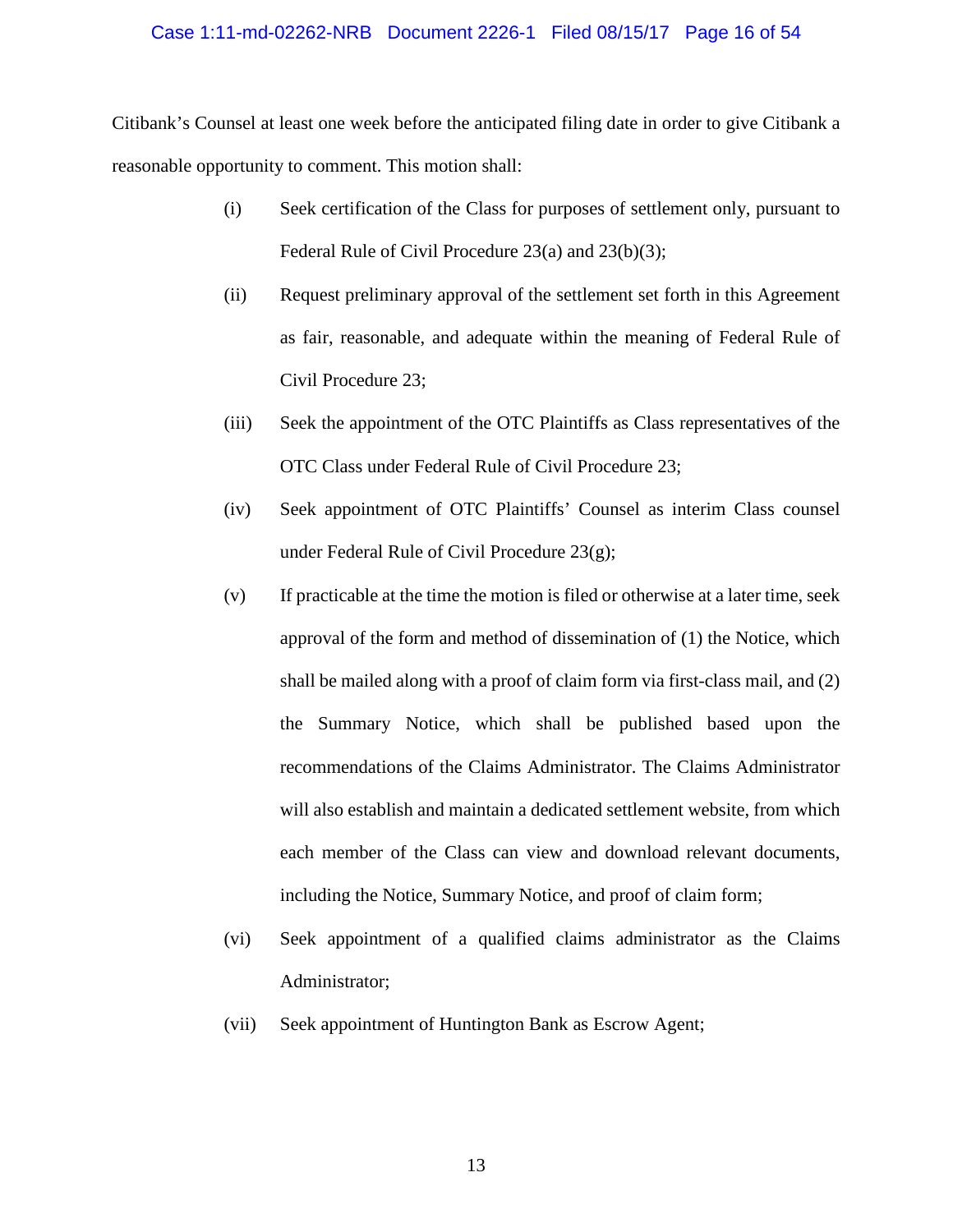- (viii) Stay all proceedings in the OTC Action against Citibank until the Court renders a final decision on approval of the settlement set forth in this Agreement; and
- (ix) Attach a proposed form of order, which shall include such provisions as are typical in such orders, including (1) a finding that the proposed plan of notice complies with Federal Rule of Civil Procedure 23 and the requirements of due process, and (2) a provision that, if final approval of the settlement is not obtained, the settlement is null and void, and the Parties will revert to their positions *ex ante* without prejudice to their rights, claims, or defenses.

(b) Class Notice shall apprise each member of the Class of his, her or its right to exclude themselves from the settlement Class, or object to the settlement.

(c) Citibank shall, at its own expense and as reasonably available to Citibank and permissible by law, supply to OTC Plaintiffs' Counsel in electronic format or such other form as may be reasonably requested by OTC Plaintiffs' Counsel or the Claims Administrator, the names and addresses of all clients, who, between August 1, 2007 and May 31, 2010 entered into a U.S. Dollar LIBOR-Based Instrument and who can be reasonably identified based on client records that Citibank has in its possession, custody, or control. Any information provided pursuant to this provision shall be covered by the protective order in effect in the OTC Action, or, if no protective order is in effect, shall nevertheless be maintained as confidential. Moreover, any information provided pursuant to this provision shall be used solely for purposes of providing notice and administering and verifying claims, as set forth in Paragraphs 5 and 11, and any distribution of such information shall be limited to what is necessary for those purposes. If the Parties are unable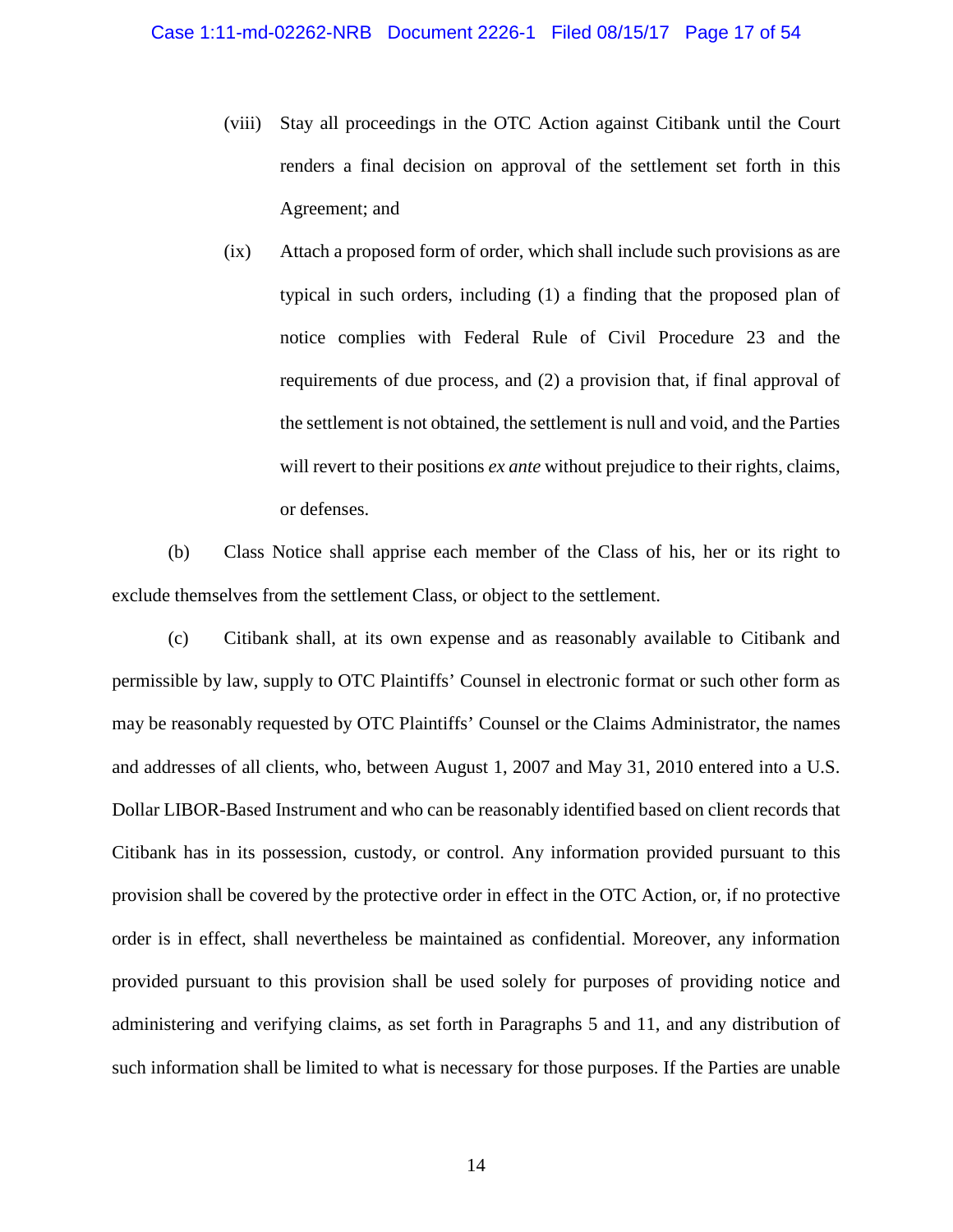#### Case 1:11-md-02262-NRB Document 2226-1 Filed 08/15/17 Page 18 of 54

to agree on the scope of the client-identifying data to be produced, the issue shall be submitted to the Mediator for resolution. Notice shall be mailed to those Persons that are identified by Citibank. Notice to other members of the Class shall be by mail or by publication, as approved by the Court.

(d) Any Person seeking exclusion from the Class must file a timely written request for exclusion ("Request for Exclusion"). Any Person that files such a request shall be excluded from the Class, shall have no rights with respect to this Agreement, and shall receive no payment provided for in this Agreement. A Request for Exclusion must meet all of the following criteria:

- (i) Be in writing;
- (ii) Be signed by the Person or his, her, or its authorized representative;
- (iii) State the name, address and phone number of that Person;
- (iv) Include (1) proof of membership in the Class and (2) a signed statement that "I/we hereby request that I/we be excluded from the proposed OTC Class in the *In re LIBOR-Based Financial Instruments Antitrust Litigation*";
- (v) Be mailed to the Claims Administrator at the address provided in the Class Notice and postmarked no later than fourteen (14) days prior to the date set for the Fairness Hearing or any other date set by the Court.

(e) A Request for Exclusion that does not include all of the foregoing information, that does not contain the proper signature, that is sent to an address other than the one designated in the Class Notice, or that is not sent within the time specified, shall be invalid, and the Person(s) filing such an invalid request shall be an OTC Class Member and shall be bound by the settlement set forth in this Agreement, if approved. OTC Plaintiffs' Counsel agrees to provide Citibank with notice of any Person who requests to be excluded from the Class, together with all documents and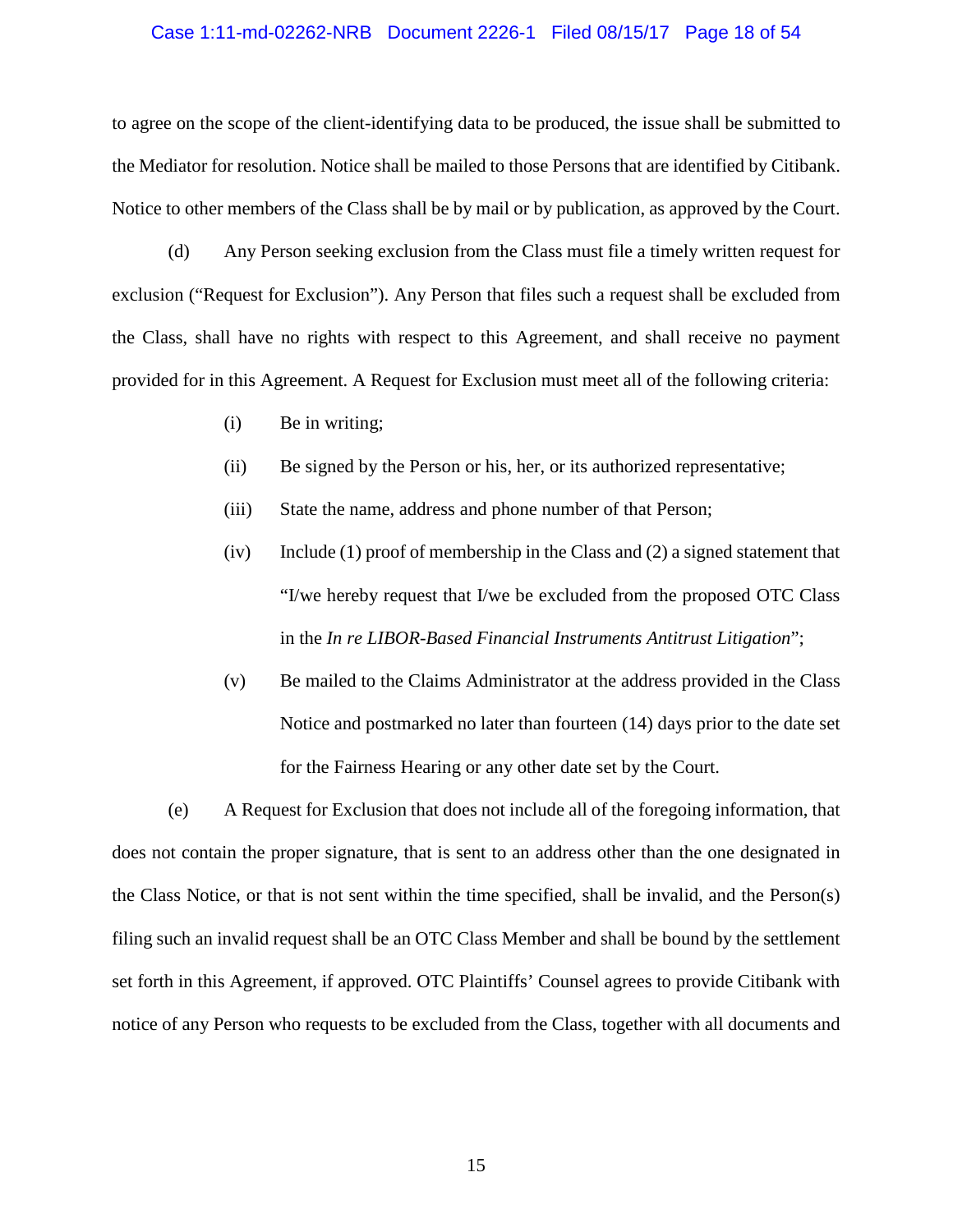# Case 1:11-md-02262-NRB Document 2226-1 Filed 08/15/17 Page 19 of 54

information provided by such Person, within three (3) business days of receipt by OTC Plaintiffs' Counsel of that exclusion request.

(f) Any Person who has not requested exclusion from the Class and who objects to the settlement set forth in this Agreement may appear in person or through counsel, at that Person's own expense, at the Fairness Hearing to present any evidence or argument that the Court deems proper and relevant. However, no such Person shall be heard, and no papers, briefs, pleadings, or other documents submitted by any such Person shall be received and considered by the Court, unless such Person properly submits a written objection that includes all of the following:

- (i) A notice of intention to appear;
- (ii) Proof of membership in the Class, including documentation evidencing the ownership of a U.S. Dollar LIBOR-Based Instrument during the Class Period; and
- (iii) The specific grounds for the objection and any reasons why such Person desires to appear and be heard, as well as all documents or writings that such Person desires the Court to consider.

(g) Such a written objection must be both filed with the Court no later than fourteen (14) days prior to the date set for the Fairness Hearing and mailed to OTC Plaintiffs' Counsel and Citibank's Counsel at the addresses provided in the Class Notice and postmarked no later than fourteen (14) days prior to the date set for the Fairness Hearing. Any Person that fails to object in the manner prescribed herein shall be deemed to have waived his or her objections and will forever be barred from making any such objections in the OTC Action, unless otherwise excused for good cause shown, as determined by the Court.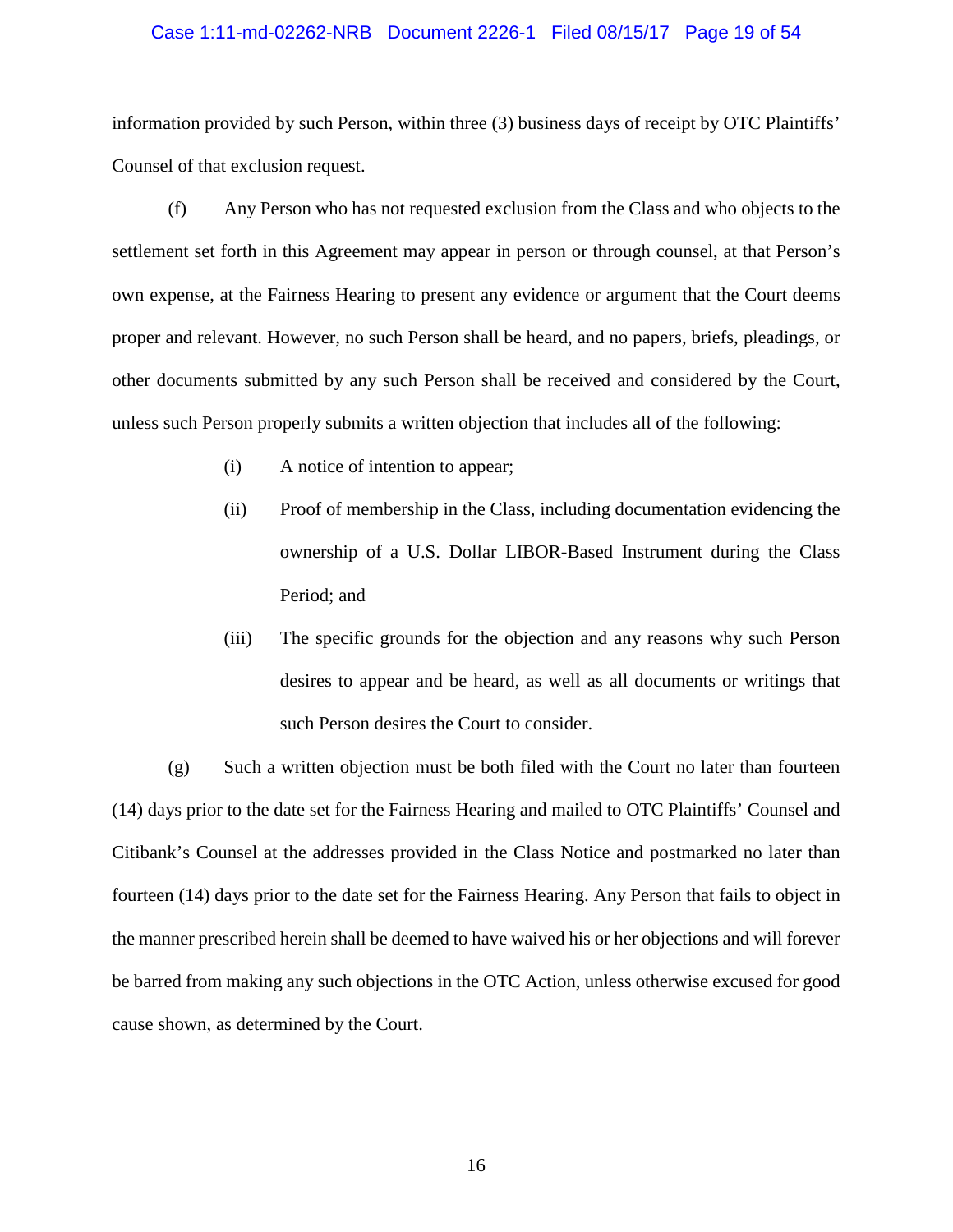#### Case 1:11-md-02262-NRB Document 2226-1 Filed 08/15/17 Page 20 of 54

(h) If the Preliminary Approval Order is entered by the Court, Class Plaintiffs shall seek, and Citibank shall support, entry of a Final Judgment and Order of Dismissal. OTC Plaintiffs' Counsel shall share drafts of the proposed Final Judgment and Order of Dismissal with Citibank's Counsel at least one week before the anticipated filing date in order to give Citibank a reasonable opportunity to comment. The Final Judgment and Order of Dismissal shall meet all of the following criteria:

- (i) Certifies the Class pursuant to Federal Rule of Civil Procedure 23(a) and 23(b)(3) solely for the purpose of the settlement;
- (ii) Approves finally the settlement set forth in this Agreement and its terms as being a fair, reasonable, and adequate settlement as to the Class within the meaning of Federal Rule of Civil Procedure 23 and directing its consummation according to its terms;
- (iii) Finds that the Class Notice constituted due, adequate, and sufficient notice of the settlement set forth in this Agreement and the Fairness Hearing and meets the requirements of due process and the Federal Rules of Civil Procedure;
- (iv) Directs that, as to the Released Parties, the OTC Action shall be dismissed with prejudice and, except as provided for in this Agreement, without costs; provided, however, that such dismissal shall not affect, in any way, the right of Class Plaintiffs or OTC Class Members to pursue claims, if any, outside the scope of the Released Claims;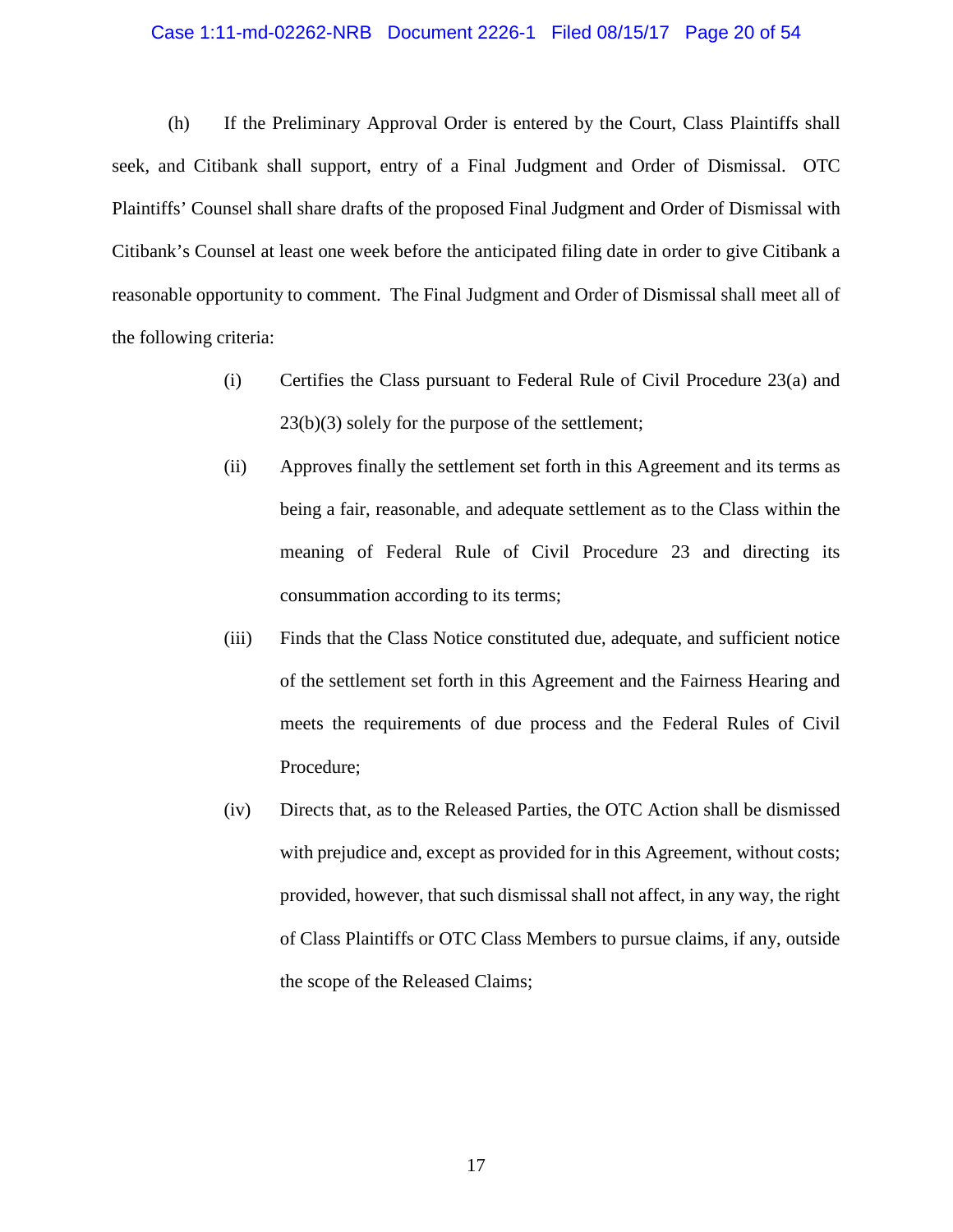- (v) Orders that the Releasing Parties are permanently enjoined and barred from instituting, commencing, or prosecuting any action or other proceeding asserting any Released Claims against any Released Party;
- (vi) Retains with the Court exclusive jurisdiction over the settlement and this Agreement, including the administration and consummation of the settlement; and
- (vii) Determines under Federal Rule of Civil Procedure 54(b) that there is no just reason for delay and directs that the judgment of dismissal as to Citibank shall be final and entered forthwith.

# <span id="page-19-0"></span>**6. EFFECTIVE DATE OF SETTLEMENT**

(a) The Effective Date of Settlement shall be the date when all of the following events shall have occurred and shall be conditioned on the occurrence of all of the following events:

- (i) The contribution to the Settlement Fund has been made pursuant to this Agreement;
- (ii) Entry of the Preliminary Approval Order;
- (iii) Final approval by the Court of the settlement set forth in this Agreement, following Class Notice and the Fairness Hearing;
- (iv) No Party has exercised his, her, or its rights to terminate this Agreement pursuant to Paragraphs  $10(c)$ ,  $13(a)$ , or  $13(d)$ ; and
- (v) Entry by the Court of a Final Judgment and Order of Dismissal, and the Final Judgment and Order of Dismissal becomes final, or, in the event that the Court enters an Alternative Judgment and neither Class Plaintiffs nor Citibank elects to terminate this Agreement, and such Alternative Judgment becomes final.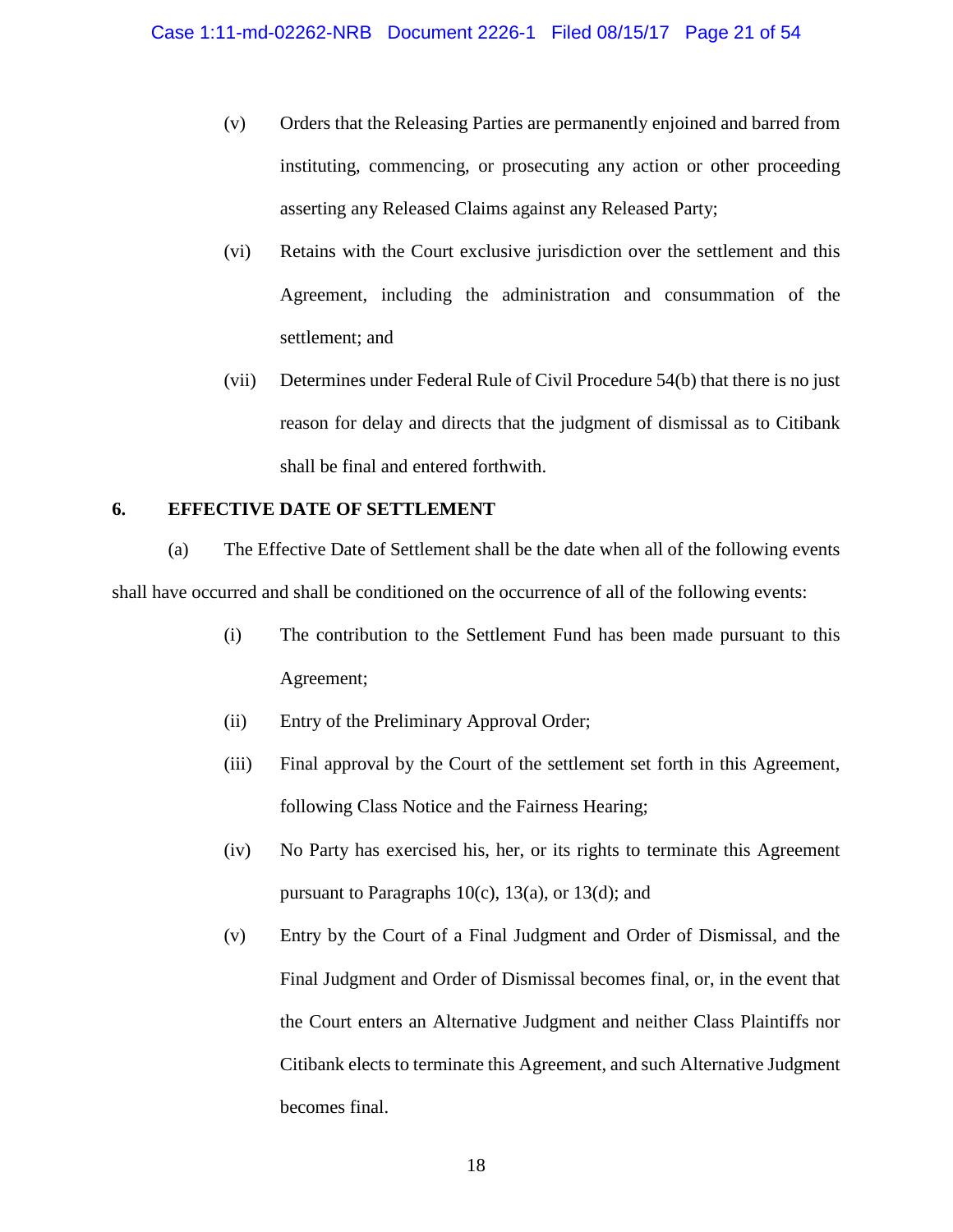# Case 1:11-md-02262-NRB Document 2226-1 Filed 08/15/17 Page 22 of 54

(b) Notwithstanding any other provision herein, any proceeding or order, or motion for reconsideration, appeal, petition for a writ of certiorari or its equivalent, pertaining solely to any Plan of Distribution and/or Fee and Expense Application, shall not in any way delay or preclude the Effective Date.

# <span id="page-20-0"></span>**7. CLAIMS ADMINISTRATOR AND SETTLEMENT ADMINISTRATOR**

(a) Pursuant to the Preliminary Approval Order and subject to Court approval, OTC Plaintiffs' Counsel shall engage the Settlement Administrator and a qualified claims administrator as the Claims Administrator. Both the Claims Administrator and the Settlement Administrator will assist with the settlement claims process as set forth herein.

(b) The Claims Administrator shall effectuate the notice plan approved by the Court in the Preliminary Approval Order, shall administer and calculate the claims submitted by OTC Class Members, and shall oversee distribution of the Net Settlement Fund to Authorized Claimants in accordance with the Plan of Distribution.

(c) The Settlement Administrator shall assist in the development of the Plan of Distribution and the resolution of any disputes between OTC Class Members and the Claims Administrator pursuant to the Plan of Distribution.

### <span id="page-20-1"></span>**8. SCOPE AND EFFECT OF SETTLEMENT**

(a) The obligations incurred pursuant to this Agreement shall be in full and final disposition of the following:

- (i) The OTC Action against Citibank;
- (ii) Any and all Released Claims as against all Released Parties; and
- (iii) Any and all Settling Defendant's Claims as against all Releasing Parties.
- (b) Upon the Effective Date of Settlement, each of the Releasing Parties: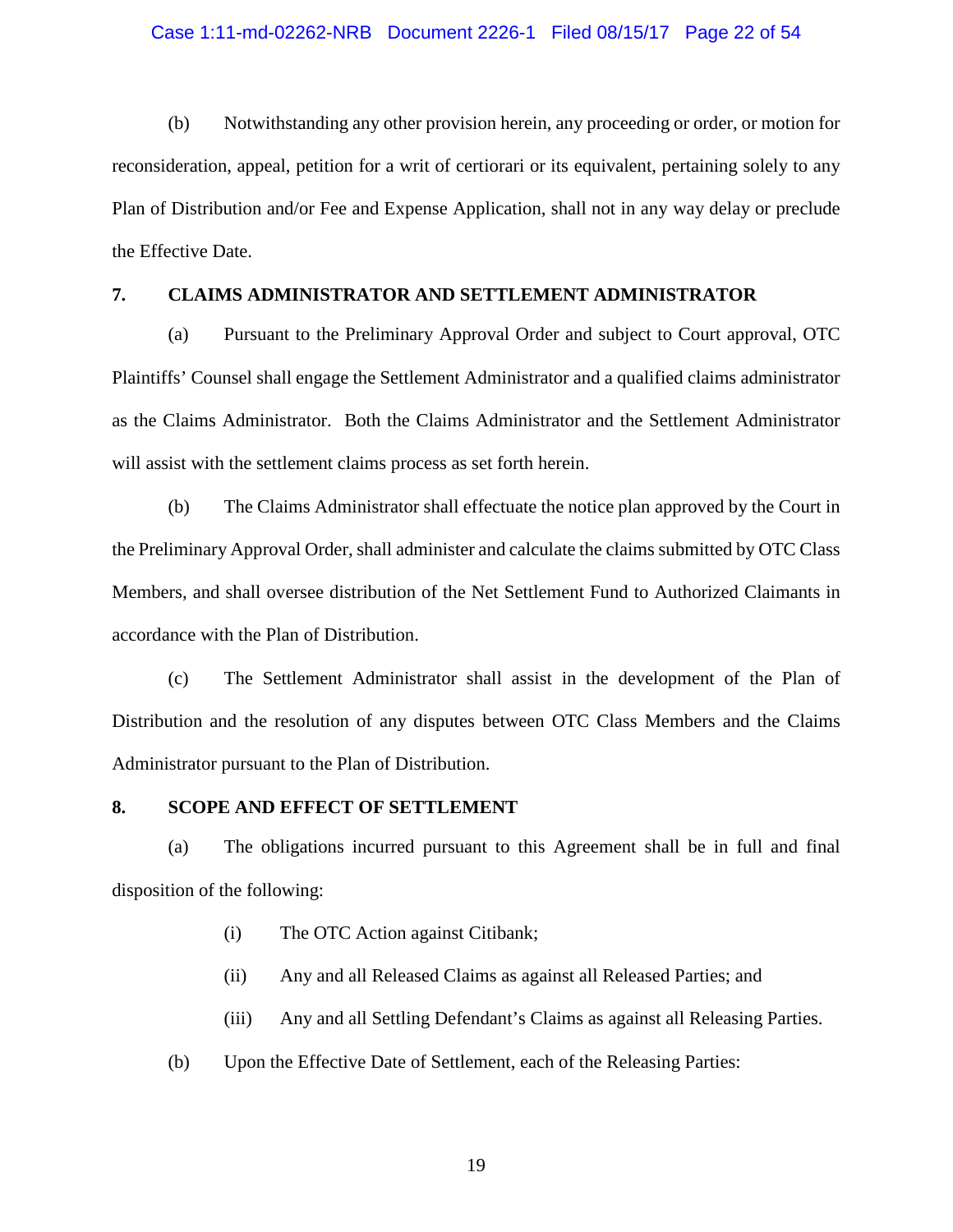- (i) Shall be deemed to have, and by operation of the Final Judgment and Order of Dismissal, shall have, fully, finally, and forever waived, released, relinquished, and discharged all Released Claims against the Released Parties, regardless of whether such Releasing Party executes and delivers a proof of claim;
- (ii) Shall forever be enjoined from prosecuting in any forum any Released Claim against any of the Released Parties; and
- (iii) Agrees and covenants not to sue any of the Released Parties on the basis of any Released Claims or to assist any third party in commencing or maintaining any suit against any Released Party related in any way to any Released Claims.
- (c) Upon the Effective Date of Settlement, each of the Released Parties:
	- (i) Shall be deemed to have, and by operation of the Final Judgment and Order of Dismissal shall have fully, finally, and forever released and discharged Class Plaintiffs, OTC Plaintiffs' Counsel, and each and all OTC Class Members from each and every one of the Settling Defendant's Claims;
	- (ii) Shall forever be enjoined from prosecuting the Settling Defendant's Claims; and
	- (iii) Agrees and covenants not to sue on the basis of the Settling Defendant's Claims, or to assist any third party in commencing or maintaining any such suit related to the Settling Defendant's Claims.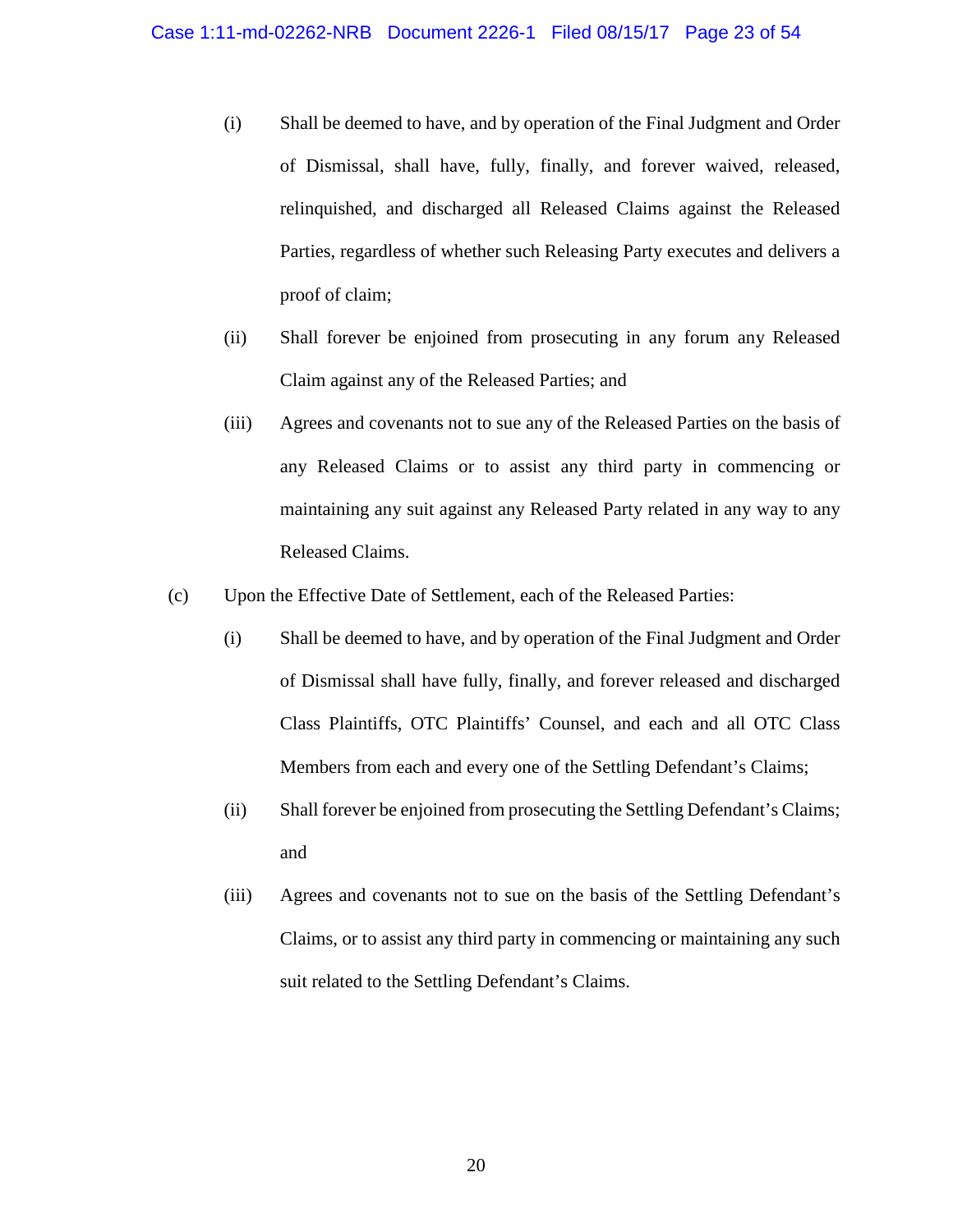#### Case 1:11-md-02262-NRB Document 2226-1 Filed 08/15/17 Page 24 of 54

(d) The releases provided in this Agreement shall become effective immediately upon occurrence of the Effective Date of Settlement without the need for any further action, notice, condition, or event.

(e) As an express and material condition of this Agreement, the Court shall enter an order, in the Final Judgment and Order of Dismissal or otherwise, to the extent permitted by law, barring claims against the Released Parties for contribution or indemnification (however denominated) for all or a portion of any amounts paid or awarded in the OTC Action by way of settlement, judgment, or otherwise by any of the following:

- (i) Any of the other Defendants currently named in the OTC Action;
- (ii) Any other Person formerly named as a party in the OTC Action; or
- (iii) Any other Person subsequently added or joined as a party in the OTC Action.

(f) In the event that this Agreement is terminated pursuant to Paragraphs  $10(c)$ ,  $13(a)$ , or 13(d), or any condition for the final approval of this Agreement is not satisfied, the release and covenant not to sue provisions of the foregoing paragraphs shall be null and void and unenforceable.

#### <span id="page-22-0"></span>**9. FEE AND EXPENSE APPLICATION**

(a) OTC Plaintiffs' Counsel will submit an application or applications (the "Fee and Expense Application") to the Court for an award from the Settlement Fund of the following:

- (i) Attorneys' fees not to exceed 33-1/3% of the Settlement Fund;
- (ii) Reimbursement of litigation expenses, plus interest, incurred in connection with the prosecution of the OTC Action; and
- (iii) May also seek service awards for Class Plaintiffs in conjunction with their representation of the Class.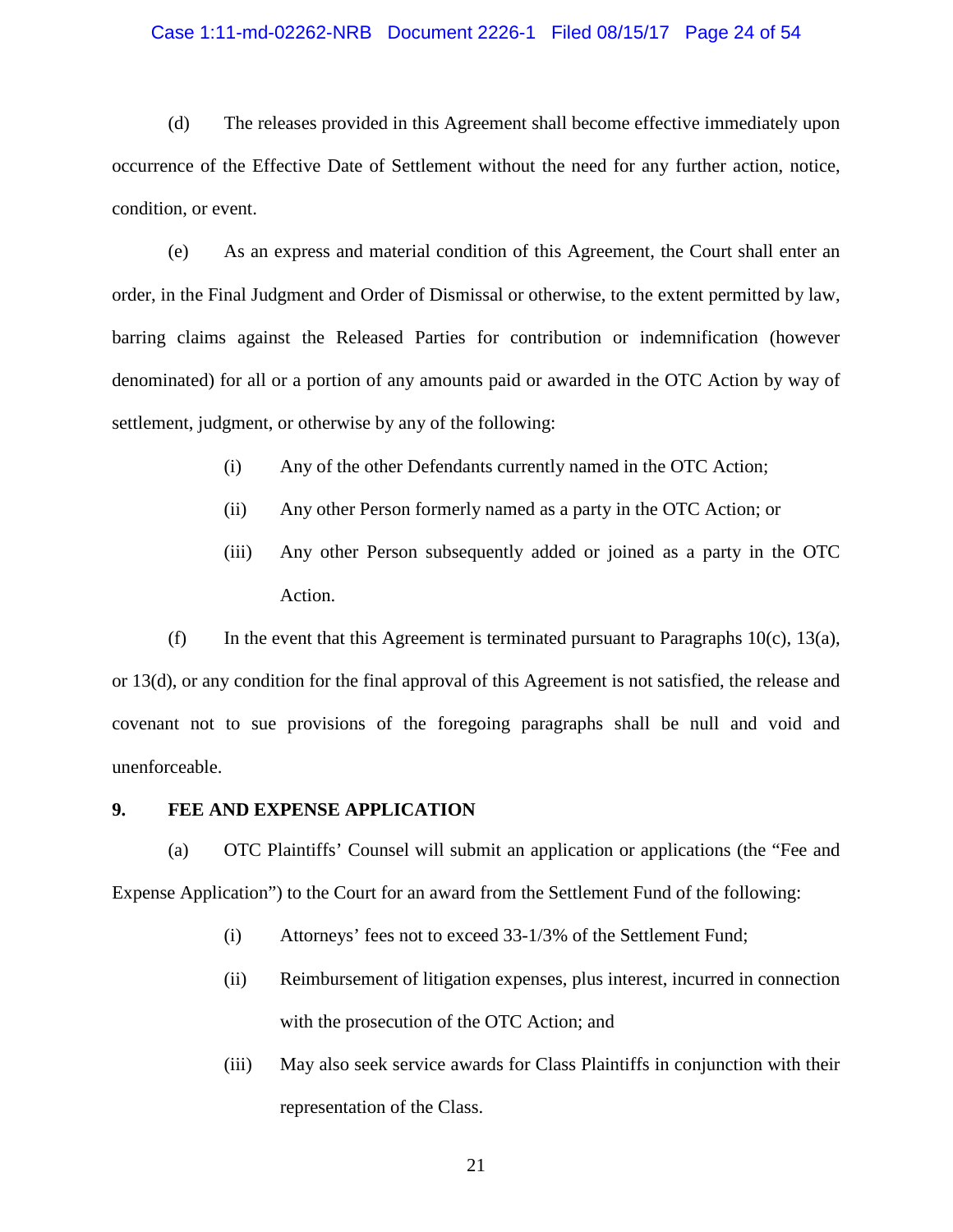#### Case 1:11-md-02262-NRB Document 2226-1 Filed 08/15/17 Page 25 of 54

(b) Citibank will take no position regarding the Fee and Expense Application. Attorneys' fees, expenses, and interest as are awarded by the Court ("Fee and Expense Award") to OTC Plaintiffs' Counsel shall be paid from the Settlement Fund to OTC Plaintiffs' Counsel immediately upon entry by the Court of an order awarding such amounts, notwithstanding the existence of any timely filed objections thereto, or potential for appeal therefrom, or collateral attack on the settlement or any part thereof, subject to OTC Plaintiffs' Counsel's joint and several obligation to repay those amounts to the Settlement Fund, plus accrued interest at the same net rate as is earned by the Settlement Fund, if and when, as a result of any appeal and further proceedings on remand, or successful collateral attack, the Fee and Expense Award is reduced or reversed, or return of the Settlement Fund is required consistent with the provisions of Paragraph 13(c) hereof. In such event, OTC Plaintiffs' Counsel shall, within ten (10) business days from the event which requires repayment of the Fee and Expense Award, refund to the Settlement Fund the Fee and Expense Award paid to them, along with interest.

(c) Notwithstanding any other provision of this Agreement to the contrary, the Fee and Expense Application shall be considered by the Court separate and apart from its consideration of the fairness, reasonableness, and adequacy of the settlement, and any order or proceeding relating to the Fee and Expense Application, or any appeal of any order relating thereto or reversal or modification thereof, shall not operate to terminate or cancel this Agreement or the settlement of the OTC Action, or affect the finality or binding nature of any of the releases granted hereunder. The Released Parties shall have no responsibility for, and no liability whatsoever with respect to, any payment of attorneys' fees or expenses to OTC Plaintiffs' Counsel.

### <span id="page-23-0"></span>**10. THE SETTLEMENT FUND**

(a) The Settlement Fund shall be established as an escrow account and administered by the Escrow Agent, subject to approval by the Court. The Settlement Fund shall be administered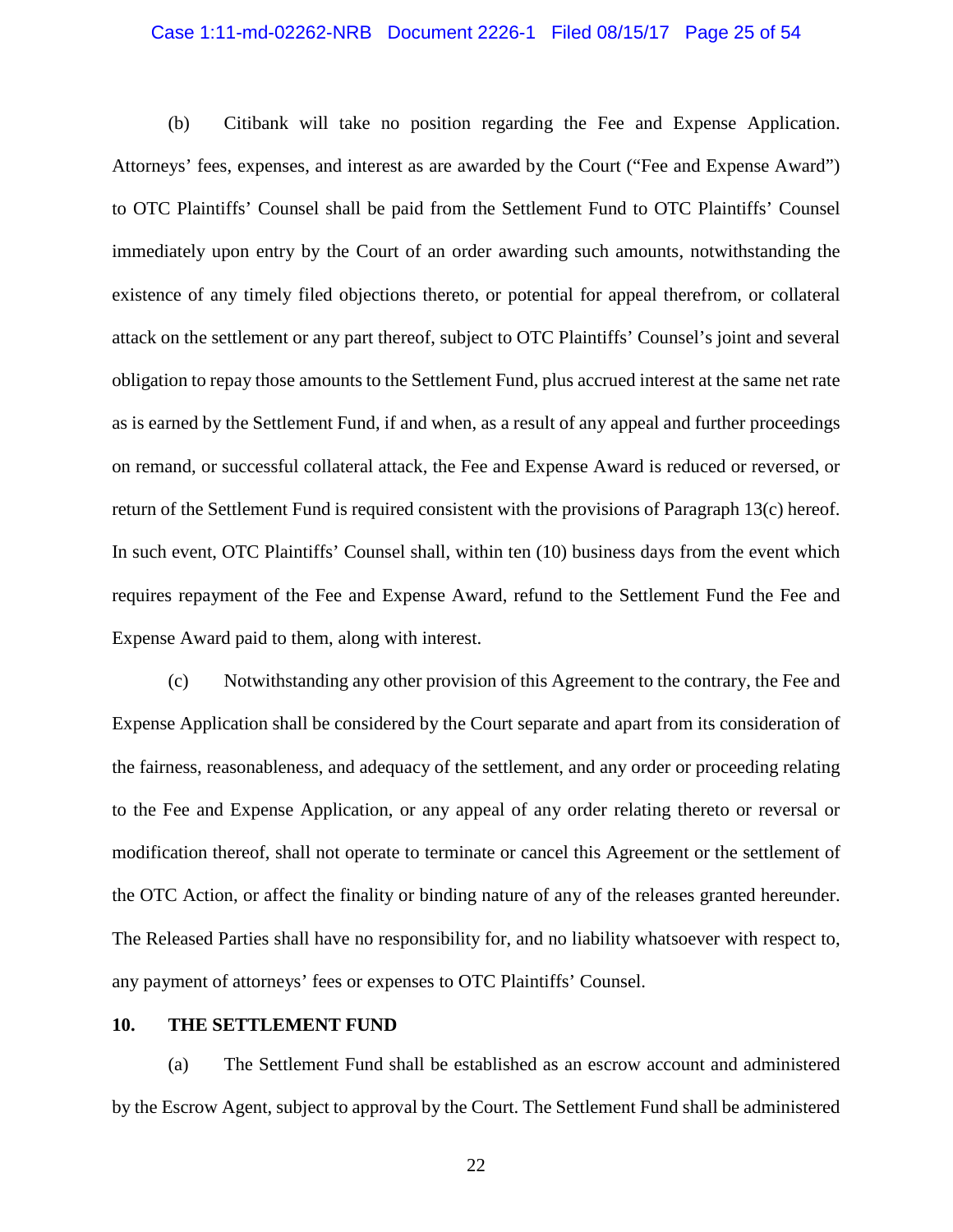# Case 1:11-md-02262-NRB Document 2226-1 Filed 08/15/17 Page 26 of 54

pursuant to this Agreement and subject to the Court's continuing supervision and control. No monies shall be paid from the Settlement Fund without the specific authorization of OTC Plaintiffs' Counsel. Counsel for the Parties agree to cooperate, in good faith, to form an appropriate escrow agreement in conformance with this Agreement.

(b) Citibank shall cause the payment of one hundred and thirty million dollars (\$130 million) to be paid to the Escrow Agent by wire transfer by fifteen (15) business days following the later of (i) entry of the Preliminary Approval Order and (ii) receipt by Citibank of written wiring instructions and a W-9 form. These funds, together with any and all interest earned thereon, shall constitute the Settlement Fund. OTC Plaintiffs' Counsel may pay from the Settlement Fund on a nonrefundable basis, without further approval from Citibank or the Court, the costs and expenses reasonably and actually incurred up to the sum of \$500,000 in connection with providing Class Notice and the administration of the settlement, including, without limitation, locating members of the Class, soliciting OTC Class Members' claims, assisting with the filing of claims, administering and distributing the Net Settlement Fund to Authorized Claimants, and processing proof of claim and release forms. All costs and expenses incurred in connection with providing Class Notice and the administration of the settlement in excess of \$500,000 shall be paid from the Settlement Fund, subject to approval from the Court. If for any reason the settlement set forth in this Agreement fails to become effective, the amounts paid or incurred for such expenses shall not be recoupable by Citibank from OTC Plaintiffs' Counsel or any other Person.

(c) Without prejudice to the Class Plaintiffs' right to seek enforcement of this Agreement by motion or otherwise, if the Settlement Amount is not timely transferred to the escrow account, OTC Plaintiffs' Counsel may terminate this Agreement if the following occur: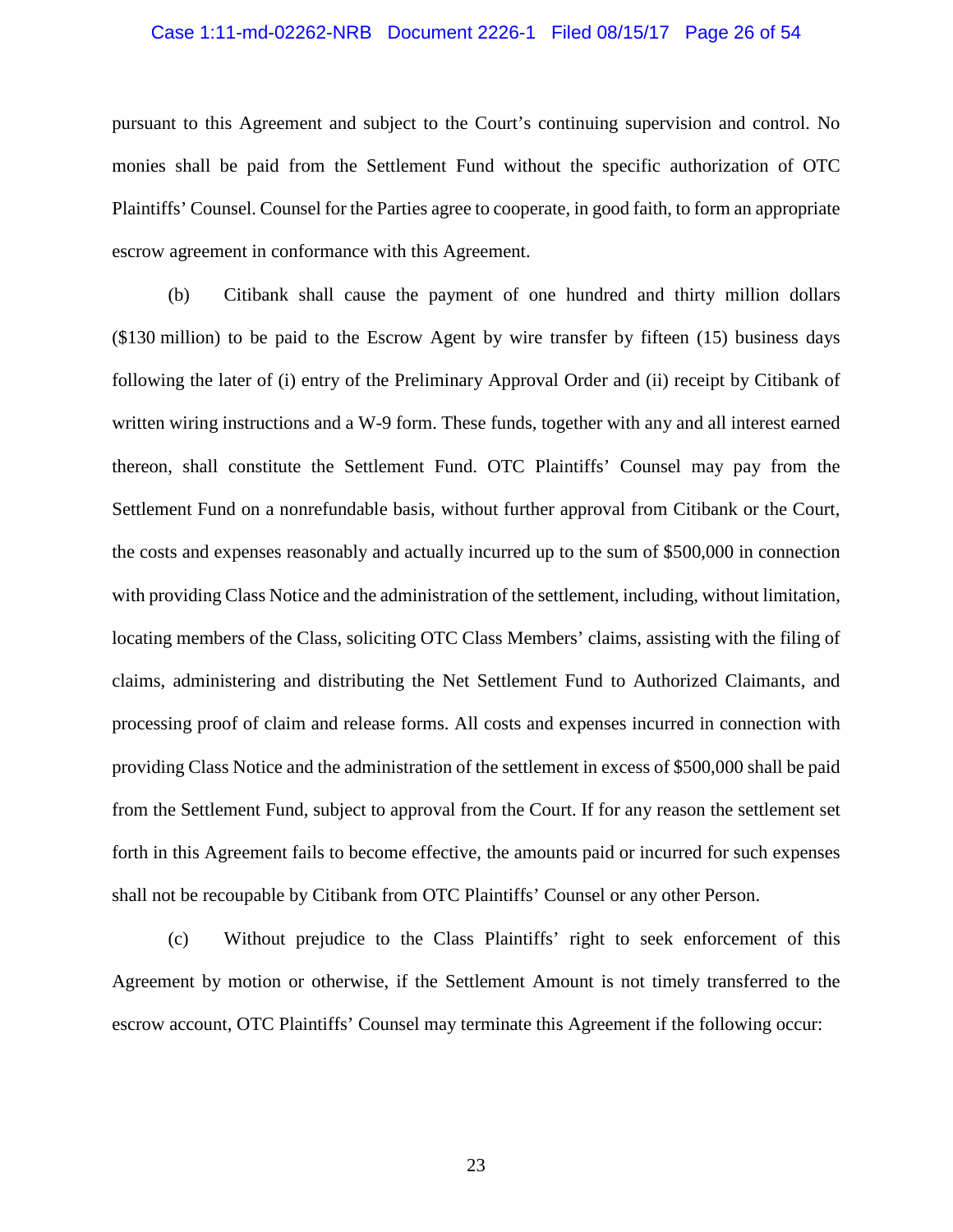- (i) OTC Plaintiffs' Counsel has notified Citibank's Counsel in writing of OTC Plaintiffs' Counsel's intention to terminate this Agreement; and
- (ii) The entire Settlement Amount is not transferred to the Settlement Fund within ten (10) business days after OTC Plaintiffs' Counsel has provided such written notice.

(d) The Settlement Fund shall be invested exclusively in accounts backed by the full faith and credit of the United States Government or fully insured by the United States Government or an agency thereof, including a U.S. Treasury Fund or a bank account that is either: (i) fully insured by the Federal Deposit Insurance Corporation ("FDIC"); or (ii) secured by instruments backed by the full faith and credit of the United States Government. The proceeds of these accounts shall be reinvested in similar instruments at their then-current market rates as they mature. All risks related to the investment of the Settlement Fund in accordance with the investment guidelines set forth in this paragraph shall be borne by the Settlement Fund.

(e) All funds held by the Escrow Agent shall be deemed and considered to be in *custodia legis* of the Court, and shall remain subject to the jurisdiction of the Court, until such time as such funds shall be distributed pursuant to this Agreement and the Plan of Distribution approved by the Court.

- (f) The Settlement Fund shall be applied as follows:
	- (i) To pay any Fee and Expense Award, if and to the extent allowed by the Court;
	- (ii) To pay all the costs and expenses reasonably and actually incurred in connection with providing Class Notice and the administration of the settlement, including, without limitation, locating members of the Class,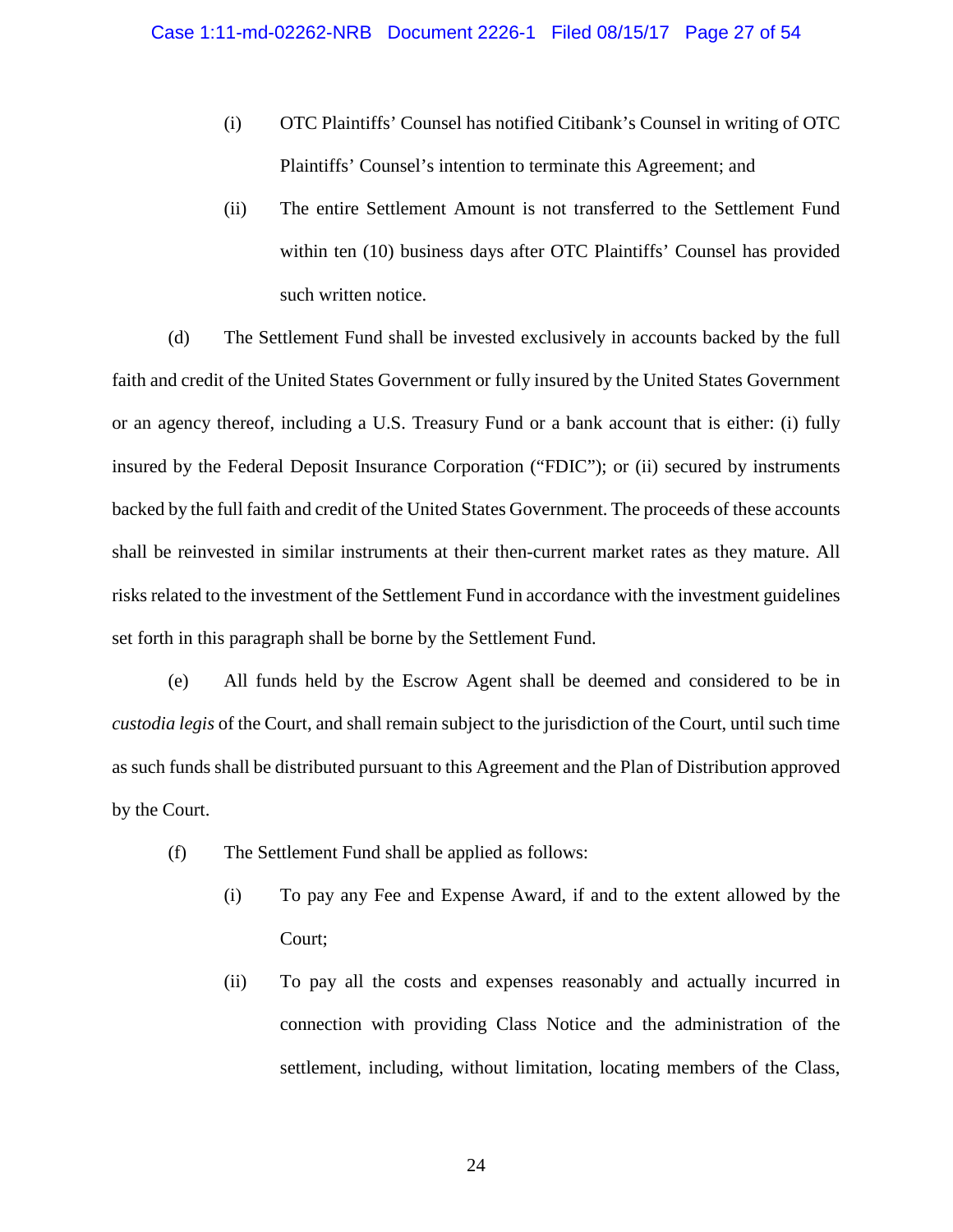soliciting OTC Class Members' claims, assisting with the filing of claims, administering and distributing the Net Settlement Fund to Authorized Claimants, and processing proof of claim and release forms;

- (iii) To pay the Taxes and tax expenses described in Paragraph 12 hereof;
- (iv) To pay any other Court approved fees and expenses; and
- (v) To distribute the balance of the Settlement Fund (the "Net Settlement Fund") to Authorized Claimants as allowed by the Court pursuant to the Class Distribution Order.

(g) With the object of reducing the costs of Class Notice, OTC Plaintiffs' Counsel shall use their reasonable best efforts to coordinate the provision of Class Notice pertaining to this Agreement with the provision of notice for any other settlements that may be reached. In all events, Citibank shall have no liability for the costs of provision of notice beyond those set forth in Paragraph 10(b).

(h) As set forth above, Citibank shall be responsible for paying the Settlement Amount. Citibank shall have no responsibility for any other costs, including, as further detailed in this Agreement, any attorneys' fees and expenses or any Taxes or tax-related costs relating to the Settlement Fund, but all such fees, expenses, and costs shall be paid from the Settlement Fund, as approved by the Court.

### <span id="page-26-0"></span>**11. ADMINISTRATION OF THE SETTLEMENT**

(a) Any OTC Class Member who does not submit a valid proof of claim will not be entitled to receive any of the proceeds from the Net Settlement Fund, but will otherwise be bound by all of the terms of this Agreement and the settlement, including the terms of the Final Judgment and Order of Dismissal to be entered in the OTC Action and the releases provided for herein, and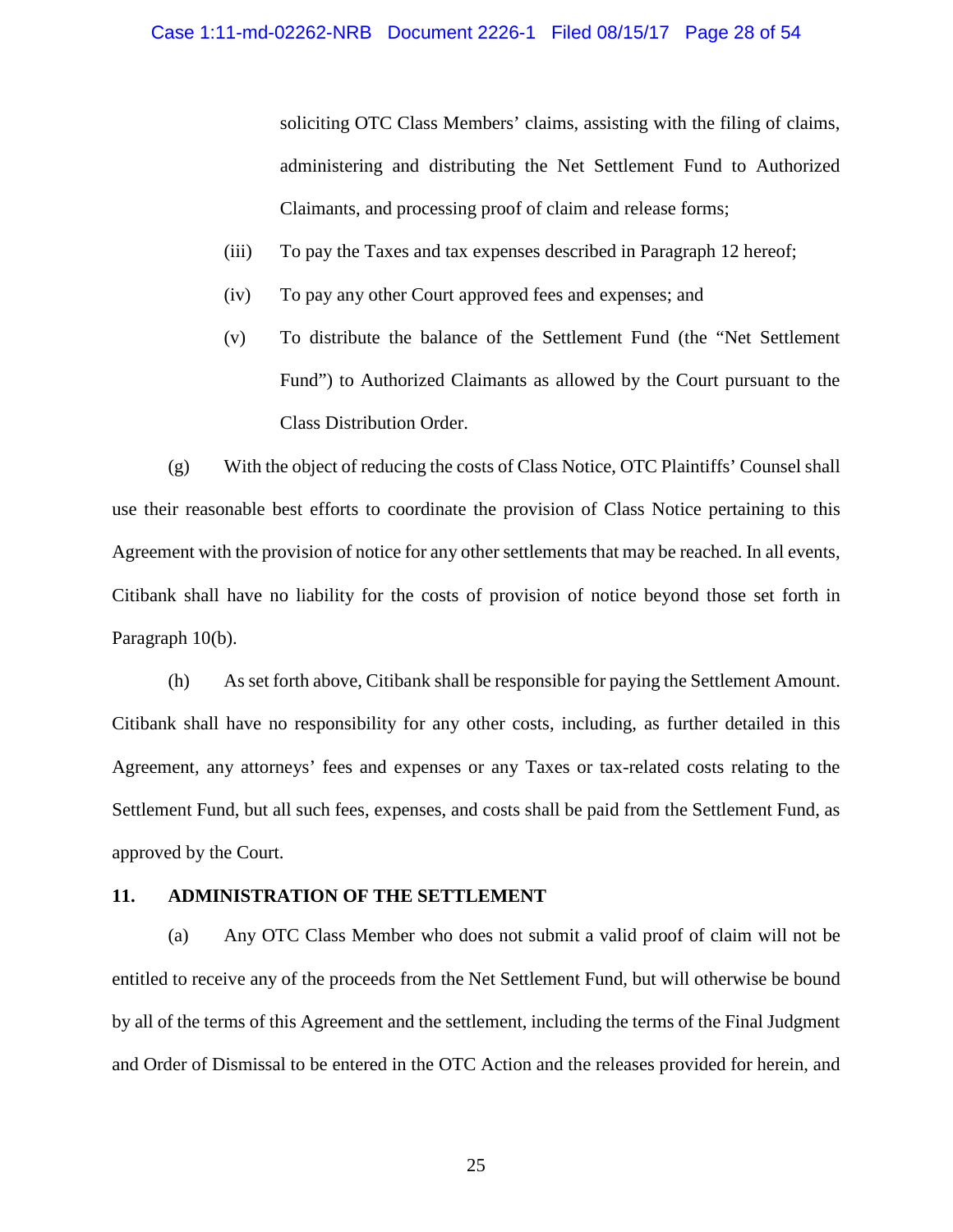# Case 1:11-md-02262-NRB Document 2226-1 Filed 08/15/17 Page 29 of 54

will be barred from bringing any action against the Released Parties concerning the Released Claims.

(b) The Claims Administrator shall process this settlement based upon proofs of claim submitted in connection with the settlement, and, after entry of the Class Distribution Order, distribute the Net Settlement Fund in accordance with the Class Distribution Order. Except for its obligation to fund the settlement or cause it to be funded as detailed in this Agreement, Citibank shall have no liability, obligation, or responsibility for the administration of the settlement or disbursement of the Net Settlement Fund. OTC Plaintiffs' Counsel shall have the right but not the obligation to advise the Claims Administrator to waive what OTC Plaintiffs' Counsel reasonably deems to be formal or technical defects in any proofs of claim submitted, including, without limitation, failure to submit a document by the submission deadline, in the interests of achieving substantial justice.

(c) For purposes of determining the extent, if any, to which an OTC Class Member shall be entitled to be treated as an Authorized Claimant, the following conditions shall apply:

- (i) Each OTC Class Member, at a time determined by the Court, shall be required to submit a proof of claim (as shall be approved by the Court) which, *inter alia*, releases all Released Claims against all Released Parties, is signed under penalty of perjury by an authorized Person, and is supported by such documents or proof as OTC Plaintiffs' Counsel and the Claims Administrator, in their discretion, may deem acceptable;
- (ii) All proofs of claim must be submitted by the date specified by the Court, unless such period is extended by order of the Court. Any OTC Class Member who fails to submit a proof of claim by such date shall be forever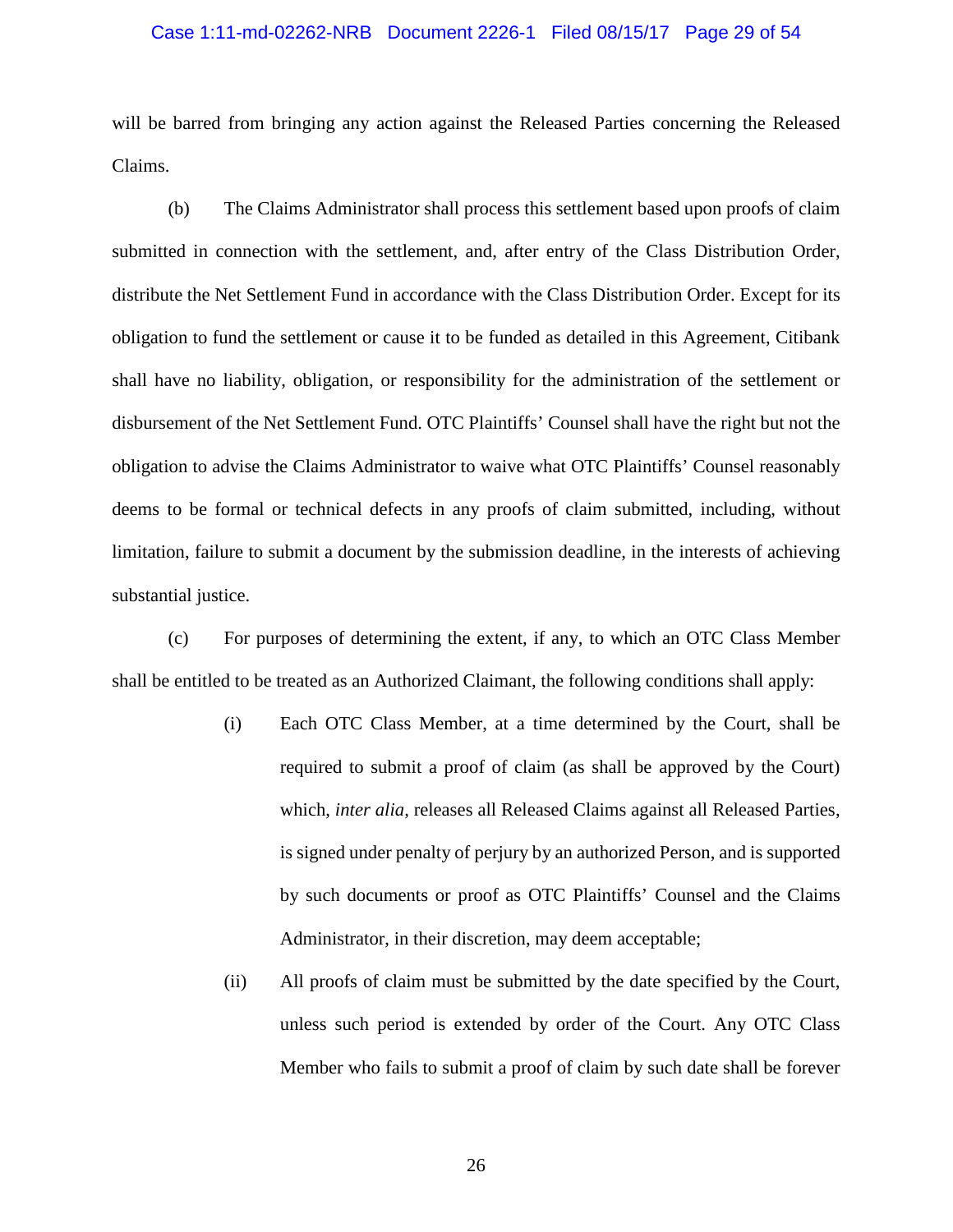barred from receiving any payment pursuant to this Agreement (unless, by order of the Court, a later submitted proof of claim by such OTC Class Member is approved) but shall in all other respects be bound by all of the terms of this Agreement and the settlement, including the terms of the Final Judgment and Order of Dismissal to be entered in the OTC Action and the releases provided for herein, and will be barred from bringing any action against the Released Parties concerning the Released Claims. Provided that it is received before the motion for the Class Distribution Order is filed, a proof of claim shall be deemed to have been submitted when posted, if received with a postmark indicated on the envelope and if mailed by firstclass mail and addressed in accordance with the instructions thereon. In all other cases, the proof of claim shall be deemed to have been submitted when actually received by the Claims Administrator;

(iii) Each proof of claim shall be submitted to and reviewed by the Claims Administrator who shall determine whether the proof of claim is in accordance with this Agreement and any applicable orders of the Court, and the extent, if any, to which each claim shall be allowed, subject to review by the Court pursuant to Paragraph 11(c)(v), *infra*. The Claims Administrator will review each approved proof of claim and determine, in accordance with the Plan of Distribution, the amount to be distributed to that claimant. The Released Parties shall not have any role in, or responsibility or liability to any Person for, the solicitation, review, or evaluation of proofs of claim;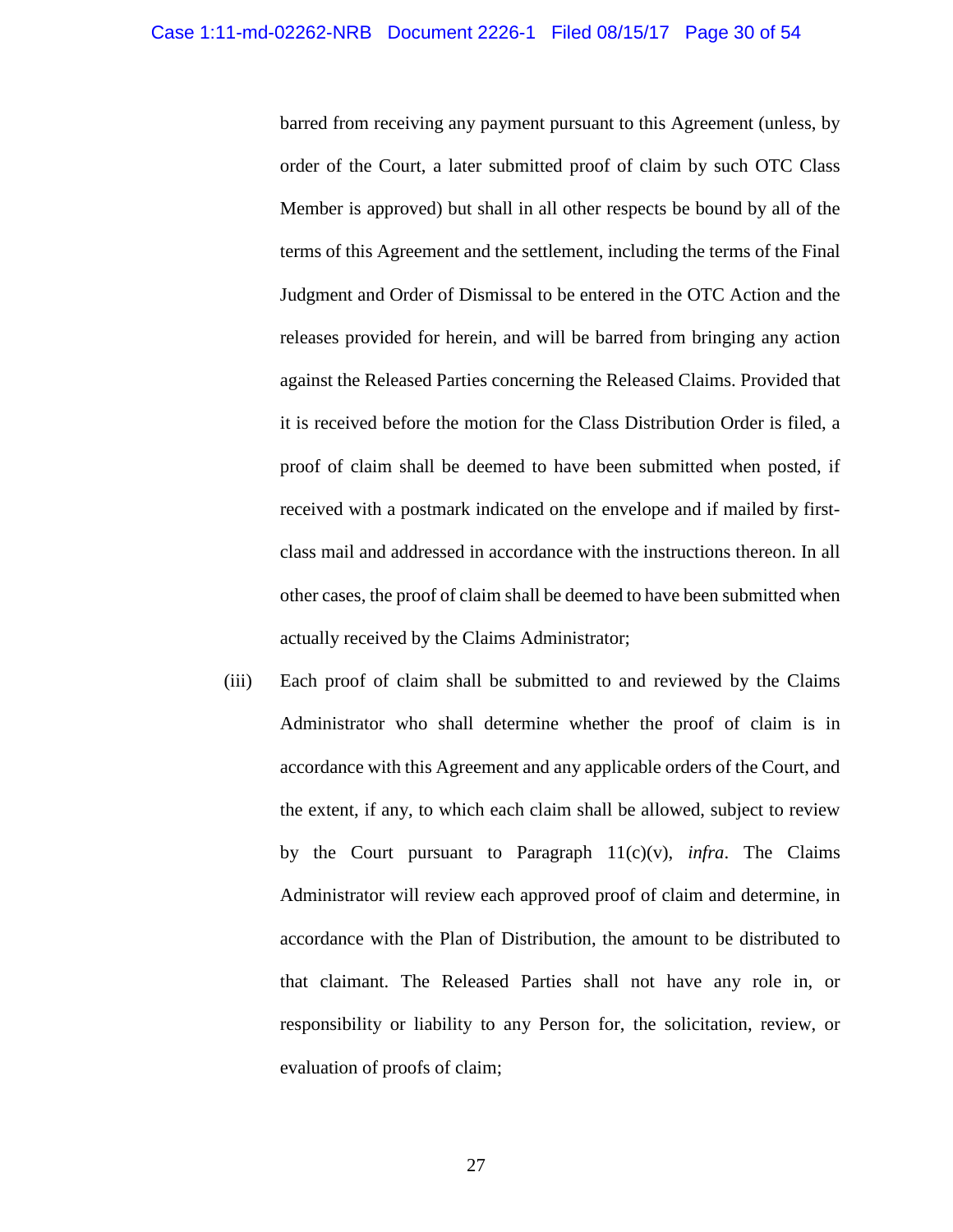- (iv) Proofs of claim that do not meet the submission requirements may be rejected. Prior to rejection of a proof of claim, the Claims Administrator shall communicate with the claimant in order to remedy the curable deficiencies in the proofs of claim submitted. The Claims Administrator shall notify, in a timely fashion and in writing, all claimants whose proofs of claim it proposes to reject, in whole or in part, setting forth the reasons therefor, and shall indicate in such notice that the claimant whose claim is to be rejected has the right to a review by the Settlement Administrator. If the claimant so desires and complies with the requirements of Paragraph 11(c)(v), *infra*, the claimant may seek review by the Court;
- (v) If any claimant whose claim has been rejected, in whole or in part, desires to contest such rejection, the claimant must, within twenty (20) days after the date of mailing of the notice required in Paragraph 11(c)(iv), *supra*, serve upon the Claims Administrator a notice and statement of reasons indicating the claimant's grounds for contesting the rejection along with any supporting documentation. If a dispute concerning a claim cannot be otherwise resolved, OTC Plaintiffs' Counsel shall thereafter present the request for review to the Court; and
- (vi) The administrative determinations of the Claims Administrator accepting and rejecting claims, as modified by the Settlement Administrator, as the case may be, shall be presented to the Court, on notice to Citibank's Counsel, for approval by the Court in the Class Distribution Order (as defined in Paragraph 2(h)).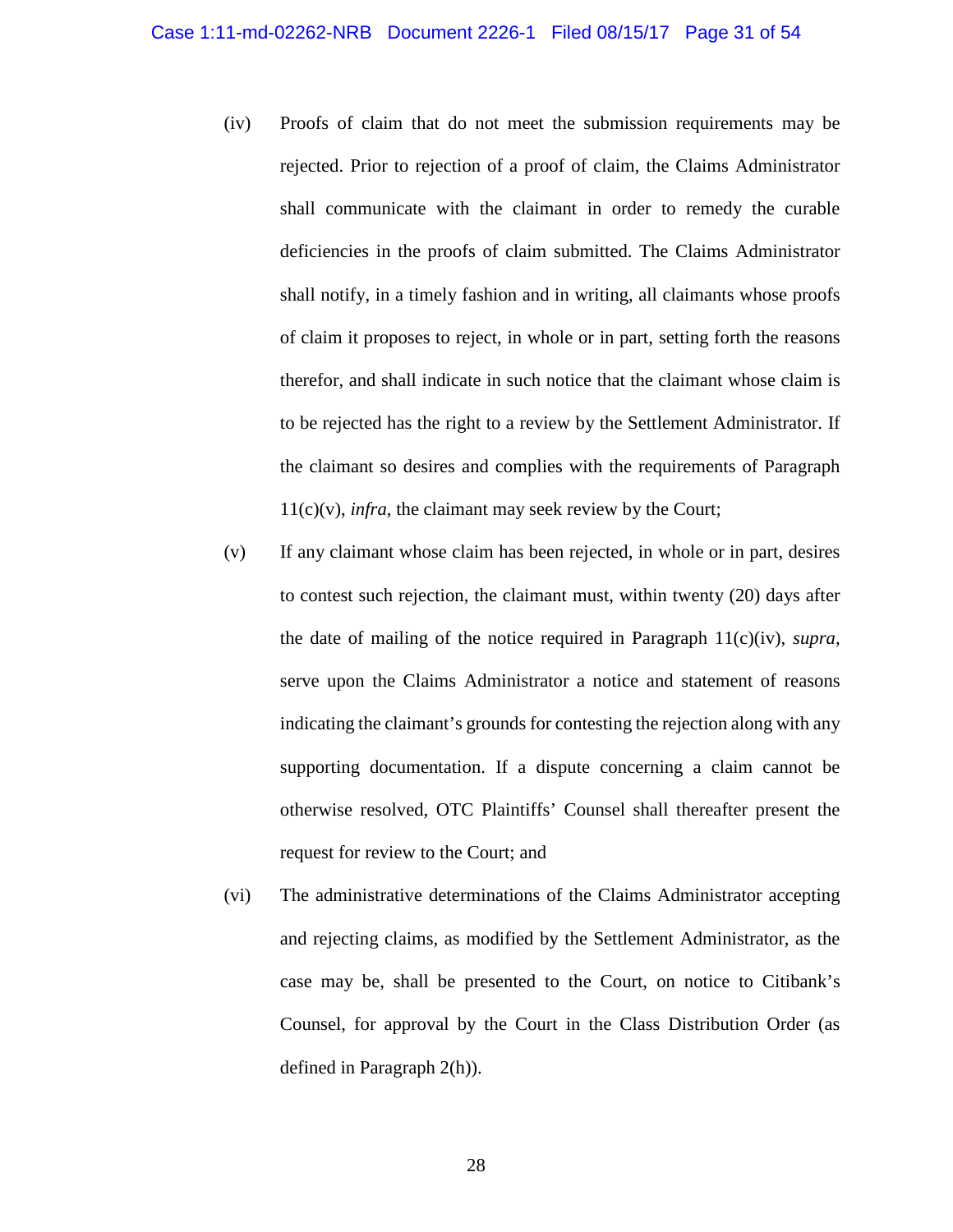# Case 1:11-md-02262-NRB Document 2226-1 Filed 08/15/17 Page 32 of 54

(d) Each claimant shall be deemed to have submitted to the jurisdiction of the Court with respect to the claimant's claim, and the claim will be subject to investigation and discovery pursuant to the Federal Rules of Civil Procedure, provided that such investigation and discovery shall be limited to that claimant's status as an OTC Class Member and the validity and amount of the claimant's claim. No discovery shall be allowed to be directed to Citibank or any of the Released Parties, and no discovery shall be allowed on the merits of the OTC Action or settlement in connection with processing of the proofs of claim.

(e) Payment pursuant to this Agreement and the Plan of Distribution shall be deemed final and conclusive against all OTC Class Members. All OTC Class Members whose claims are not approved shall be barred from any participation in distributions from the Net Settlement Fund, but otherwise shall be bound by all of the terms of this Agreement and the settlement, including the terms of the Final Judgment and Order of Dismissal to be entered in the OTC Action and the releases provided for herein, and will be barred from bringing any action against the Released Parties concerning the Released Claims.

(f) All proceedings with respect to the administration, processing, and determination of claims and the determination of all controversies relating thereto, including disputed questions of law and fact with respect to the validity of claims, shall be subject to the jurisdiction of the Court.

(g) The Net Settlement Fund shall be distributed by the Claims Administrator to, or for the account of, Authorized Claimants, as the case may be, only after the Effective Date and after all of the following have occurred:

> (i) All claims have been processed and evaluated by the Claims Administrator, and where requested by the Settlement Administrator and all claimants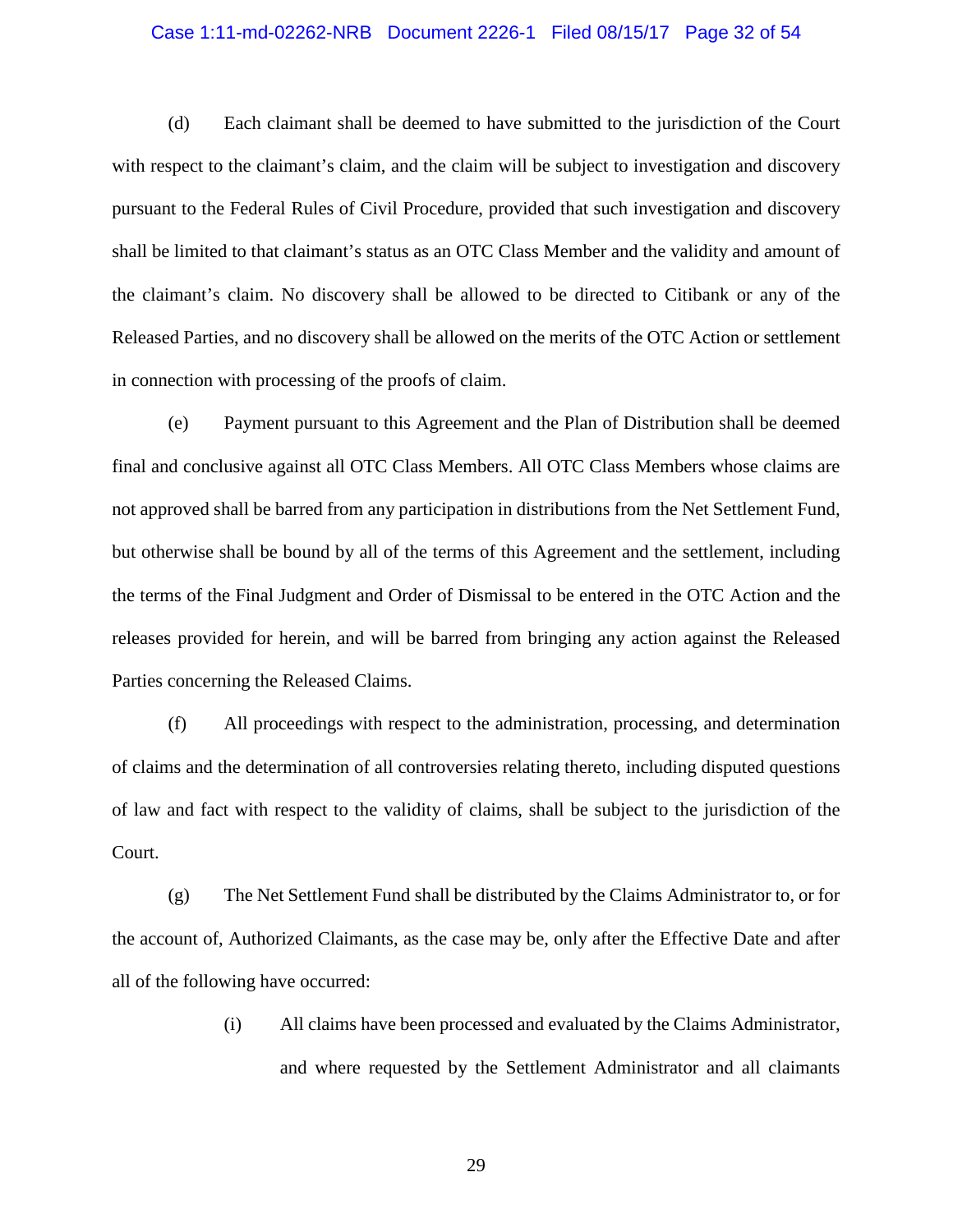whose claims have been rejected or disallowed, in whole or in part, have been notified and provided the opportunity to be heard concerning such rejection or disallowance;

- (ii) All objections with respect to all rejected or disallowed claims have been resolved by the Court and all appeals therefrom have been resolved or the time therefor has expired;
- (iii) All matters with respect to the Fee and Expense Application have been resolved by the Court and all appeals therefrom have been resolved or the time therefor has expired; and
- (iv) All fees and costs of administration have been paid.
- (h) OTC Plaintiffs' Counsel will apply to the Court for the Class Distribution Order.

(i) Class Plaintiffs and OTC Class Members shall look solely to the Settlement Fund as full, final, and complete satisfaction of all Released Claims. Except as set forth in Paragraph 10(b), Citibank shall have no obligation under this Agreement or the settlement to pay or cause to be paid any amount of money, and Citibank shall have no obligation to pay or reimburse any fees, expenses, costs, liability, losses, Taxes, or damages whatsoever alleged or incurred by Class Plaintiffs, by any OTC Class Member, or by any Releasing Parties, including, but not limited to, by their attorneys, experts, advisors, agents, or representatives, with respect to the OTC Action and Released Claims. Class Plaintiffs and OTC Class Members acknowledge that as of the Effective Date, the releases given herein shall become effective immediately by operation of the Final Judgment and Order of Dismissal and shall be permanent, absolute, and unconditional.

(j) Citibank shall not have a reversionary interest in the Net Settlement Fund. If there is a balance remaining in the Net Settlement Fund after six (6) months from the date of distribution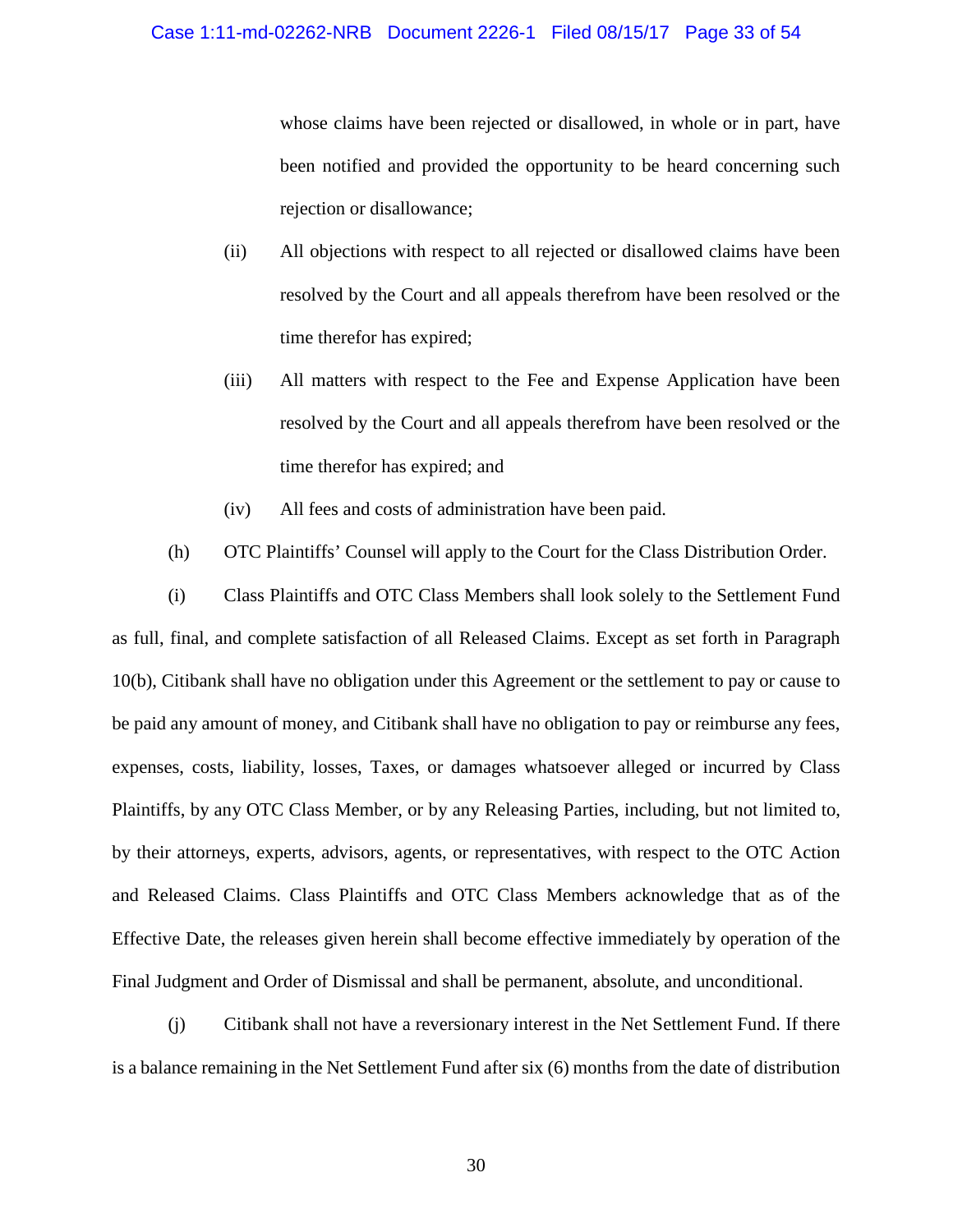# Case 1:11-md-02262-NRB Document 2226-1 Filed 08/15/17 Page 34 of 54

of the Net Settlement Fund (whether by reason of tax refunds, uncashed checks or otherwise), or reasonably soon thereafter, the Claims Administrator shall, if logistically feasible and economically justifiable, reallocate such balances among Authorized Claimants in an equitable fashion. These redistributions shall be repeated until the remaining balance in the Net Settlement Fund is *de minimis* and such remaining balance shall be donated to an appropriate § 501(c)(3) nonprofit organization selected by OTC Plaintiffs' Counsel and approved by the Court.

### <span id="page-32-0"></span>**12. TAXES**

(a) The Parties agree that the Settlement Fund is intended to be a Qualified Settlement Fund within the meaning of Treasury Regulation § 1.468B-1 and agree not to take any position for Tax purposes inconsistent therewith. The Settlement Fund, less any amounts incurred for notice, administration, and/or Taxes (as defined below), plus any accrued interest thereon, shall be returned to Citibank, as provided in Paragraph 13(c), if the settlement does not become effective for any reason, including by reason of a termination of this Agreement pursuant to Paragraph 13(a) or 13(d).

(b) For the purpose of § 468B of the Internal Revenue Code and the Treasury regulations thereunder, OTC Plaintiffs' Counsel shall be designated as the "administrator" of the Settlement Fund. OTC Plaintiffs' Counsel shall timely and properly file all income, informational, and other tax returns necessary or advisable with respect to the Settlement Fund (including, without limitation, the returns described in Treasury Regulation § 1.468B-2(k)). Such returns shall be consistent with this Paragraph 12 and in all events shall reflect that all Taxes (as defined below) on the income earned by the Settlement Fund shall be paid out of the Settlement Fund as provided herein.

(c) The following, collectively "Taxes," shall be promptly paid out of the Settlement Fund by the Escrow Agent without prior order from the Court: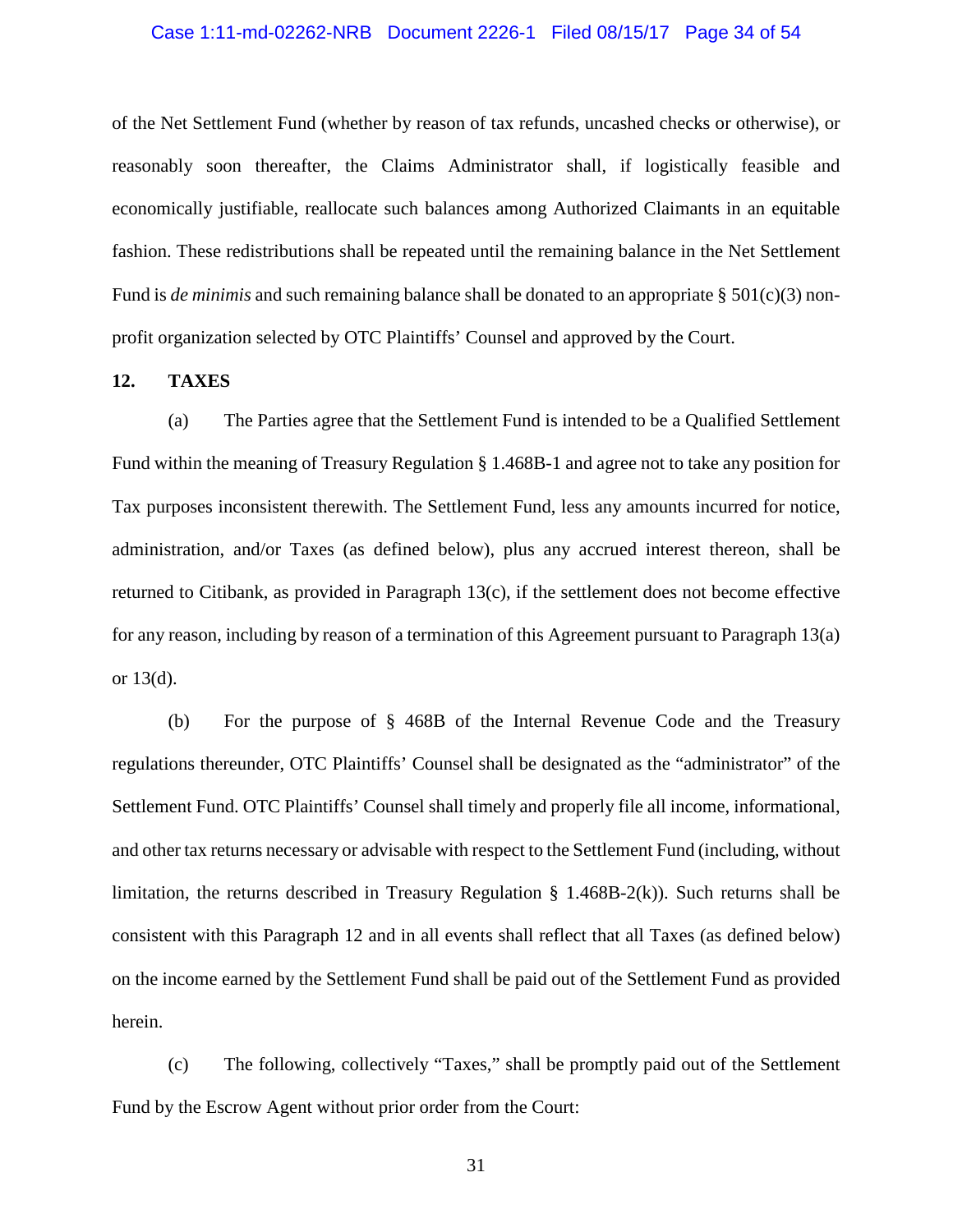- (i) Taxes or other similar imposts or charges (including any estimated taxes, interest, penalties, or additions to tax) arising with respect to the income earned by the Settlement Fund, including any taxes or tax detriments that may be imposed upon the Released Parties with respect to any income earned by the Settlement Fund for any period during which the Settlement Fund does not qualify as a "Qualified Settlement Fund" within the meaning of Treasury Regulation § 1.468B-1 (or any relevant equivalent for state tax purposes); and
- (ii) Other taxes or tax expenses imposed on or in connection with the Settlement Fund.

(d) The Claims Administrator shall also be obligated to, and shall be responsible for, withholding from distribution to OTC Class Members any funds necessary to pay any Taxes, including the establishment of adequate reserves for any Taxes. The Parties agree to cooperate with the Claims Administrator, each other, and their tax attorneys and accountants to the extent reasonably necessary to carry out the provisions of this paragraph.

(e) Neither the Parties nor their counsel shall have any responsibility for or liability whatsoever with respect to the following:

- (i) Any act, omission, or determination of the Escrow Agent, Claims Administrator, Settlement Administrator, or any of their respective designees or agents, in connection with the administration of the Settlement Fund or otherwise;
- (ii) The Plan of Distribution;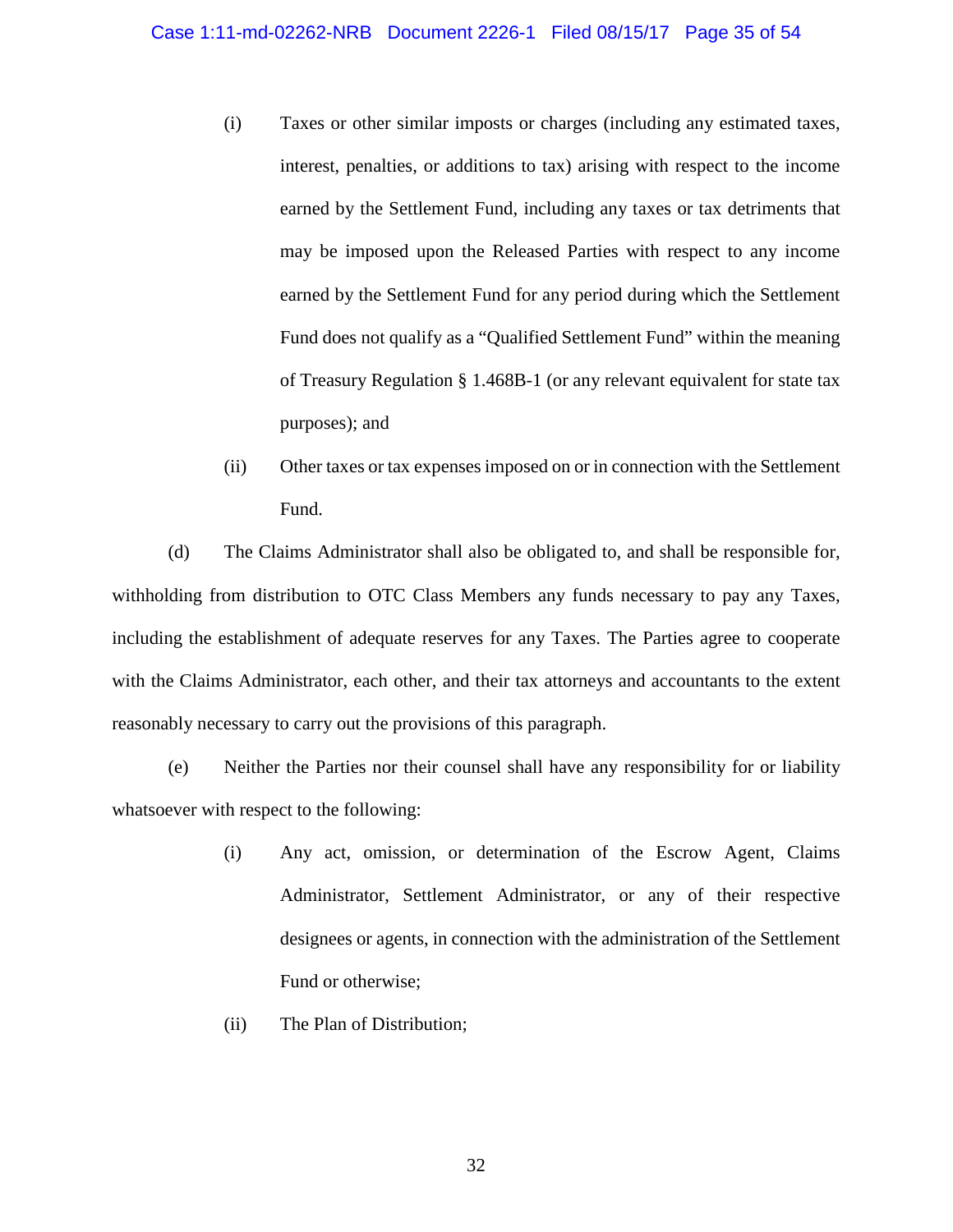- (iii) The determination, administration, calculation, or payment of any claims asserted against the Settlement Fund;
- (iv) Any losses suffered by, or fluctuations in the value of, the Settlement Fund; or
- (v) The payment or withholding of any Taxes, expenses, and/or costs incurred in connection with the taxation of the Settlement Fund or the filing of any returns.

(f) The Escrow Agent shall indemnify and hold harmless the Parties out of the Settlement Fund from and against any claims, liabilities, or losses relating to the matters addressed in Paragraph 12(e).

# <span id="page-34-0"></span>**13. TERMINATION OF THE SETTLEMENT**

(a) Class Plaintiffs, through OTC Plaintiffs' Counsel, and Citibank, through Citibank's Counsel, shall, in each of their separate discretions, have the right to terminate the settlement set forth in this Agreement by providing written notice of their election to do so ("Termination Notice") to all other Parties hereto within thirty (30) days of the date on which any of the following occur:

- (i) The Court enters an order declining to enter the Preliminary Approval Order in any material respect adverse to the terminating party;
- (ii) The Court enters an order refusing to approve this Agreement or any material part of it adverse to the terminating party;
- (iii) The Court enters an order declining to enter the Final Judgment and Order of Dismissal in any material respect adverse to the terminating party;
- (iv) The Court enters an Alternative Judgment;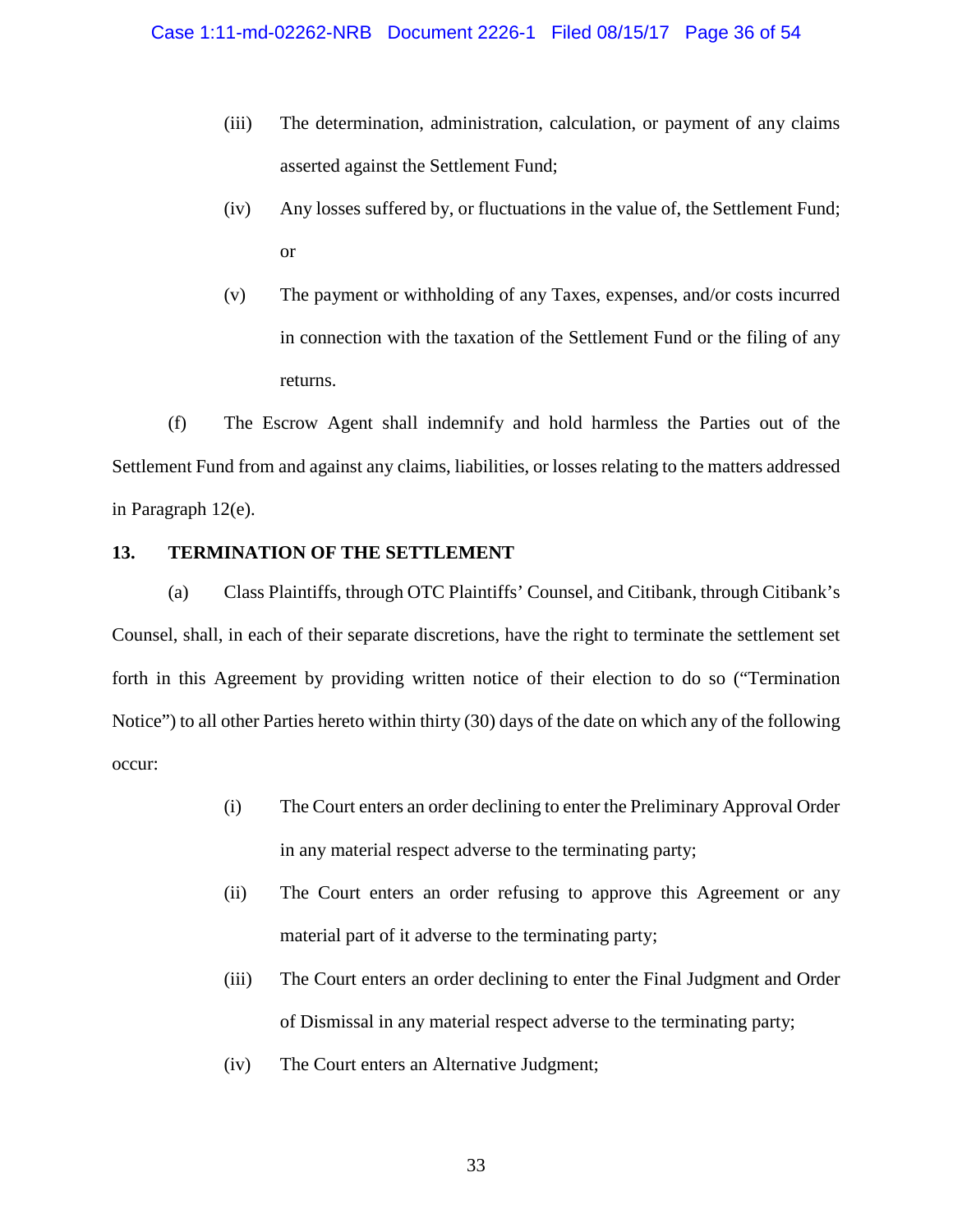- (v) The Final Judgment and Order of Dismissal is modified or reversed by a court of appeal or any higher court in any material respect adverse to the terminating party; or
- (vi) An Alternative Judgment is modified or reversed by a court of appeal or any higher court in any material respect adverse to the terminating party.

(b) Notwithstanding this paragraph, the Court's determination as to the Fee and Expense Application, any application for service awards to any Class Plaintiff, or any Plan of Distribution, or any determination on appeal from any such order, shall not provide grounds for termination of this Agreement or settlement.

(c) Except as otherwise provided herein, in the event the settlement is terminated in accordance herewith, is vacated, is not approved, or the Effective Date fails to occur for any reason, then the Parties to this Agreement shall be deemed to have reverted to their respective status in the OTC Action as of the Execution Date, and, except as otherwise expressly provided herein, the Parties shall proceed in all respects as if this Agreement and any related orders had not been entered, and any portion of the Settlement Fund previously paid by or on behalf of Citibank, together with any interest earned thereon (and, if applicable, repayment of any Fee and Expense Award referred to in Paragraph 9(a) hereof), less any Taxes due, if any, with respect to such income, and less costs of administration and notice actually incurred and paid or payable from the Settlement Fund (not to exceed \$500,000 without the prior approval of the Court) shall be returned to Citibank within ten (10) business days from the date of the Termination Notice. At the request of Citibank's Counsel, the Escrow Agent shall apply for any tax refund owed on the Settlement Fund and pay the proceeds to Citibank.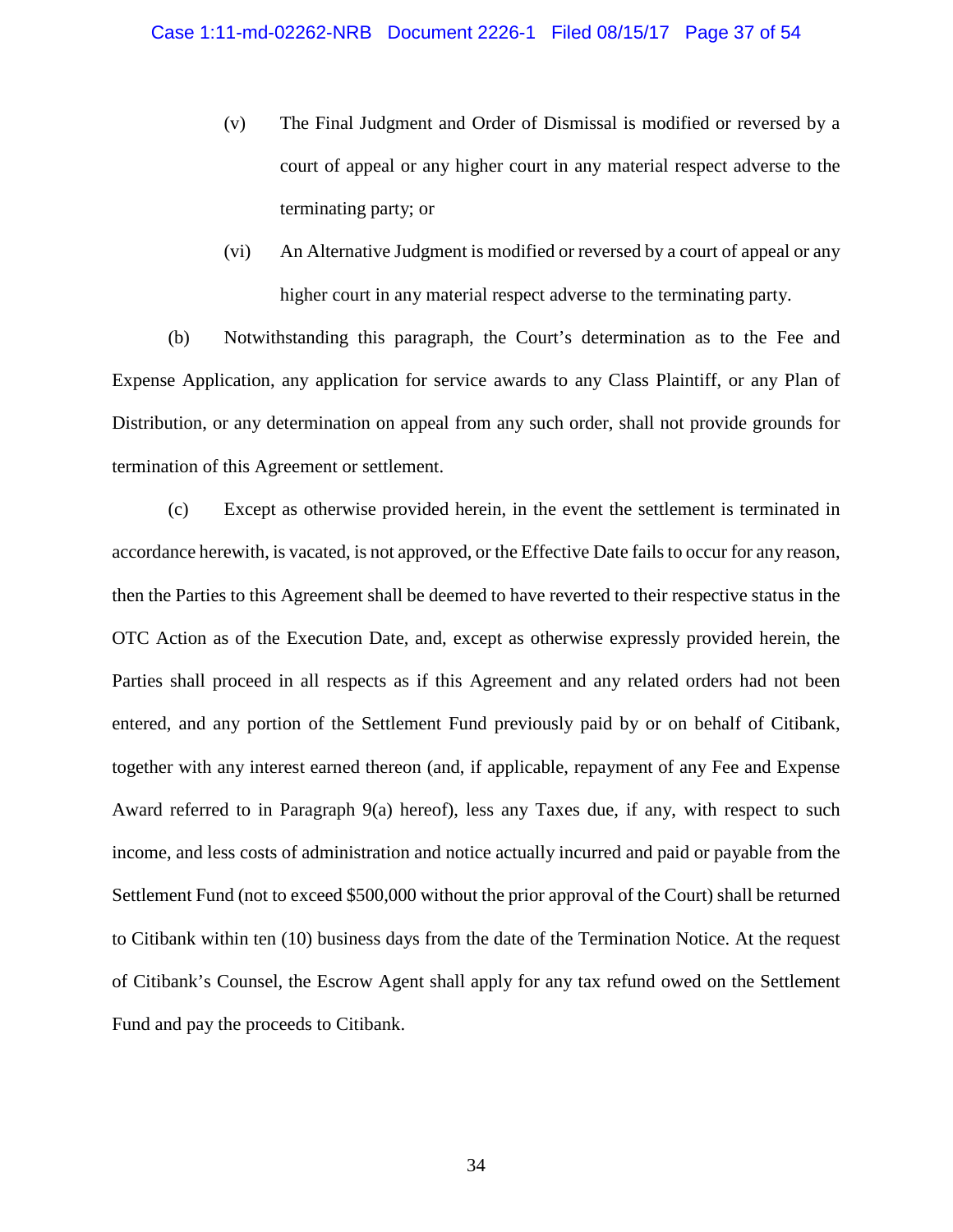### Case 1:11-md-02262-NRB Document 2226-1 Filed 08/15/17 Page 38 of 54

(d) This Agreement may be terminated upon terms set forth in a supplemental letter agreement to be filed under seal with the Court.

(e) Neither Citibank nor Citibank's Counsel shall directly, or indirectly, solicit or encourage any Person to request exclusion from the Class.

### <span id="page-36-0"></span>**14. COOPERATION OBLIGATIONS**

(a) In consideration for the dismissal of the OTC Plaintiffs' and the OTC Class Members' claims against Citibank in the OTC Action and the release of the Released Claims, subject to any order from the Court, Citibank shall provide cooperation as set forth below.

(b) All cooperation shall be coordinated in such a manner so that all unnecessary duplication and expense is avoided. Citibank's cooperation obligations shall apply only to Releasing Parties who act with, by or through OTC Plaintiffs' Counsel pursuant to this Agreement. Citi's cooperation obligations shall in all events be limited to facts and events involving U.S. Dollar LIBOR and shall not extend to other financial benchmarks. Citi reserves all of its rights to vigorously defend itself against any claims asserted by other plaintiffs involving U.S. Dollar LIBOR, or any other, allegations.

(c) Nothing in this Agreement shall impose on Citibank an obligation to produce or provide any materials or information protected from disclosure by the work-product doctrine, the attorney-client privilege, the common interest privilege, the joint defense privilege, the bank regulatory or examination privilege, obligations under applicable data privacy laws or regulations, and/or any other applicable privilege or protection with respect to any documents, interviews, declarations and/or affidavits, depositions, testimony, material, and/or information requested under this Agreement. For any documents withheld from production pursuant to this Agreement, Citibank shall, if directed by the Mediator, create a privilege log describing withheld documents in sufficient detail so as to explain the nature of the privilege asserted or the basis of any law,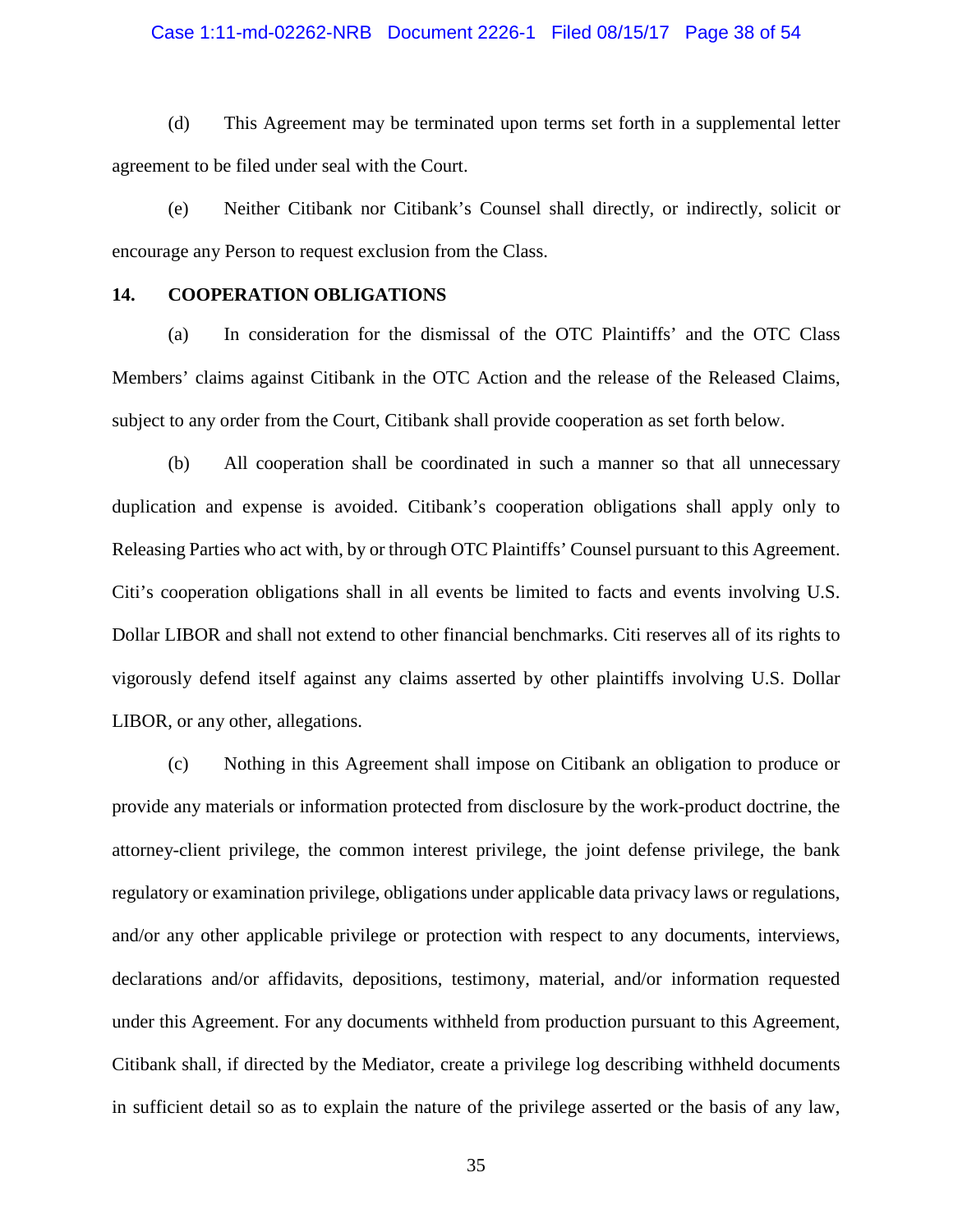### Case 1:11-md-02262-NRB Document 2226-1 Filed 08/15/17 Page 39 of 54

regulation, policy, or other rule of any governmental body protecting disclosure of such documents. In the event of a disagreement between Citibank and OTC Plaintiffs' Counsel regarding a claim of any privilege or protection, the Parties will seek resolution of such disputes from the Court.

(d) Any documents, declarations, affidavits, deposition testimony, and information provided to Class Plaintiffs pursuant to this provision shall be covered by the protective order in effect in the OTC Action, or, if no protective order is in effect, shall be maintained as confidential and available only to OTC Plaintiffs' Counsel and Citibank's Counsel.

(e) None of the cooperation provisions are intended to, nor do they, waive any applicable privilege or protection.

(f) The information provided by Citibank's Counsel in connection with oral presentations may be utilized by OTC Plaintiffs or OTC Plaintiffs' Counsel to assist in the prosecution of the OTC Action or any action related to any Released Claim; provided, however, the Parties expressly agree that any of the information provided in connection with the cooperation obligations set forth in this Paragraph 14, including without limitation oral presentations, may be used directly or indirectly by OTC Plaintiffs or OTC Plaintiffs' Counsel solely in connection with the prosecution of the OTC Action or any action related to any Released Claim, but not for the prosecution of any action or proceeding against any Released Party nor for any other purpose whatsoever.

(g) In the event of a disagreement between Citibank's Counsel and OTC Plaintiffs' Counsel with respect to this Paragraph 14, the Parties will seek resolution from the Mediator, if necessary.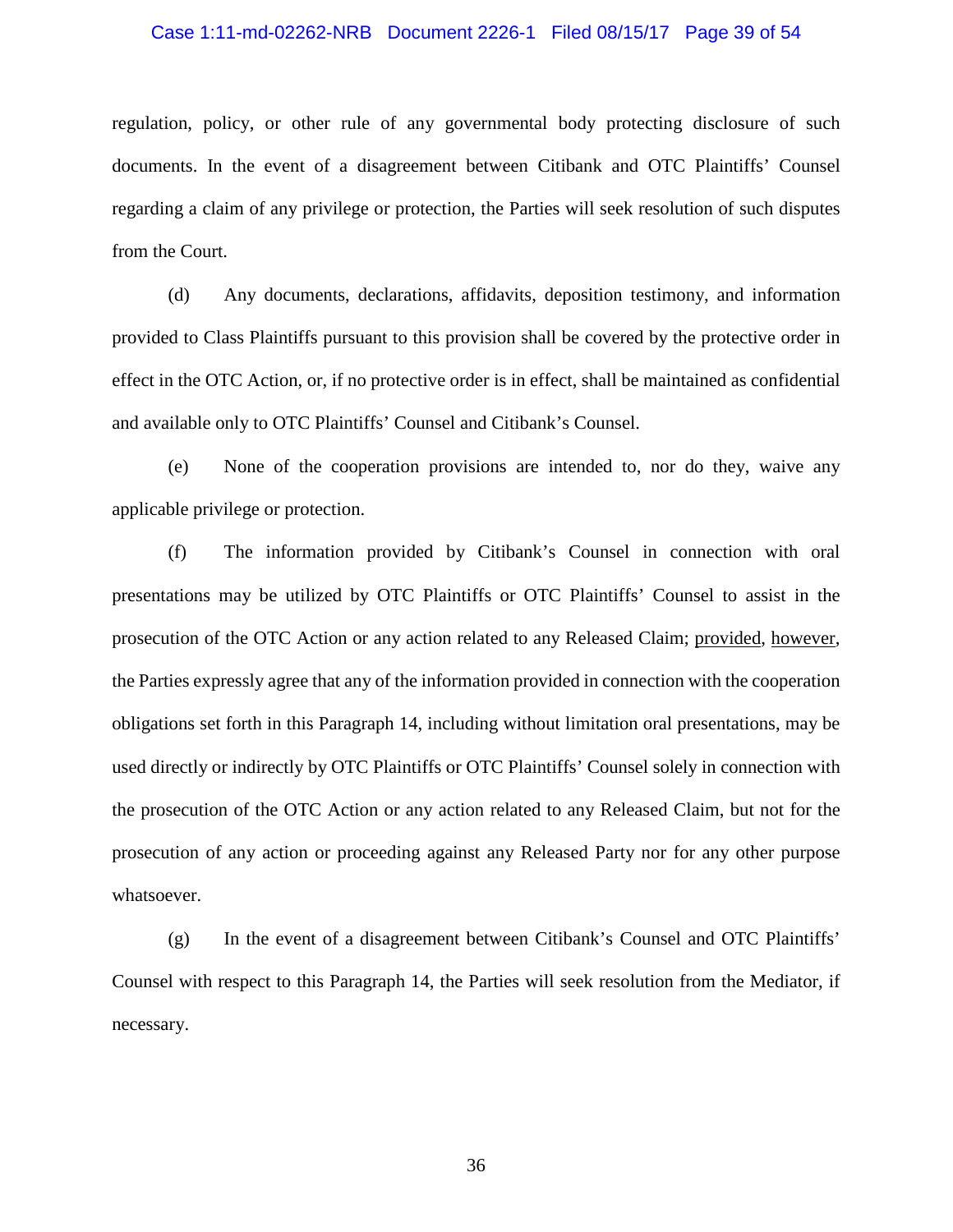#### Case 1:11-md-02262-NRB Document 2226-1 Filed 08/15/17 Page 40 of 54

(h) Subject to the foregoing, Citibank will provide OTC Plaintiffs and the OTC Class the following cooperation and shall not disclose the contents of any of this cooperation in this matter to any Defendant in any manner that would identify such information as having been provided as cooperation. Nothing herein is intended to prevent the use in pre-trial, trial, or appellate proceedings in this Action of information and/or documents produced in discovery or through the cooperation provisions set forth below:

- (i) **Preliminary Approval:** Citibank shall cooperate to the extent reasonably necessary in connection with OTC Plaintiffs' Counsel's preparation of the motion for preliminary approval and any related documents necessary to effectuate and implement the terms and conditions of this Agreement.
- (ii) **Proffers:** Beginning within ten (10) business days of the Execution Date, and completed within 2 months of the Execution Date unless extended by OTC Plaintiffs, which shall not be unreasonably withheld if requested by Citibank, Citibank's Counsel will meet with OTC Plaintiffs' Counsel at a mutually agreeable time and place to provide, over as many days as required to complete the proffers, the following categories of information:
	- a. A general description of the U.S. Dollar LIBOR-setting process, including but not limited to the individuals and entities involved, the factors considered in determining Citibank's daily submission, the BBA's rules and/or guidelines governing the U.S. Dollar LIBOR-setting process, and the nature of the LIBOR-setting process;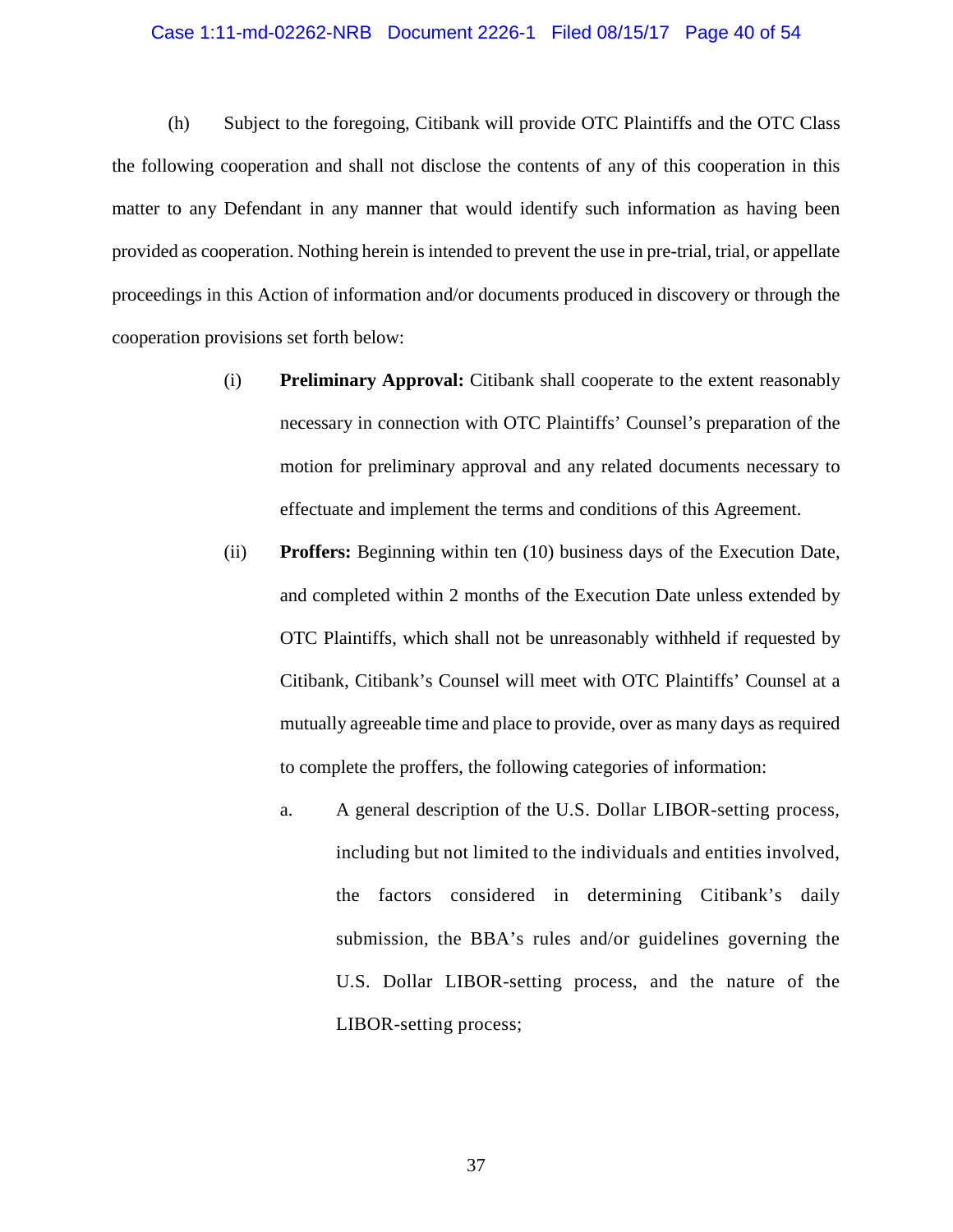- b. A general description of the over-the-counter market for U.S. Dollar LIBOR-Based Instruments, including but not limited to information, if any is reasonably accessible, regarding the types of instruments, the notional value of such instruments, Citibank's market share for such instruments, the market share of other LIBOR panel banks, and competition among banks regarding that market;
- c. A detailed account of facts known to Citibank that are relevant to the Released Claims or the allegations in OTC Plaintiffs' pleadings including but not limited to the alleged conduct, if any such facts exist, relating to the alleged collusion, manipulation and suppression of U.S. Dollar LIBOR by Citibank and other panel banks, and the individuals and entities, if any, involved in the alleged misconduct, the specific locations and dates of meetings or communications, if any, relating to the alleged misconduct, including actual words exchanged in any such communications or meetings, and the identities of the speakers and other participants, if any, and the products and instruments affected by such alleged misconduct;
- d. A description of Citibank's internal compliance policies with respect to U.S. Dollar LIBOR, including policies in effect at the time of the alleged conduct and policies enacted prior to June 27, 2013;
- e. To the extent not prohibited by any law, regulation, policy, or other rule of any governmental body protecting disclosure of such information, and to the extent that any such governmental bodies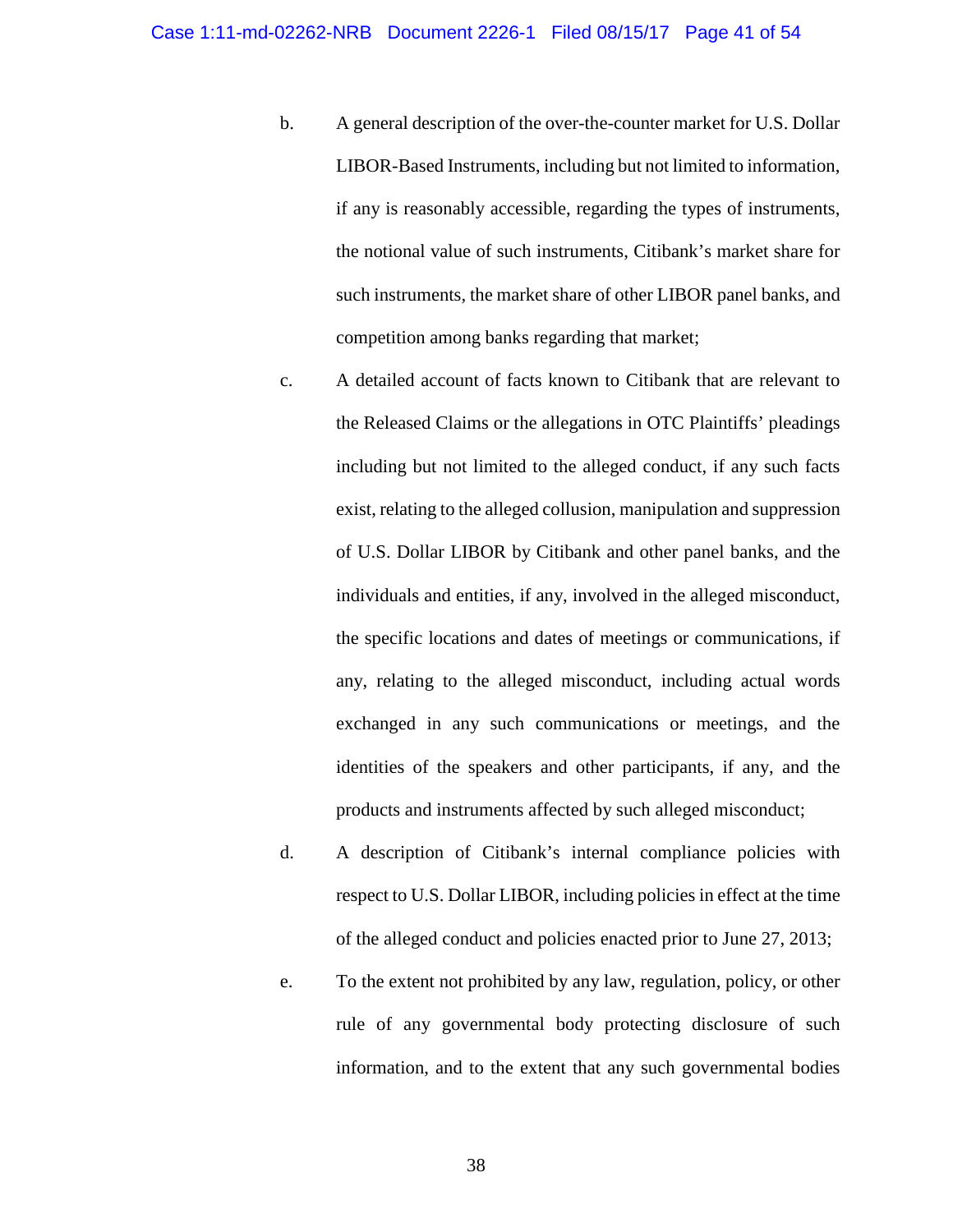consent to disclosure, the identities and last known contact information of all current and former officers, directors, and employees of Citibank who have been interviewed by any United States or European country governmental body, including but not limited to the U.S. Department of Justice ("DOJ"), U.S. Commodities Futures Trading Commission ("CFTC"), U.S. Securities and Exchange Commission ("SEC"), New York Department of Financial Services ("NYDFS"), United Kingdom Financial Conduct Authority ("FCA"), United Kingdom Serious Fraud Office ("SFO"), European Commission ("EC"), the Japanese Financial Supervisory Agency ("JFSA"), Swiss Financial Market Supervisory Authority ("Swiss FINMA"), the German Federal Financial Supervisory Authority ("BaFin"), the Monetary Authority of Singapore ("MAS"), and the Canadian Competition Bureau ("CCB") investigating alleged manipulative or anticompetitive conduct in, or affecting, the U.S. Dollar LIBOR-setting process;

- f. The identification of all individuals who were identified by code names in the papers released by the governmental bodies pertaining to conduct with respect to U.S. Dollar LIBOR;
- g. The identities and last known contact information of all current and former officers, directors, and employees of Citibank, if any, who have been disciplined or dismissed by Citibank in connection with U.S. Dollar LIBOR related conduct.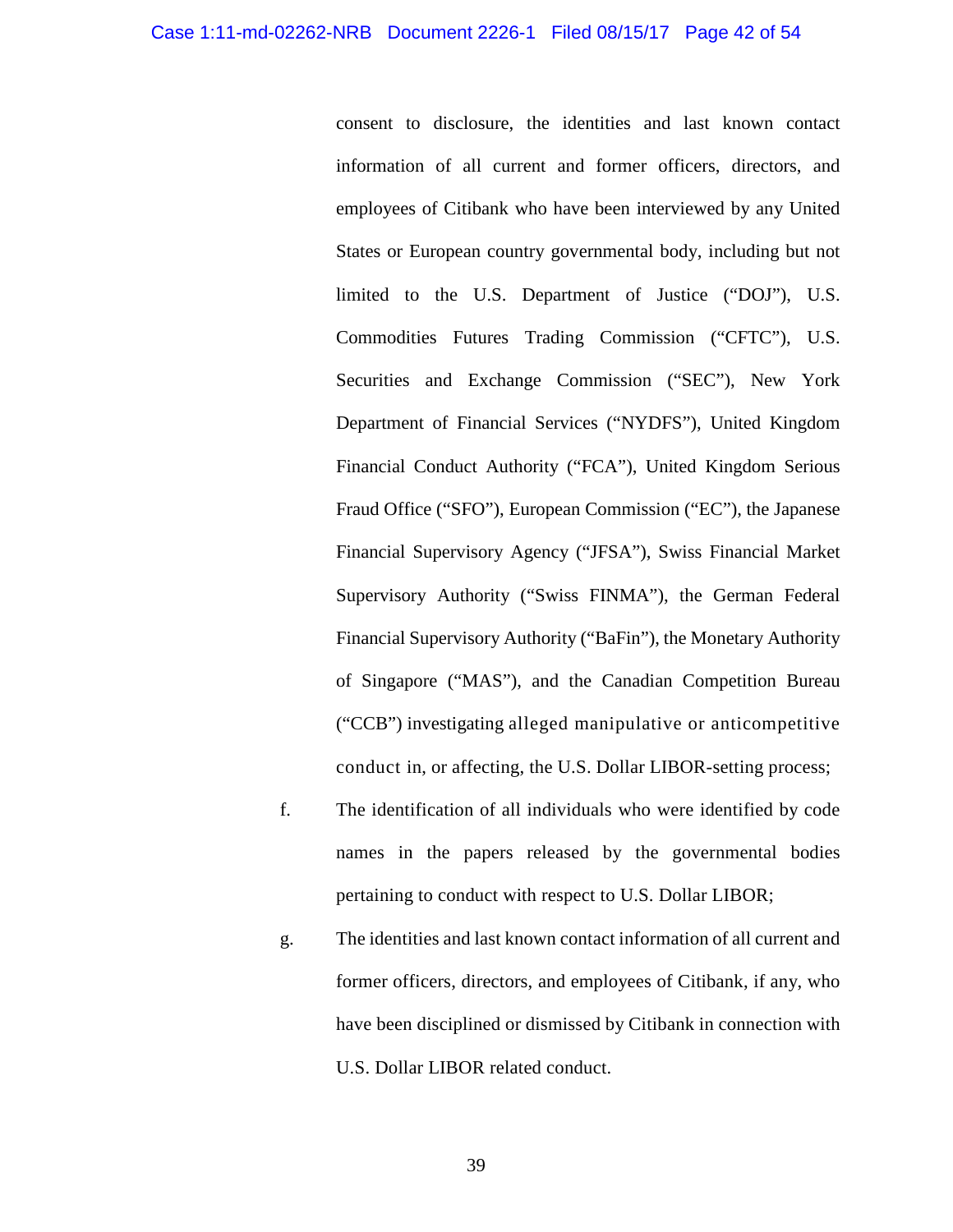- h. The identities and relationship to U.S. Dollar LIBOR of employees of Citibank who were involved in any way in the U.S. Dollar LIBOR submission process at Citibank, the nature and location of relevant documents collected or reviewed by Citibank in connection with any investigation, the searches performed by Citibank, and the manner in which Citibank maintains and stores documents and other information relevant to the asserted claims; and
- i. Prior to each proffer, Class Counsel may submit questions reasonably in advance of each scheduled proffer, and Citibank shall endeavor to prepare and answer the questions in the same manner it would prepare and answer questions for a 30(b)(6) deposition, including by interviewing the most knowledgeable people.
- (iii) **Counsel Inquiries**: Citibank's Counsel will respond to reasonable followup inquiries of OTC Plaintiffs' Counsel throughout the duration of this Action or any action related to any Released Claims, including to produce further material, information, and documents relating to U.S. Dollar LIBOR, consistent with this Agreement.

### (iv) **Transactional Data:**

a. Citibank will use its reasonable best efforts to produce, to the extent not already produced, reasonably requested transactional data related to the subject matter of the OTC Action, including but not limited to transactional data for U.S. Dollar LIBOR transactions entered into or lasting during the Class Period, data reflecting profits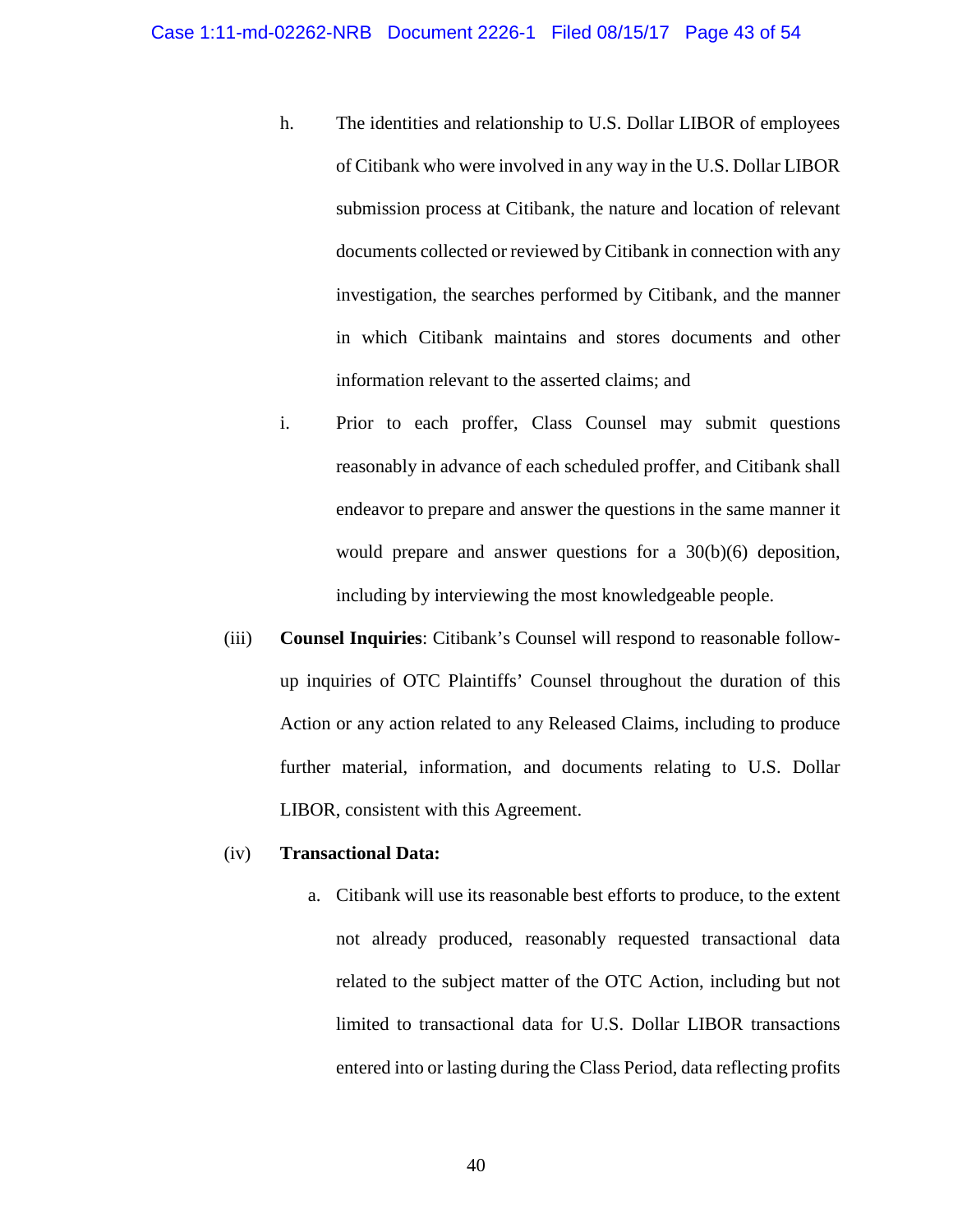from U.S. Dollar LIBOR transactions, and data pertaining to the rates at which Citibank was actually able to borrow funds in the London inter-bank market during the Class Period, to the extent any such data is reasonably accessible.

- b. As soon as possible after the Execution Date, the Parties shall agree on a schedule to meet and confer about production by Citibank of transaction data related to the subject matter of the OTC Action.
- c. Citibank shall use reasonable best efforts to make available its current personnel or in-house experts at reasonable times, to assist OTC Plaintiffs' Counsel in understanding Citibank's transactional data.

### (v) **Documents:**

a. Absent objection by the specific regulator to which documents were produced, within ten (10) business days after the Execution Date, Citibank shall produce to OTC Plaintiffs, to the extent not already produced, in a mutually agreeable electronic format, and to the extent not prohibited by any law, regulation, policy, or other rule of any governmental body protecting disclosure of such documents, those documents that it has already produced or made available to the DOJ, CFTC, and FSA with respect to their investigations regarding alleged manipulative or anticompetitive conduct in, or affecting, the U.S. Dollar LIBOR-setting process, but not documents created during the course of the investigation for the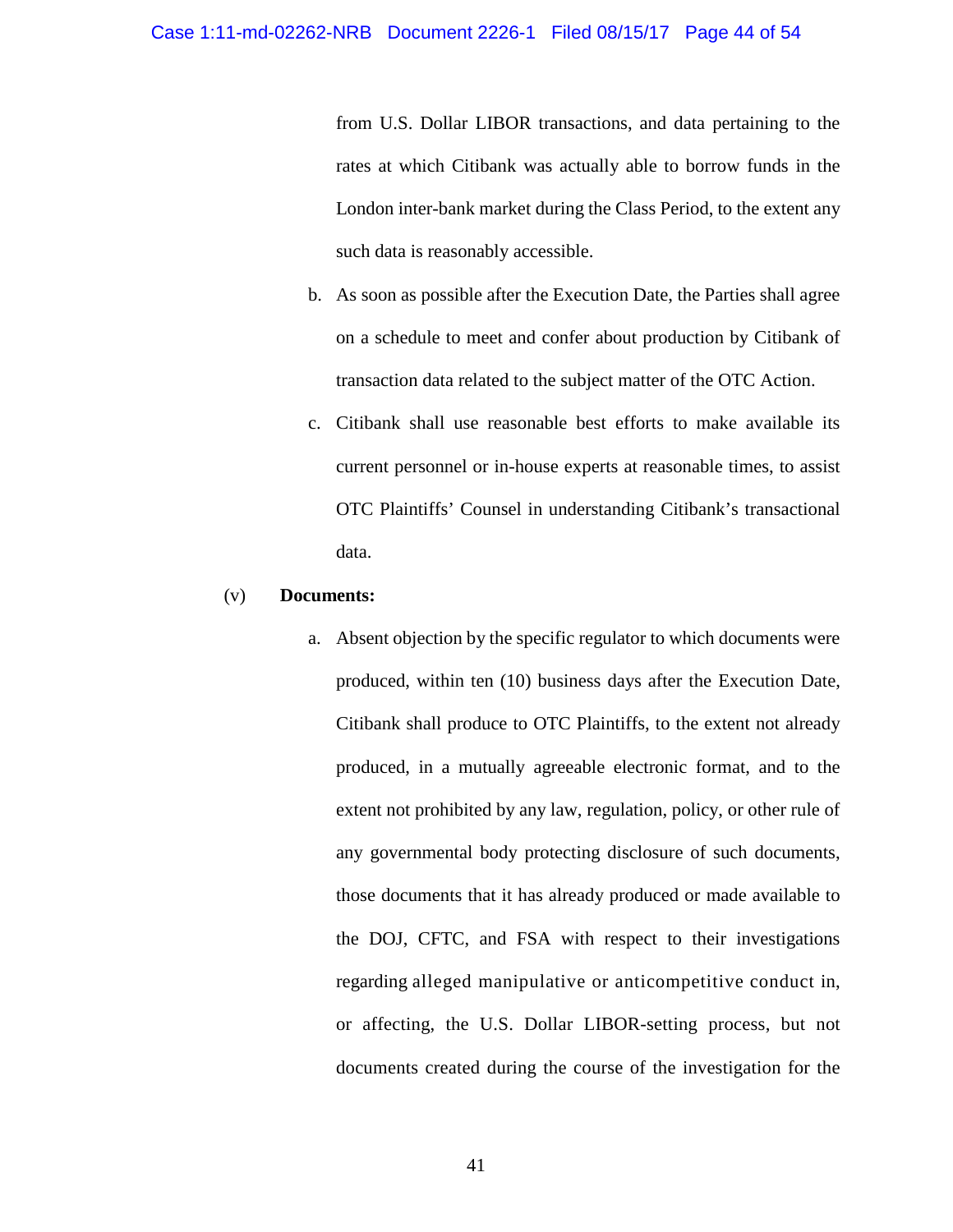purpose of communicating with or cooperating with these authorities. For purposes of clarity, the term "document" is defined to be synonymous in meaning and equal in scope to the usage of the term "documents or electronically stored information" in Federal Rule of Civil Procedure  $34(a)(1)(A)$ .

- b. At OTC Plaintiffs' Counsel's written request and explanation, Citibank will use its reasonable best efforts to produce additional reasonably requested and reasonably accessible documents in a mutually agreeable electronic format; and
- c. For all documents produced by Citibank pursuant to this Agreement that are not in English, Citibank shall provide any certified or uncertified English translations of such documents it has available. Citibank is not obligated to create any new translations of documents for use by OTC Plaintiffs or OTC Plaintiffs' Counsel.
- d. As applicable and upon request, Citibank shall provide a business record or authenticity declaration as to any documents produced by Citibank pursuant to this Settlement Agreement or any other process.

### (vi) **Interviews:**

a. At Citibank's expense, Citibank shall make available for an interview with OTC Plaintiffs' Counsel and/or their experts up to one (1) current Citibank employee designated by OTC Plaintiffs' Counsel prior to August 1, 2017, and shall use its good faith efforts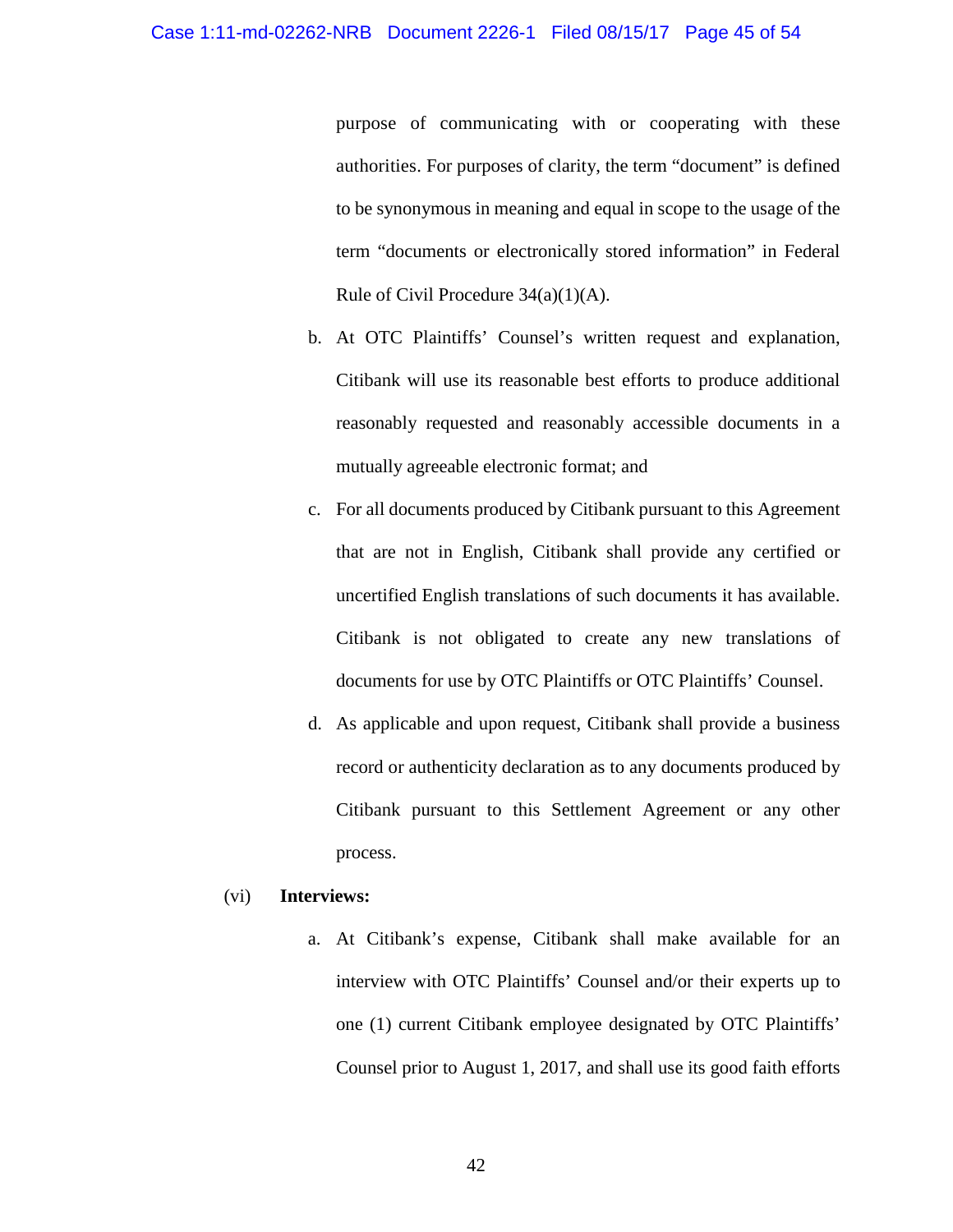to make available for interviews up to four (4) other current Citibank employees, on the same terms and timeline, unless extended by Class Counsel, which shall not be unreasonably withheld if requested by Citibank.

- b. At OTC Plaintiffs' Counsel's request, and for good cause, Citibank will meet and confer regarding additional interviews of current Citibank's employees sought by OTC Plaintiffs' Counsel, but failing agreement, the Parties will seek resolution by the Mediator.
- c. Citibank shall use good faith efforts to assist OTC Plaintiffs' Counsel in arranging interviews with former Citibank employees.

### (vii) **Declarations and Affidavits:**

a. Citibank will use its reasonable best efforts to make current Citibank employees available to provide declarations, certifications, or affidavits regarding the authentication of documents, including their certification as records of a regularly conducted activity pursuant to Federal Rule of Evidence 803(6).

#### (viii) **Depositions:**

a. Citibank shall use its reasonable best efforts to make available for depositions in the OTC Action prior to August 1, 2017, or at a later time otherwise requested by OTC Plaintiffs, up to two (2) current Citibank employees designated by OTC Plaintiffs' Counsel. Citibank shall use its reasonable best efforts to make available for deposition during fact discovery in the OTC Action up to three (3)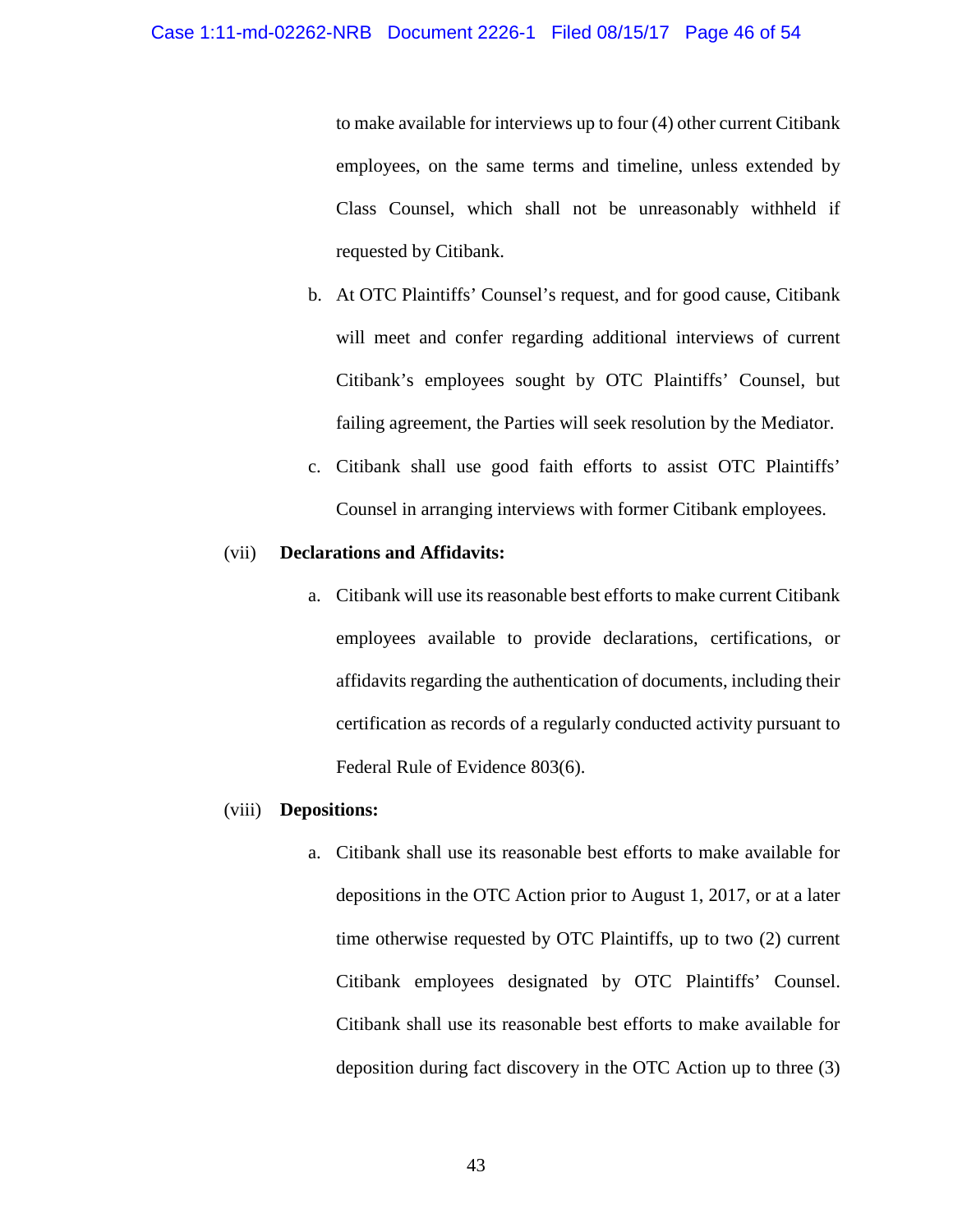### Case 1:11-md-02262-NRB Document 2226-1 Filed 08/15/17 Page 47 of 54

additional current Citibank employees designated by OTC Plaintiffs' Counsel, as soon as reasonably appropriate after the designation by OTC Plaintiffs' Counsel.

- b. At OTC Plaintiffs' Counsel's request and for good cause, Citibank will meet and confer regarding potential depositions of additional individuals, but failing agreement, the Parties will seek resolution by the Mediator.
- c. Citibank shall use good faith efforts to assist OTC Plaintiffs' Counsel in arranging depositions with former Citibank employees.

### (ix) **Testimony at Trial:**

- a. Citibank shall comply in good faith with its obligations to make witnesses available to testify at trial pursuant to any valid trial subpoenas issued by the OTC Plaintiffs in accordance with the requirements of Rule 45 of the Federal Rules of Civil Procedure and any other applicable rules or orders.
- (x) **Continuation, Scope, and Termination of Citibank's Obligation:** Citibank's obligations to cooperate under the Agreement are continuing until and shall terminate upon the earlier of: (1) the date when final judgment has been rendered, with no remaining rights of appeal, in the OTC Action against all Defendants; or (2) seven (7) years after the Court enters the Preliminary Approval Order.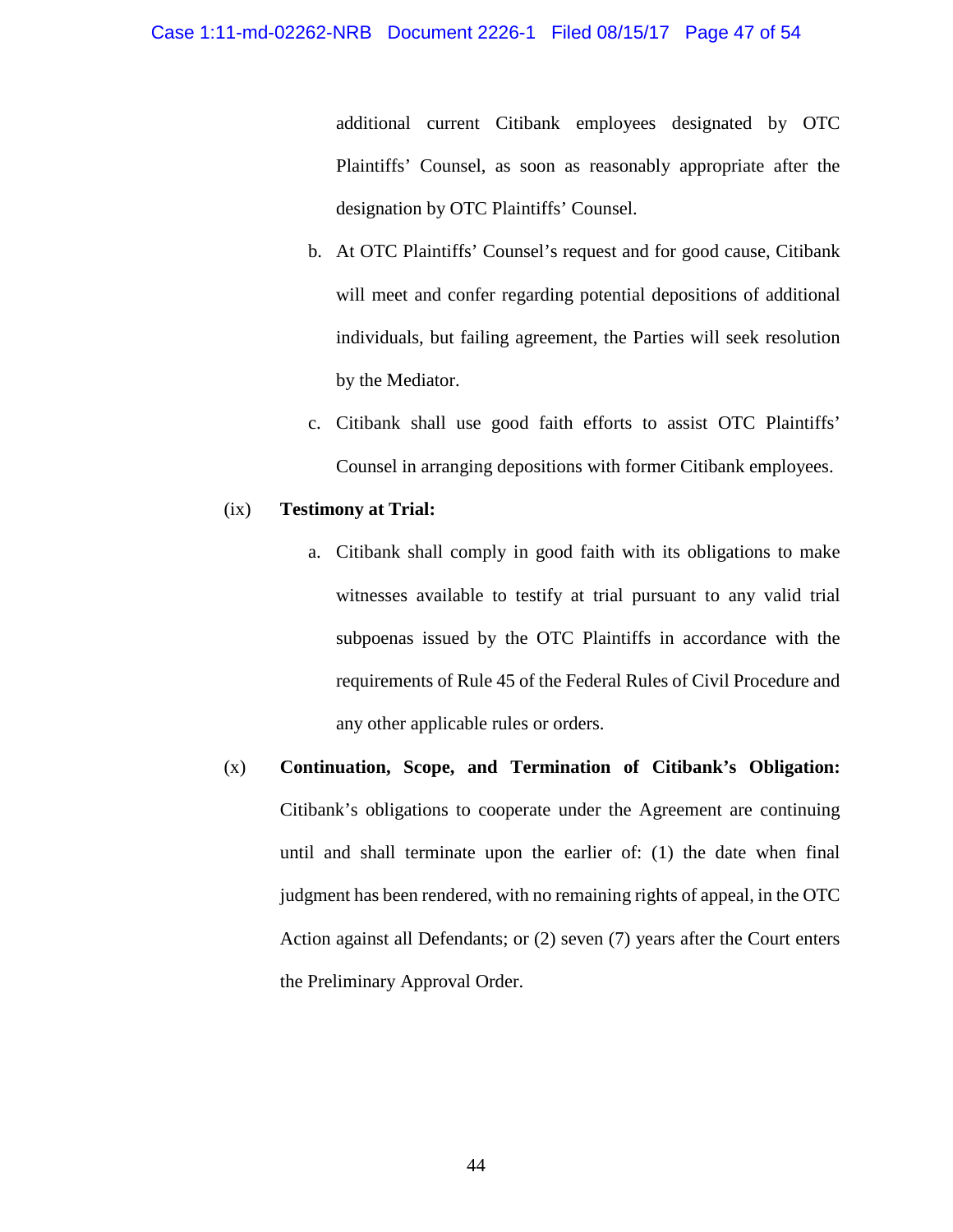(xi) **Mediation:** In the event of a disagreement between Citibank and OTC Plaintiffs' Counsel with respect to any cooperation obligation, the Parties will seek resolution from the Mediator, if necessary.

# <span id="page-46-0"></span>**15. RESERVATION OF CLASS MEMBERS' RIGHTS AGAINST OTHER DEFENDANTS**

All rights of any OTC Class Member against other former, current, or future defendants or co-conspirators, or any other Person other than the Released Parties, with respect to any of the Released Claims are specifically reserved by Class Plaintiffs and the OTC Class Members. The purchase, sale, and trading of a U.S. Dollar LIBOR-Based Instrument by Citibank shall, to the extent permitted or authorized by law, remain in the case against the other current or future Defendants in the OTC Action as a potential basis for damage claims and shall be part of any joint and several liability claims against the other former, current, or future Defendants in the OTC Action or any other Persons other than the Released Parties.

### <span id="page-46-1"></span>**16. MISCELLANEOUS**

(a) The Parties to this Agreement intend the settlement to be a final and complete resolution of all disputes asserted or which could be asserted by Class Plaintiffs and any OTC Class Member against the Released Parties with respect to the OTC Action and the Released Claims. Accordingly, Class Plaintiffs and Citibank agree not to assert in any judicial proceeding that the OTC Action was brought by Class Plaintiffs or defended by Citibank in bad faith or without a reasonable basis. The Parties further agree not to assert in any judicial proceeding that any Party violated Federal Rule of Civil Procedure 11. The Parties agree that the amount paid and the other terms of the settlement were negotiated at arm's length in good faith by the Parties, and reflect a settlement that was reached voluntarily after consultation with experienced legal counsel and the Mediator.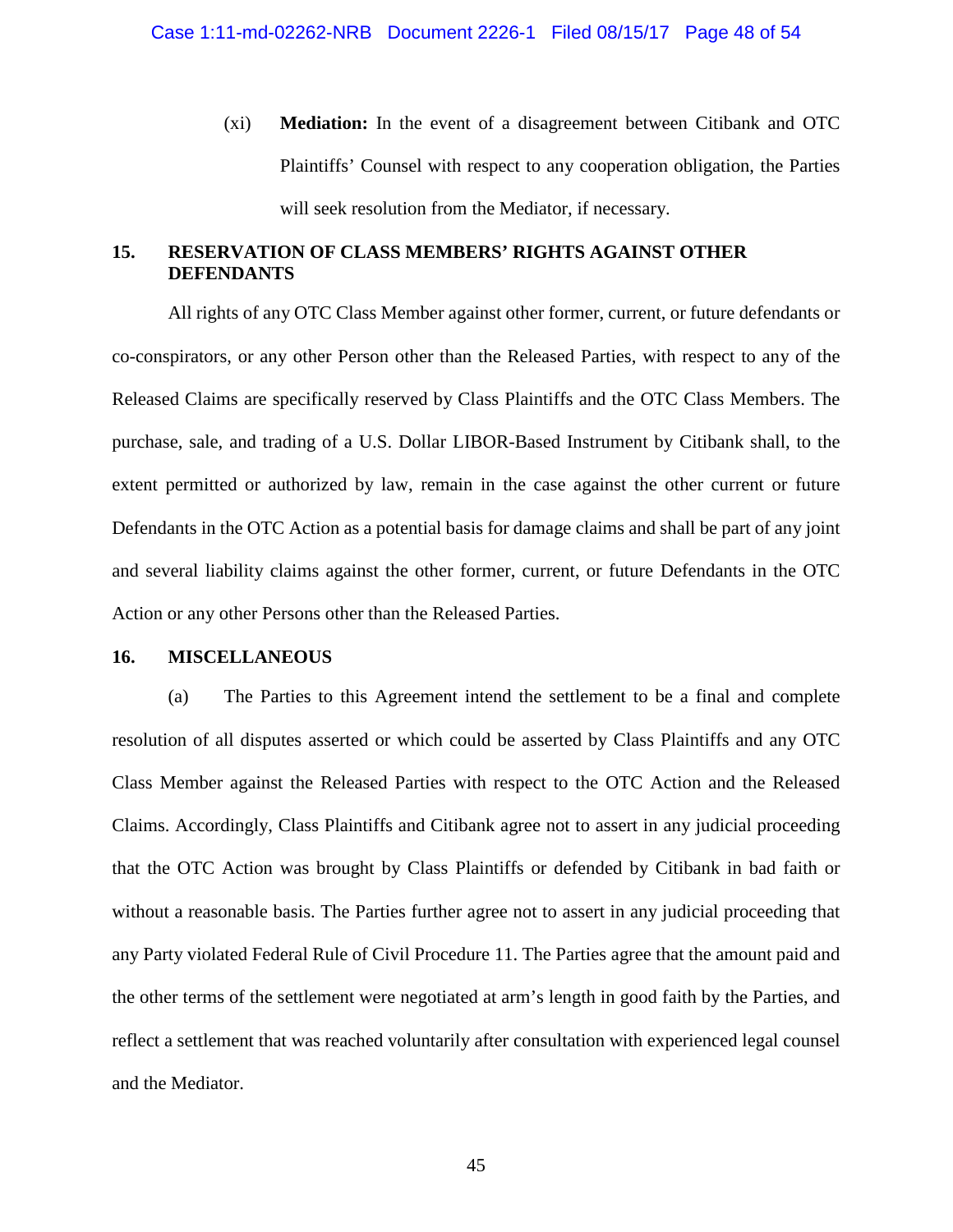# Case 1:11-md-02262-NRB Document 2226-1 Filed 08/15/17 Page 49 of 54

(b) The headings herein are used for the purpose of convenience only and are not meant to have legal effect.

(c) The administration and consummation of the settlement as embodied in this Agreement shall be under the authority of the Court, and the Court shall retain jurisdiction for the purpose of entering orders relating to the Fee and Expense Application, the Plan of Distribution, and enforcing the terms of this Agreement.

(d) For the purpose of construing or interpreting this Agreement, Class Plaintiffs and Citibank agree that it is to be deemed to have been drafted equally by all Parties hereto and shall not be construed strictly for or against any Party.

(e) This Agreement shall constitute the entire agreement between Class Plaintiffs and Citibank pertaining to the settlement of the OTC Action against Citibank and supersedes any and all prior and contemporaneous undertakings of Class Plaintiffs and Citibank in connection therewith. All terms of this Agreement are contractual and not mere recitals. The terms of this Agreement are and shall be binding upon each of the Parties hereto, their heirs, executors, administrators, representatives, agents, attorneys, partners, successors, predecessors-in-interest, and assigns, and upon all other Persons claiming any interest in the subject matter hereto through any of the Parties hereto including any OTC Class Members.

(f) This Agreement may be modified or amended only by a writing executed by Class Plaintiffs, through OTC Plaintiffs' Counsel, and Citibank, through Citibank's Counsel, subject (if after preliminary or final approval by the Court) to approval by the Court. Amendments and modifications may be made without notice to the Class unless notice is required by law or by the Court.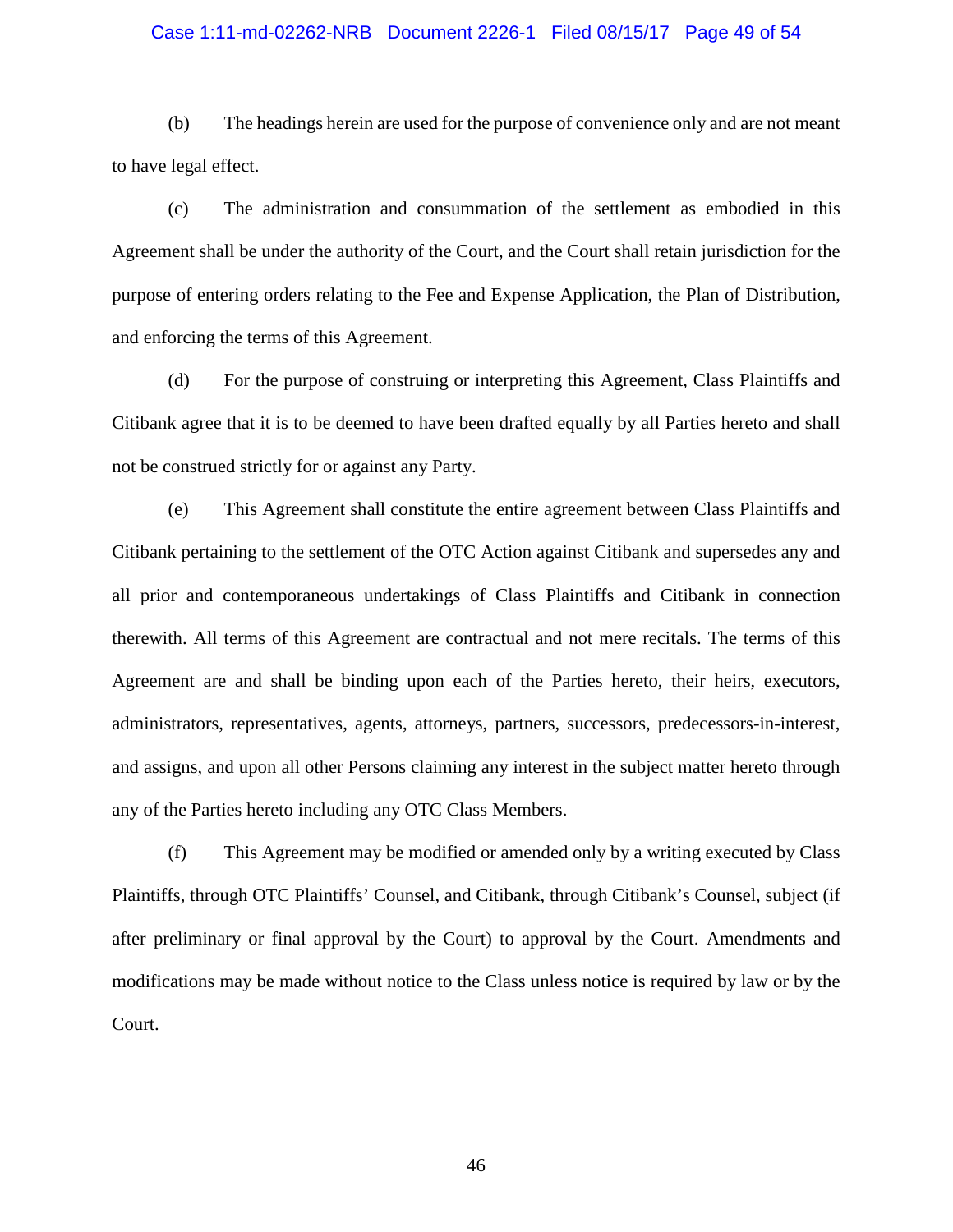# Case 1:11-md-02262-NRB Document 2226-1 Filed 08/15/17 Page 50 of 54

(g) Nothing in this Agreement constitutes an admission by Citibank as to the merits of the allegations made in the OTC Action, the validity of any defenses that could be asserted by Citibank, or the appropriateness of certification of any class other than the Class under Federal Rule of Civil Procedure 23 for purposes of settlement only. This Agreement is without prejudice to the rights of Citibank to do either or both of the following:

- (i) Challenge the Court's certification of any class, including the Class, in the OTC Action should the Agreement not be approved or implemented for any reason; and/or
- (ii) Oppose any certification or request for certification in any other proposed or certified class action.

(h) All terms of this Agreement shall be governed by and interpreted according to the substantive laws of New York without regard to its choice-of-law principles.

(i) Except as provided in Paragraph 11, Citibank, Class Plaintiffs, their respective counsel, and the OTC Class Members hereby irrevocably submit to the exclusive jurisdiction of the United States District Court for the Southern District of New York for any suit, action, proceeding or dispute arising out of or relating to this Agreement or the applicability of this Agreement, including, without limitation, any suit, action, proceeding, or dispute relating to the release provisions herein.

(j) The Parties acknowledge that this Agreement makes no determination as to which OTC Class Members are entitled to distribution of the Settlement Fund or as to the formula for determining the amounts to be distributed.

(k) The proposed Plan of Distribution is not a necessary term of this Agreement, and it is not a condition of this Agreement that any particular Plan of Distribution be approved. The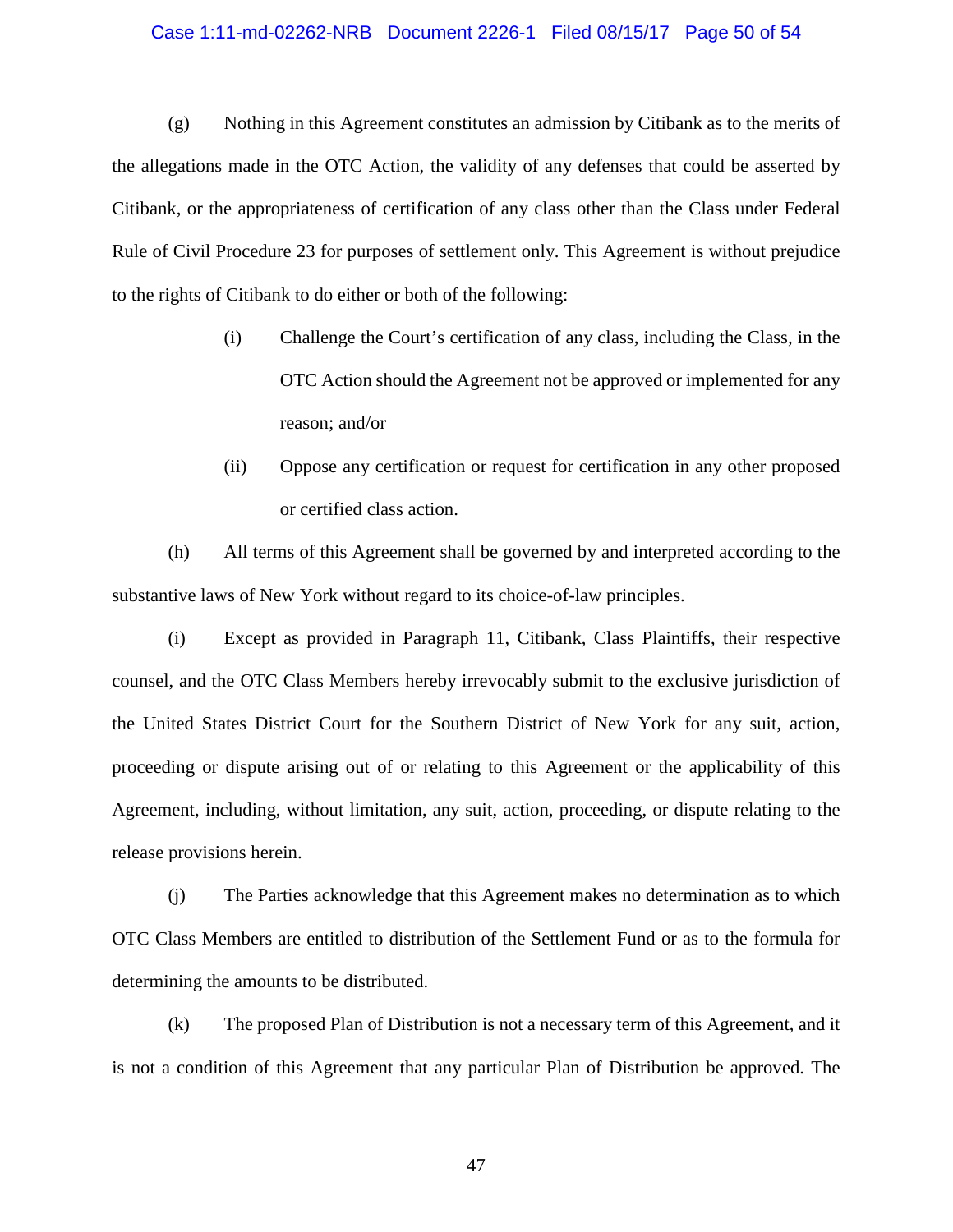# Case 1:11-md-02262-NRB Document 2226-1 Filed 08/15/17 Page 51 of 54

Released Parties will take no position with respect to the proposed Plan of Distribution or such Plan of Distribution as may be approved by the Court. The Plan of Distribution is a matter separate and apart from the settlement between the Parties, and any decision by the Court concerning a particular Plan of Distribution shall not affect the validity or finality of the proposed settlement, including the scope of the release.

(l) This Agreement may be executed in counterparts by Class Plaintiffs and Citibank, and a facsimile or .pdf signature shall be deemed an original signature for purposes of executing this Agreement.

(m) Class Plaintiffs and Citibank acknowledge that they have been represented by counsel and have made their own investigations of the matters covered by this Agreement to the extent they have deemed it necessary to do so. Therefore, Class Plaintiffs and Citibank and their respective counsel agree that they will not seek to set aside any part of this Agreement on the grounds of mistake. Moreover, Class Plaintiffs and Citibank and their respective counsel understand, agree, and expressly assume the risk that any fact may turn out hereinafter to be other than, different from, or contrary to the facts now known to them or believed by them to be true, and further agree that this Agreement shall be effective in all respects notwithstanding and shall not be subject to termination, modification, or rescission by reason of any such difference in facts.

(n) Each of the undersigned attorneys represents that he is fully authorized to enter into the terms and conditions of, and to execute, this Agreement, subject to Court approval; and the undersigned OTC Plaintiffs' Counsel represent that they are authorized to execute this Agreement on behalf of Class Plaintiffs. Each of the undersigned attorneys shall use their best efforts to effectuate this Agreement.

#### <span id="page-49-0"></span>**17. SIGNATURES**

WITNESS WHEREOF, the Parties hereto, through their fully authorized representatives,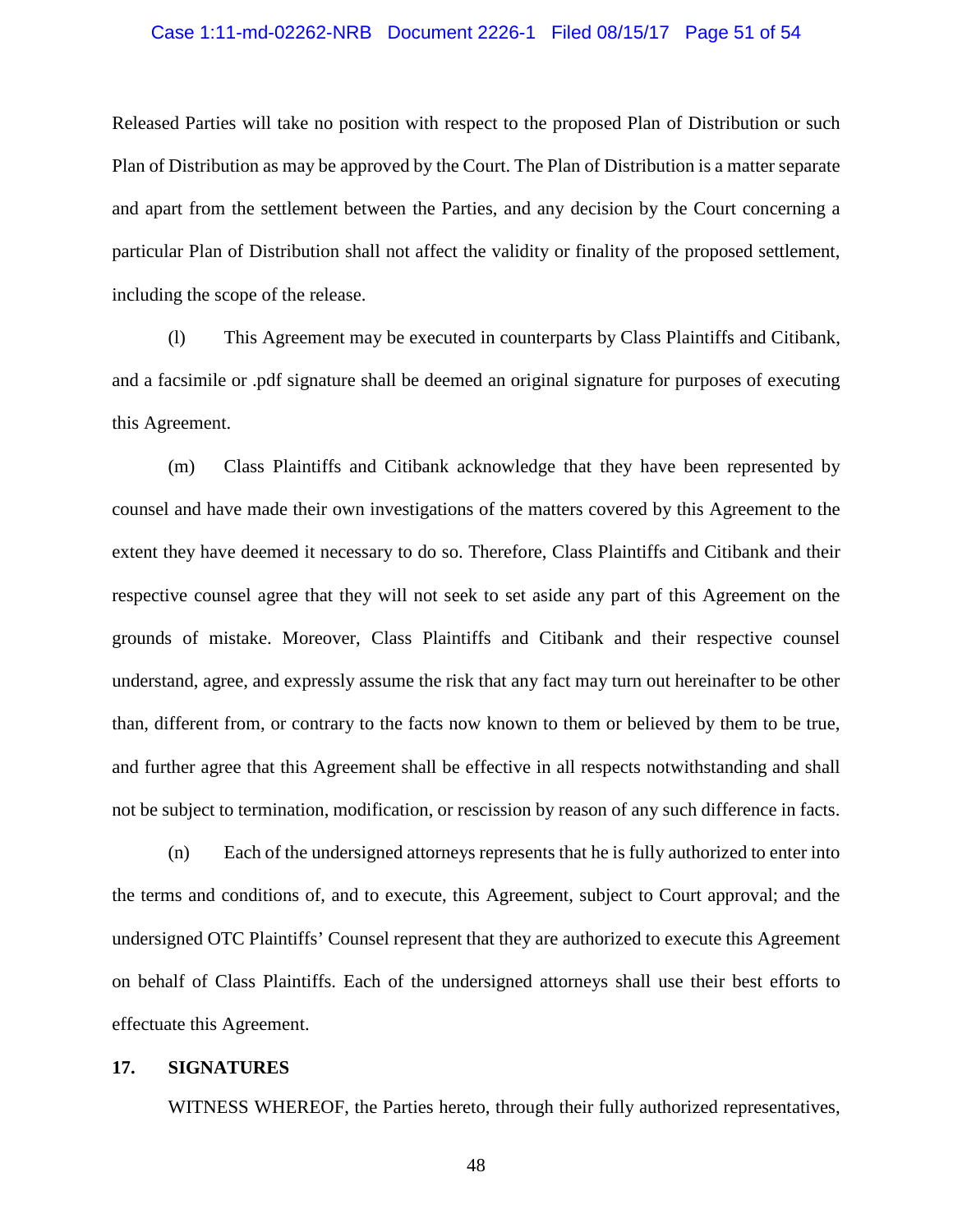have agreed to this Agreement as of the date first herein written above.

DATED; July 27, 2017

OTC Plaintiffs and the Class:

William C. Carmody Arun Subramanian Scth Ard SUSMAN GODFREY L.L.P. New York, NY-1002210019 Tel: 212-336-8334 bcarmody@susmangodfrey.com asubramanian@susmangodfrey.com sard@susmangodfrey.com 560 Lexington Avenue, 15th Floor 1301 Avenue of

Marc M. Seltzer SUSMAN GODFREY L.L.P. 1901 Avenue of the Stars, Suite 950 Los Angeles, CA 90067 Tel: 310-789-3100 mseItzer@susmangodfrey.com

Michael D. Hausfeld

Hilary K. Scherrer HAUSFELD LLP 1700 K Street, NW, Suite 650 Washington, DC 20006 Tel: 202-540-7200 mhausfeld@hausfeld.com hscherrer@hausfeld.com

Scott Martin HAUSFELD LLP 33 Whitehall Street, 14th Floor New York, NY 10004 Tel: 646-357-1100 smartin@hausfeld.com

Defendants Citibank, N.A. and Citigroup

Inc.:  $AL4V2U$ 

A ndrew A. Ruffino Alan Wiseman Thomas Isaacson **Andrew Lazerow** 

the Americas, Covington & Burling LLP<br>32nd Fl. The New York Times Buil The New York Times Building 620 Eighth Avenue New York, NY 10018 Tel: 212-841-1097 One CityCenter 850 Tenth Street, NW Washington, D.C. Tel: 202-662-6000

> aruffino@cov.com awiscman@cov.com tisaacson@cov.com alazcrow@cov.com